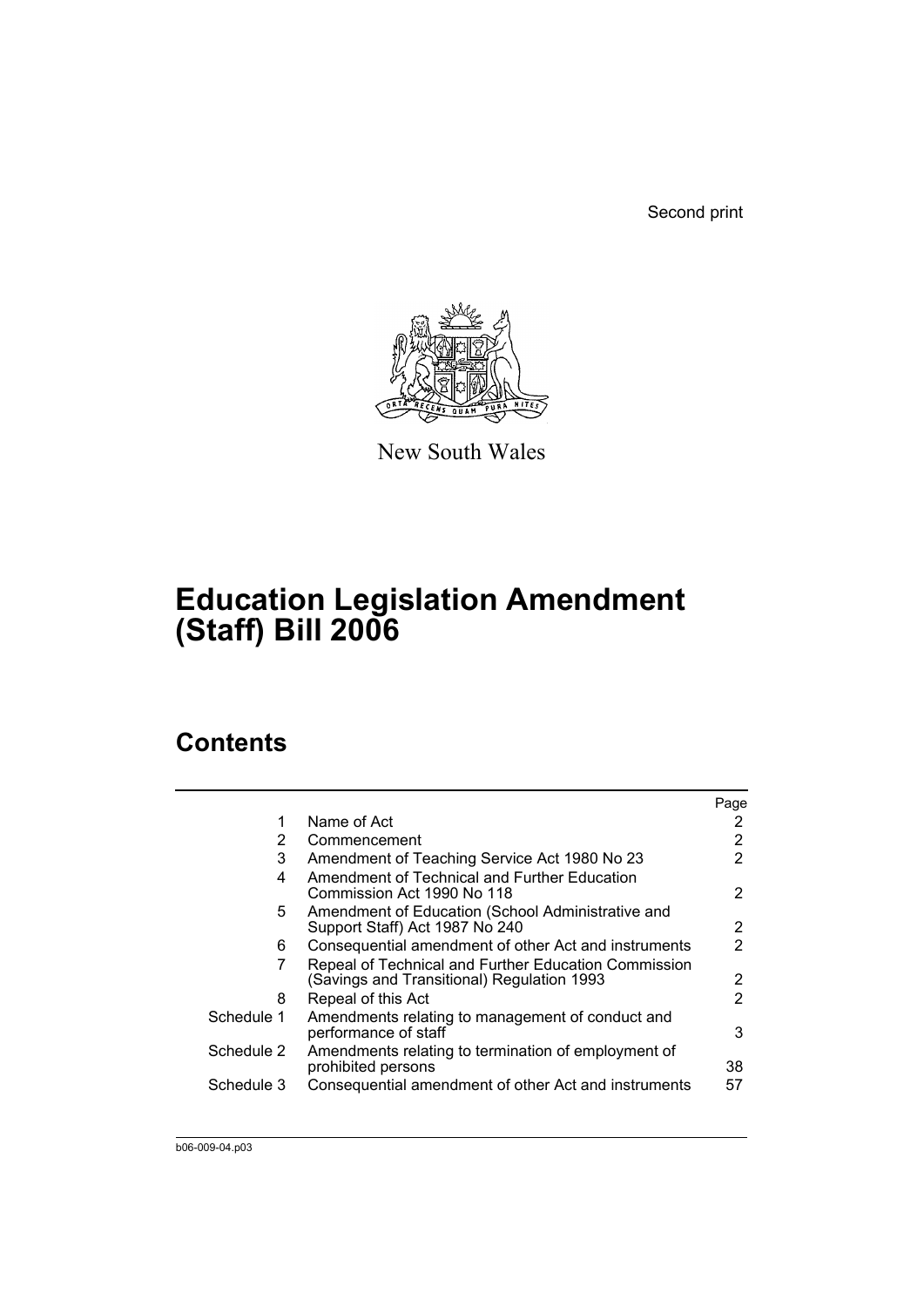*This PUBLIC BILL, originated in the LEGISLATIVE ASSEMBLY and, having this day passed, is now ready for presentation to the LEGISLATIVE COUNCIL for its concurrence.*

> *Clerk of the Legislative Assembly. Legislative Assembly,*



New South Wales

# **Education Legislation Amendment (Staff) Bill 2006**

Act No , 2006

An Act to amend the *Teaching Service Act 1980*, the *Technical and Further Education Commission Act 1990* and the *Education (School Administrative and Support Staff) Act 1987* to provide for the termination of employment of educational staff who are prohibited from being employed in child-related employment and to make further provision with respect to the management of the conduct and performance of educational staff; and for other purposes.

*EXAMINED*

*Chairman of Committees*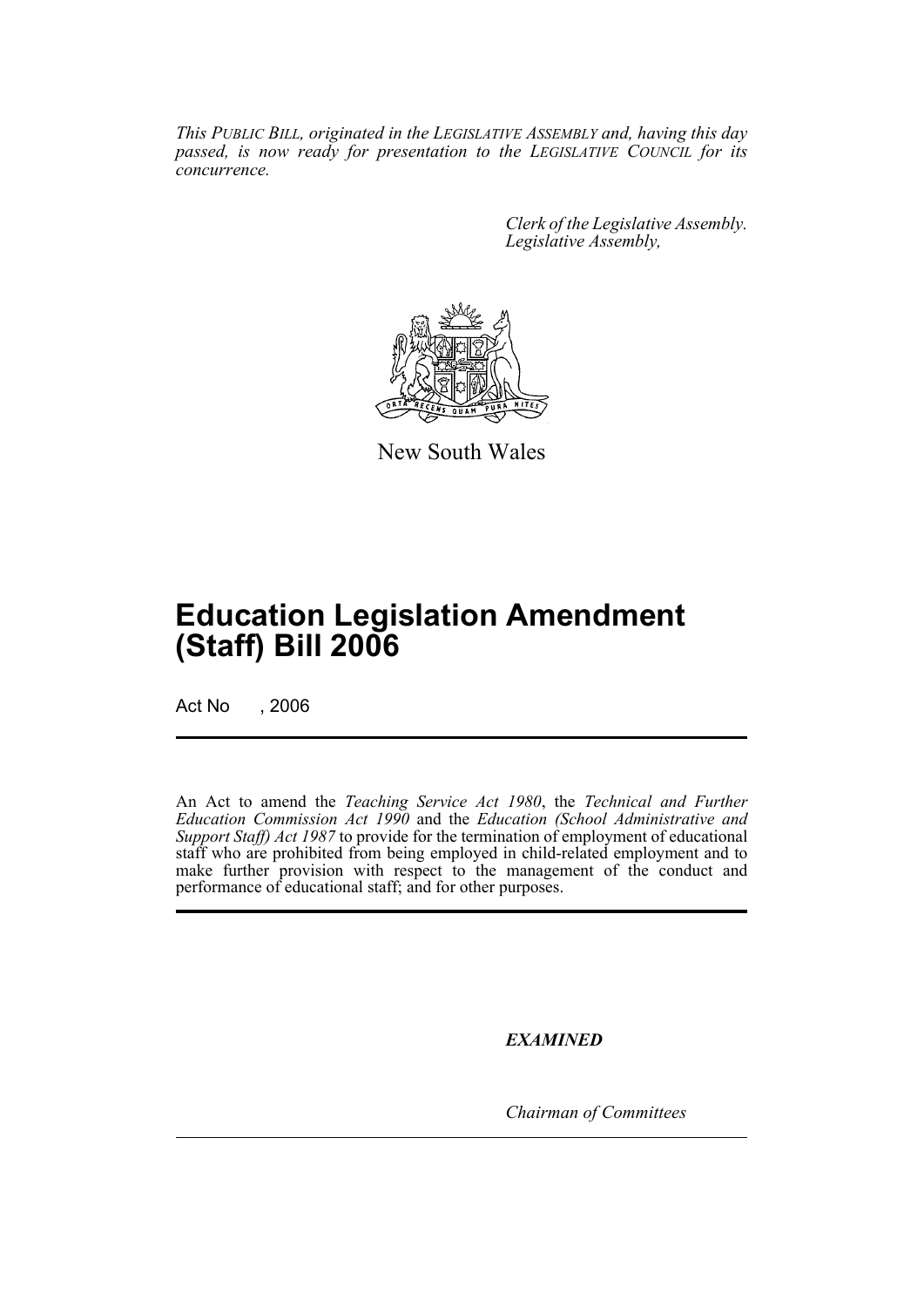|              | The Legislature of New South Wales enacts:                                                                                                                       | $\mathbf{1}$        |
|--------------|------------------------------------------------------------------------------------------------------------------------------------------------------------------|---------------------|
| 1            | <b>Name of Act</b>                                                                                                                                               | 2                   |
|              | This Act is the Education Legislation Amendment (Staff) Act 2006.                                                                                                | 3                   |
| $\mathbf{2}$ | <b>Commencement</b>                                                                                                                                              | $\overline{4}$      |
|              | This Act commences on a day or days to be appointed by proclamation.                                                                                             | 5                   |
| 3            | Amendment of Teaching Service Act 1980 No 23                                                                                                                     | 6                   |
|              | The <i>Teaching Service Act 1980</i> is amended as set out in Schedules 1.1<br>and $2.1$ .                                                                       | $\overline{7}$<br>8 |
| 4            | Amendment of Technical and Further Education Commission Act 1990<br><b>No 118</b>                                                                                | 9<br>10             |
|              | The Technical and Further Education Commission Act 1990 is<br>amended as set out in Schedules 1.2 and 2.2.                                                       | 11<br>12            |
| 5            | Amendment of Education (School Administrative and Support Staff) Act<br>1987 No 240                                                                              | 13<br>14            |
|              | The Education (School Administrative and Support Staff) Act 1987 is<br>amended as set out in Schedules 1.3 and 2.3.                                              | 15<br>16            |
| 6            | <b>Consequential amendment of other Act and instruments</b>                                                                                                      | 17                  |
|              | The Act and instruments specified in Schedule 3 are amended as set out<br>in that Schedule.                                                                      | 18<br>19            |
| 7            | Repeal of Technical and Further Education Commission (Savings and<br><b>Transitional) Regulation 1993</b>                                                        | 20<br>21            |
|              | The Technical and Further Education Commission (Savings and<br>Transitional) Regulation 1993 is repealed.                                                        | 22<br>23            |
| 8            | <b>Repeal of this Act</b>                                                                                                                                        | 24                  |
|              | This Act is repealed on the day following the day on which all of the<br>(1)<br>provisions of this Act have commenced.                                           | 25<br>26            |
|              | The repeal of this Act does not, because of the operation of section 30<br>(2)<br>of the <i>Interpretation Act 1987</i> , affect any amendment made by this Act. | 27<br>28            |
|              |                                                                                                                                                                  |                     |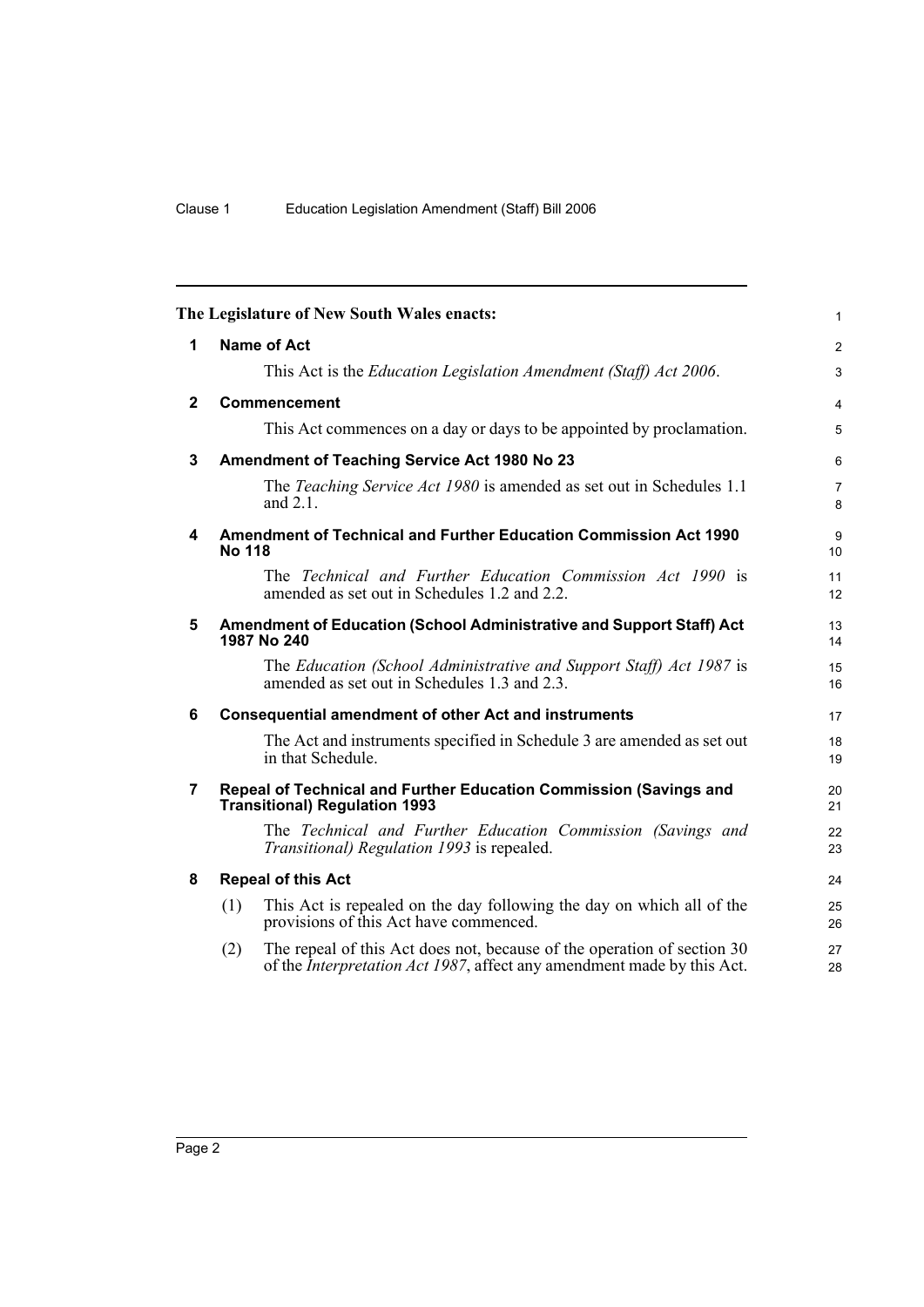Amendments relating to management of conduct and performance of staff Schedule 1

# **Schedule 1 Amendments relating to management of conduct and performance of staff**

(Sections 3, 4 and 5)

|     |                                     |                           |                         | (Sections 3, 4 and 5)                                                                                                                                              | 3              |
|-----|-------------------------------------|---------------------------|-------------------------|--------------------------------------------------------------------------------------------------------------------------------------------------------------------|----------------|
| 1.1 |                                     |                           |                         | <b>Teaching Service Act 1980 No 23</b>                                                                                                                             | 4              |
| [1] |                                     | <b>Section 5A</b>         |                         |                                                                                                                                                                    | 5              |
|     |                                     |                           | Insert after section 5: |                                                                                                                                                                    | 6              |
|     | <b>5A</b>                           |                           |                         | Protection of children to be paramount consideration                                                                                                               | $\overline{7}$ |
|     |                                     | (1)                       |                         | The protection of children is to be the paramount consideration:                                                                                                   | 8              |
|     |                                     |                           | (a)                     | in taking any action with respect to an officer or temporary<br>employee under this Act, and                                                                       | 9<br>10        |
|     |                                     |                           | (b)                     | in dealing with any appeal against, or determining any<br>claim arising from or in relation to, that action.                                                       | 11<br>12       |
|     |                                     | (2)                       |                         | This section has effect despite anything in the <i>Industrial</i><br>Relations Act 1996 or any other Act or law.                                                   | 13<br>14       |
| [2] |                                     |                           |                         | <b>Section 8 Delegation of functions</b>                                                                                                                           | 15             |
|     |                                     |                           |                         | Omit section 8 (1) (b). Insert instead:                                                                                                                            | 16             |
|     |                                     |                           | (b)                     | the functions conferred or imposed under section 100.                                                                                                              | 17             |
| [3] |                                     |                           |                         | Section 8 (3), definition of "authorised person"                                                                                                                   | 18             |
|     | Omit paragraph (c). Insert instead: |                           |                         |                                                                                                                                                                    |                |
|     |                                     |                           | (c)                     | a person employed under Chapter 1A of the Public Sector<br><i>Employment and Management Act 2002</i> in the TAFE<br>Commission Division of the Government Service. | 20<br>21<br>22 |
| [4] |                                     |                           |                         | <b>Section 48 Appointments on probation</b>                                                                                                                        | 23             |
|     |                                     |                           |                         | Omit section 48 (3) and (4). Insert instead:                                                                                                                       | 24             |
|     |                                     | (3)                       |                         | If a person's appointment is so annulled, the person ceases to be<br>an officer, unless appointed to another position as an officer.                               | 25<br>26       |
| [5] |                                     | <b>Section 48 (5)</b>     |                         |                                                                                                                                                                    | 27             |
|     |                                     | subsection $(\bar{4})$ ". |                         | Omit "or against any determination of the Director-General made under                                                                                              | 28<br>29       |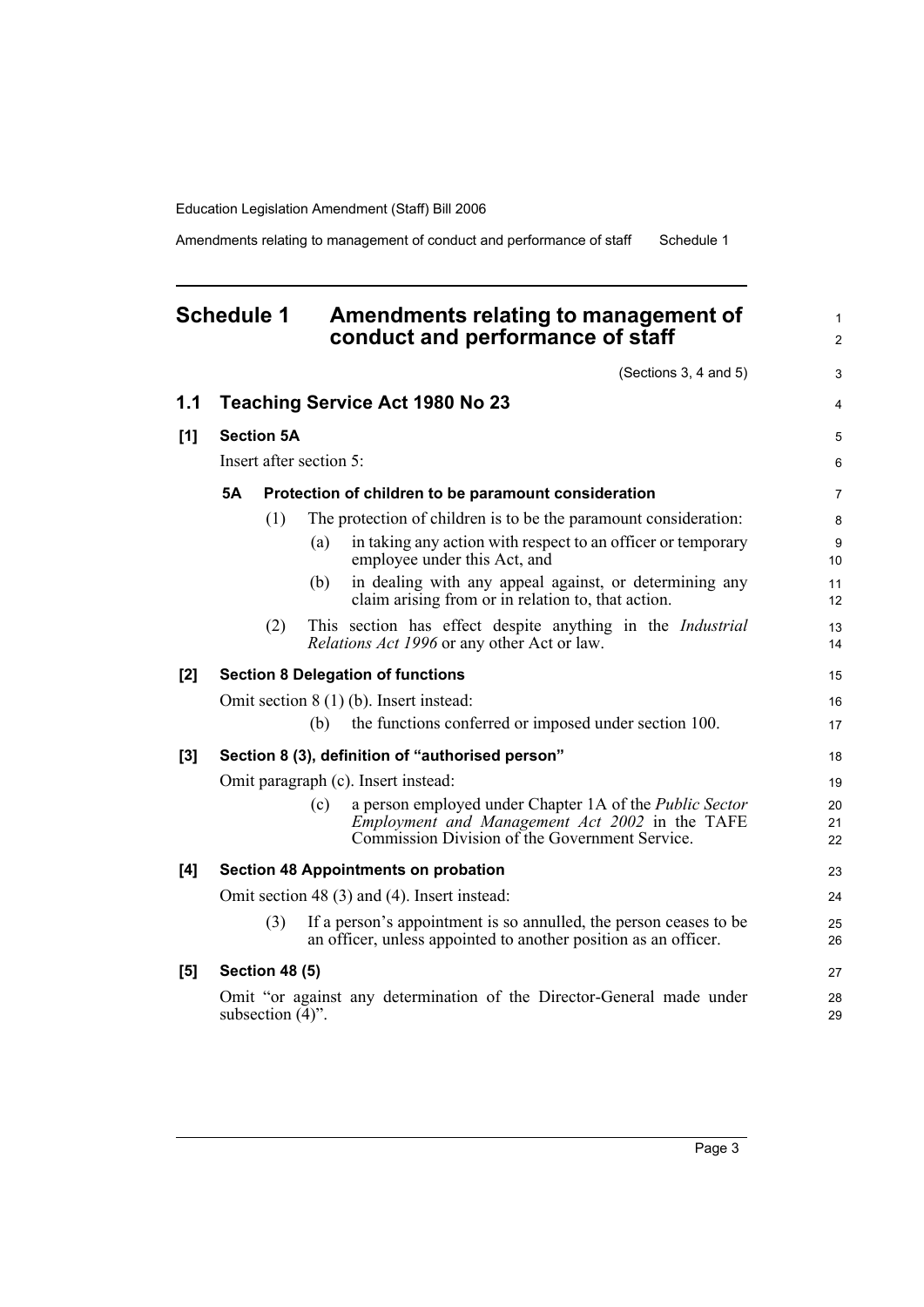Schedule 1 Amendments relating to management of conduct and performance of staff

| [6]    |                    | <b>Section 48 (6)</b>          |                         |                                                                                                                                                                                                                                                                           | 1                          |  |
|--------|--------------------|--------------------------------|-------------------------|---------------------------------------------------------------------------------------------------------------------------------------------------------------------------------------------------------------------------------------------------------------------------|----------------------------|--|
|        |                    |                                |                         | Omit the subsection. Insert instead:                                                                                                                                                                                                                                      | $\overline{2}$             |  |
|        |                    | (6)                            |                         | Action is not required to be taken under Part 4A in order to annul<br>an appointment under subsection (2).                                                                                                                                                                | 3<br>$\overline{4}$        |  |
| [7]    |                    |                                |                         | <b>Section 50 Temporary employees</b>                                                                                                                                                                                                                                     | 5                          |  |
|        |                    |                                | Omit section 50 $(6)$ . |                                                                                                                                                                                                                                                                           | 6                          |  |
| [8]    |                    |                                |                         | Part 4, Division 3 Performance management for school principals                                                                                                                                                                                                           | $\overline{7}$             |  |
|        |                    |                                | Omit the Division.      |                                                                                                                                                                                                                                                                           | 8                          |  |
| [9]    |                    |                                |                         | Part 4, Division 6 Discipline and conduct                                                                                                                                                                                                                                 | 9                          |  |
|        | Omit the Division. |                                |                         |                                                                                                                                                                                                                                                                           |                            |  |
| $[10]$ |                    |                                | Sections 92A-92C        |                                                                                                                                                                                                                                                                           | 11                         |  |
|        |                    | Insert after section 92:<br>12 |                         |                                                                                                                                                                                                                                                                           |                            |  |
|        | 92A                |                                |                         | Officers and temporary employees to report bankruptcy etc                                                                                                                                                                                                                 | 13                         |  |
|        |                    |                                |                         | If an officer or temporary employee becomes bankrupt or makes<br>a composition, arrangement or assignment for the benefit of the<br>officer's or the temporary employee's creditors, the officer or<br>temporary employee must:                                           | 14<br>15<br>16<br>17       |  |
|        |                    |                                | (a)                     | immediately give to the Director-General notice of the<br>bankruptcy, composition, arrangement or assignment, and                                                                                                                                                         | 18<br>19                   |  |
|        |                    |                                | (b)                     | within such period as the Director-General specifies,<br>provide the Director-General with such further<br>information with respect to the cause of the bankruptcy or<br>of the making of the composition, arrangement or<br>assignment as the Director-General requires. | 20<br>21<br>22<br>23<br>24 |  |
|        | 92B                |                                |                         | Officers and temporary employees not to undertake other paid<br>work without permission                                                                                                                                                                                   | 25<br>26                   |  |
|        |                    | (1)                            |                         | An officer or temporary employee is not to undertake any other<br>paid work without the permission of the Director-General.                                                                                                                                               | 27<br>28                   |  |
|        |                    | (2)                            | section.                | The Director-General may prepare guidelines with respect to the<br>type of work that constitutes paid work for the purposes of this                                                                                                                                       | 29<br>30<br>31             |  |
|        |                    | (3)                            |                         | Any such guidelines must be made available to officers and<br>temporary employees in such manner as the Director-General<br>thinks appropriate.                                                                                                                           | 32<br>33<br>34             |  |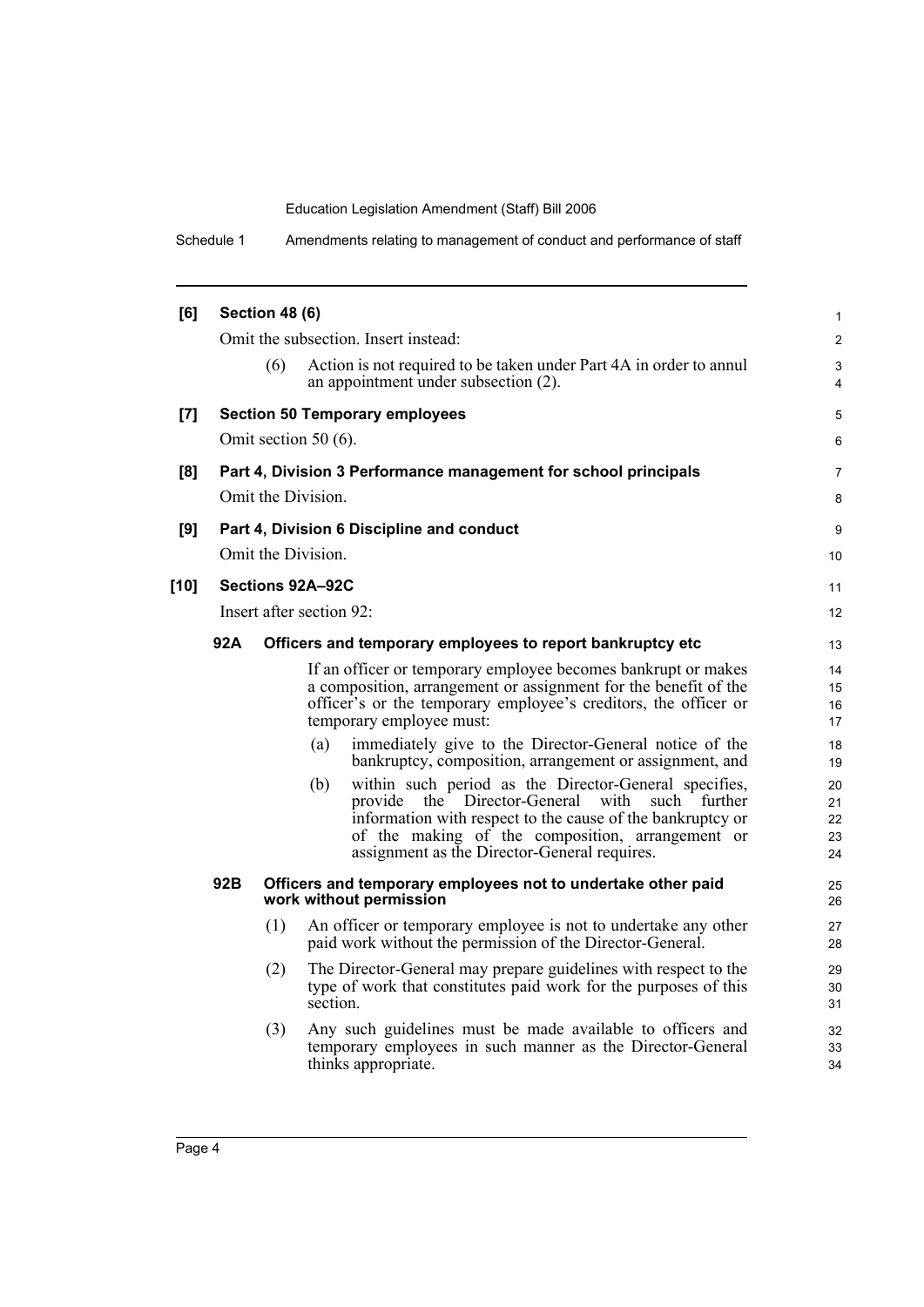$[11]$ 

Amendments relating to management of conduct and performance of staff Schedule 1

|         | (4)                                                                                                                                                                                                                                                                                                                                                                   | This section does not apply to a temporary employee employed<br>on a casual basis.                                                                                                     | $\mathbf{1}$<br>$\overline{2}$ |  |  |  |  |
|---------|-----------------------------------------------------------------------------------------------------------------------------------------------------------------------------------------------------------------------------------------------------------------------------------------------------------------------------------------------------------------------|----------------------------------------------------------------------------------------------------------------------------------------------------------------------------------------|--------------------------------|--|--|--|--|
| 92C     | Director-General to be notified of serious offences committed by<br>officers and temporary employees                                                                                                                                                                                                                                                                  |                                                                                                                                                                                        |                                |  |  |  |  |
|         | (1)                                                                                                                                                                                                                                                                                                                                                                   | An officer or temporary employee who:                                                                                                                                                  | 5                              |  |  |  |  |
|         |                                                                                                                                                                                                                                                                                                                                                                       | is charged with, or who is found guilty of, an offence that<br>(a)<br>is punishable by imprisonment for 12 months or more, or                                                          | 6<br>$\overline{7}$            |  |  |  |  |
|         |                                                                                                                                                                                                                                                                                                                                                                       | is charged with, or who is found guilty elsewhere than in<br>(b)<br>New South Wales of an offence that, if it were committed<br>in New South Wales, would be an offence so punishable, | 8<br>9<br>10                   |  |  |  |  |
|         |                                                                                                                                                                                                                                                                                                                                                                       | must immediately report that fact to the Director-General.                                                                                                                             | 11                             |  |  |  |  |
|         | (2)<br>On becoming aware of the fact that an officer or temporary<br>employee has been charged with, or has been found guilty of, an<br>offence referred to in subsection $(1)$ , the person in charge of the<br>school or place of work in which the officer or temporary<br>employee is employed must also immediately report that fact to<br>the Director-General. |                                                                                                                                                                                        |                                |  |  |  |  |
|         | (3)                                                                                                                                                                                                                                                                                                                                                                   | The requirement to report to the Director-General under this<br>section does not apply if the matter has already been reported to<br>the Director-General under section 93U.           | 18<br>19<br>20                 |  |  |  |  |
| Part 4A |                                                                                                                                                                                                                                                                                                                                                                       |                                                                                                                                                                                        | 21                             |  |  |  |  |
|         | Insert after Part 4:                                                                                                                                                                                                                                                                                                                                                  |                                                                                                                                                                                        | 22                             |  |  |  |  |
|         |                                                                                                                                                                                                                                                                                                                                                                       | Part 4A Management of conduct and performance                                                                                                                                          | 23                             |  |  |  |  |
|         | <b>Division 1</b>                                                                                                                                                                                                                                                                                                                                                     | <b>Preliminary</b>                                                                                                                                                                     | 24                             |  |  |  |  |
| 93A     |                                                                                                                                                                                                                                                                                                                                                                       | <b>Objects of Part</b>                                                                                                                                                                 | 25                             |  |  |  |  |
|         |                                                                                                                                                                                                                                                                                                                                                                       | The objects of this Part are as follows:                                                                                                                                               | 26                             |  |  |  |  |
|         |                                                                                                                                                                                                                                                                                                                                                                       | to maintain appropriate standards of conduct and<br>(a)<br>work-related performance for officers in the Teaching<br>Service,                                                           | 27<br>28<br>29                 |  |  |  |  |
|         |                                                                                                                                                                                                                                                                                                                                                                       | (b)<br>to protect and enhance the integrity and reputation of the<br>Teaching Service,                                                                                                 | 30<br>31                       |  |  |  |  |
|         |                                                                                                                                                                                                                                                                                                                                                                       | to ensure that the public interest is protected.<br>(c)                                                                                                                                | 32                             |  |  |  |  |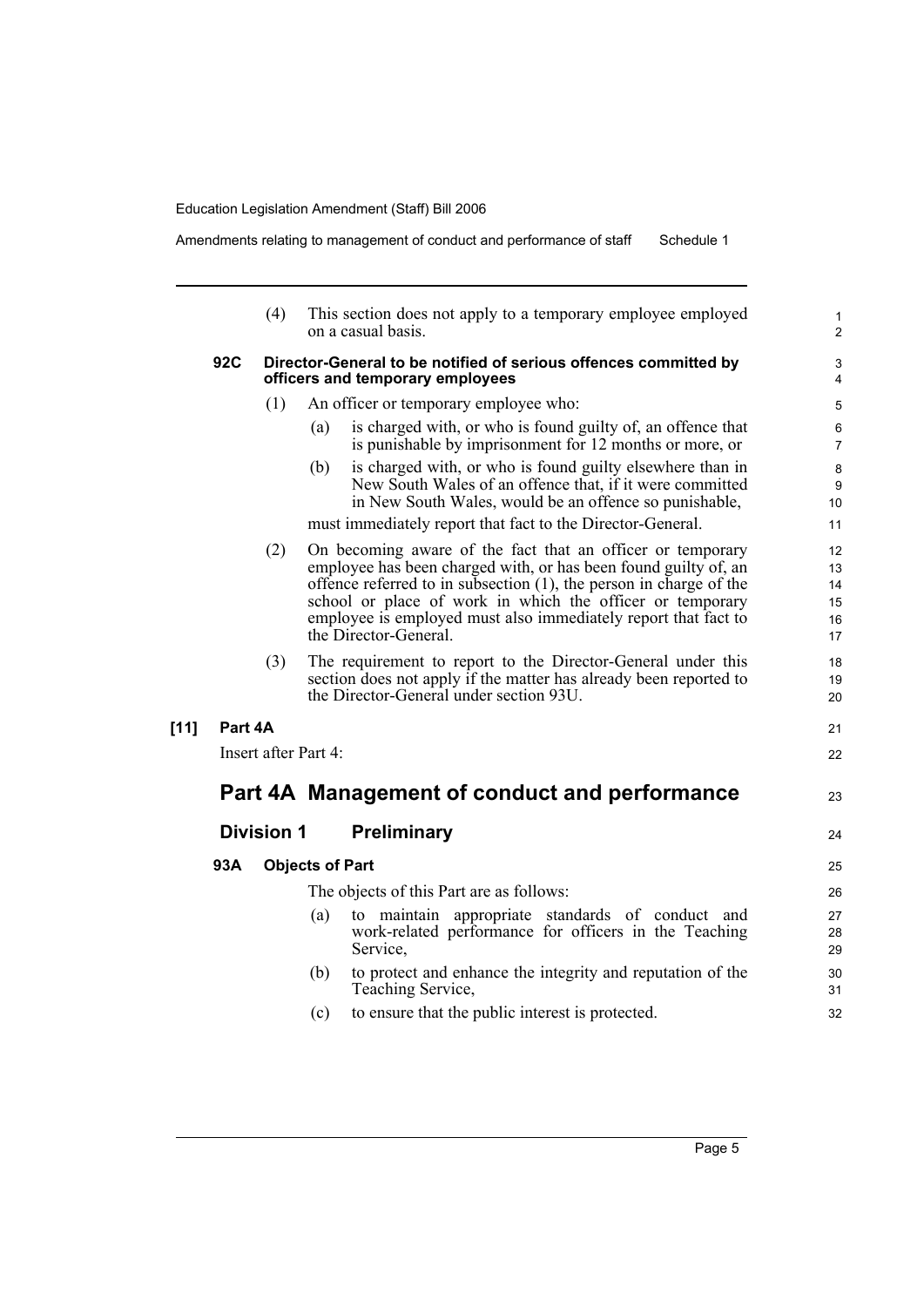Schedule 1 Amendments relating to management of conduct and performance of staff

| 93B | <b>Definitions</b> |                                                                                                                                                                                                                                                                   |                      |  |  |  |  |
|-----|--------------------|-------------------------------------------------------------------------------------------------------------------------------------------------------------------------------------------------------------------------------------------------------------------|----------------------|--|--|--|--|
|     | (1)                | In this Part:                                                                                                                                                                                                                                                     | $\overline{2}$       |  |  |  |  |
|     |                    | <i>disciplinary action</i> , in relation to an officer, means any one or<br>more of the following:                                                                                                                                                                | 3<br>4               |  |  |  |  |
|     |                    | dismissal from the Teaching Service,<br>(a)                                                                                                                                                                                                                       | 5                    |  |  |  |  |
|     |                    | directing the officer to resign, or to be allowed to resign,<br>(b)<br>from the Teaching Service within a specified time,                                                                                                                                         | 6<br>$\overline{7}$  |  |  |  |  |
|     |                    | except in the case of a senior executive officer—reduction<br>(c)<br>of the officer's salary or demotion to a lower position in<br>the Teaching Service,                                                                                                          | 8<br>9<br>10         |  |  |  |  |
|     |                    | the imposition of a fine,<br>(d)                                                                                                                                                                                                                                  | 11                   |  |  |  |  |
|     |                    | a caution or reprimand.<br>(e)                                                                                                                                                                                                                                    | 12                   |  |  |  |  |
|     |                    | misconduct-see section 93C.                                                                                                                                                                                                                                       | 13                   |  |  |  |  |
|     |                    | <i>procedural guidelines</i> means the guidelines in force from time to<br>time under section 93D.                                                                                                                                                                | 14<br>15             |  |  |  |  |
|     |                    | <i>remedial action</i> , in relation to an officer, means any one or more<br>of the following:                                                                                                                                                                    | 16<br>17             |  |  |  |  |
|     |                    | (a)<br>counselling,                                                                                                                                                                                                                                               | 18                   |  |  |  |  |
|     |                    | training and development,<br>(b)                                                                                                                                                                                                                                  | 19                   |  |  |  |  |
|     |                    | monitoring the officer's conduct or performance,<br>(c)                                                                                                                                                                                                           | 20                   |  |  |  |  |
|     |                    | addressing<br>(d)<br>implementing<br>plan<br>unsatisfactory<br>a<br>performance,                                                                                                                                                                                  | 21<br>22             |  |  |  |  |
|     |                    | the issuing of a warning to the officer that certain conduct<br>(e)<br>is unacceptable or that the officer's performance is not<br>satisfactory,                                                                                                                  | 23<br>24<br>25       |  |  |  |  |
|     |                    | transferring the officer to another position in the Teaching<br>(f)<br>Service that does not involve a reduction of salary or<br>demotion to a lower position,                                                                                                    | 26<br>27<br>28       |  |  |  |  |
|     |                    | any other action of a similar nature.<br>(g)                                                                                                                                                                                                                      | 29                   |  |  |  |  |
|     | (2)                | In this Part, a reference to an allegation that an officer may have<br>in misconduct includes<br>reference<br>engaged<br>a<br>to<br>the<br>Director-General being made aware, or becoming aware, by any<br>means that the officer may have engaged in misconduct. | 30<br>31<br>32<br>33 |  |  |  |  |
| 93C |                    | <b>Meaning of "misconduct"</b>                                                                                                                                                                                                                                    | 34                   |  |  |  |  |
|     | (1)                | For the purposes of this Part, <i>misconduct</i> includes, but is not<br>limited to, any of the following:                                                                                                                                                        | 35<br>36             |  |  |  |  |
|     |                    | a contravention of any provision of this Act or the<br>(a)<br>regulations,                                                                                                                                                                                        | 37<br>38             |  |  |  |  |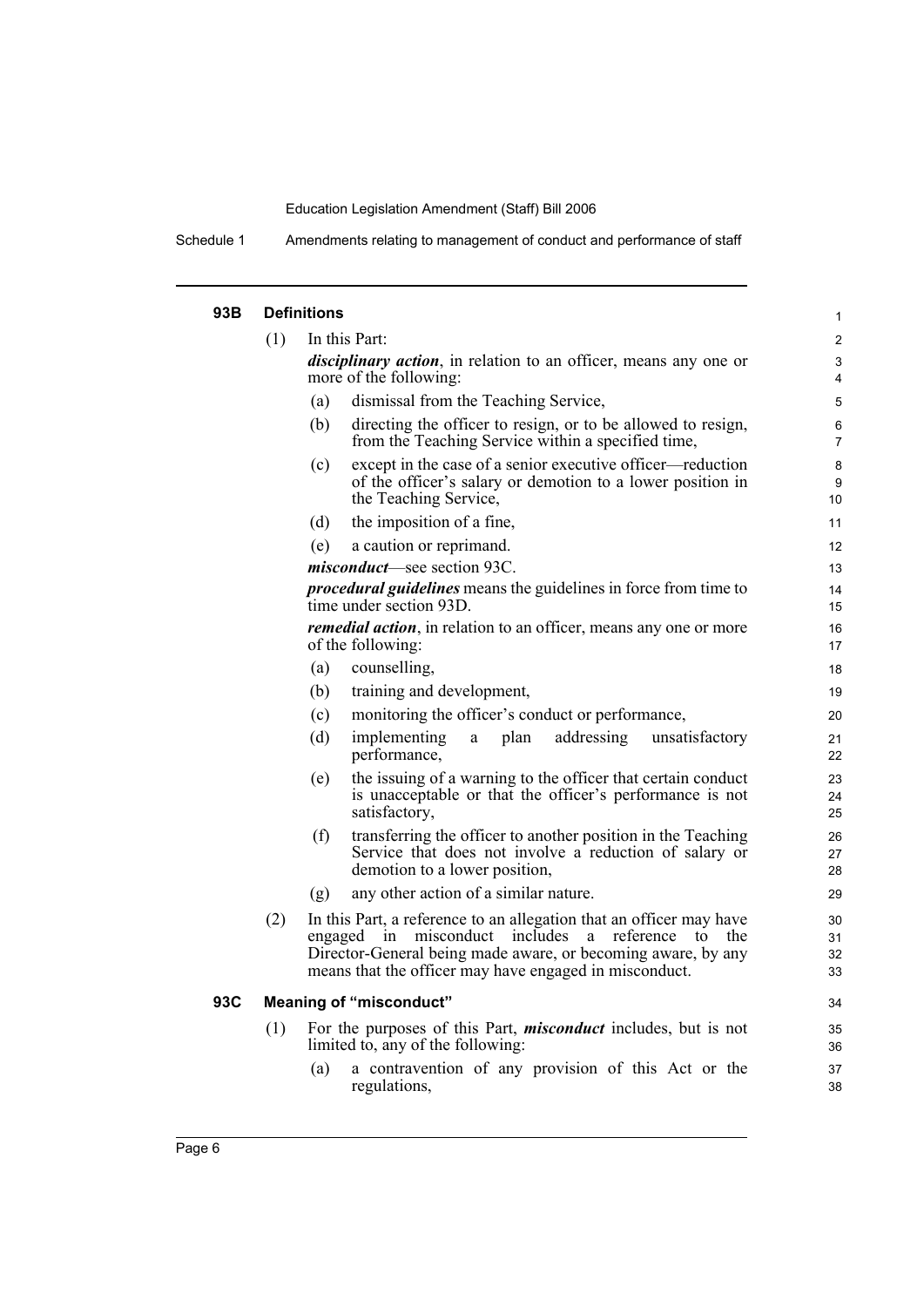Amendments relating to management of conduct and performance of staff Schedule 1

|     |                                         | (b)       | engaging in, or having engaged in, any conduct that<br>justifies the taking of disciplinary action,                                                                                                                                                                                                  | $\mathbf{1}$<br>$\overline{2}$   |  |  |
|-----|-----------------------------------------|-----------|------------------------------------------------------------------------------------------------------------------------------------------------------------------------------------------------------------------------------------------------------------------------------------------------------|----------------------------------|--|--|
|     |                                         | (c)       | taking any detrimental action (within the meaning of the<br>Protected Disclosures Act 1994) against a person that is<br>substantially in reprisal for the person making a protected<br>disclosure within the meaning of that Act,                                                                    | 3<br>4<br>5<br>6                 |  |  |
|     |                                         | (d)       | taking any action against a person that is substantially in<br>reprisal for an internal disclosure made by that person.                                                                                                                                                                              | $\overline{7}$<br>8              |  |  |
|     | (2)                                     | happened: | For the purposes of this Part, the subject-matter of an allegation<br>of misconduct may relate to an incident or conduct that                                                                                                                                                                        | 9<br>10<br>11                    |  |  |
|     |                                         | (a)       | while the officer concerned was not on duty, or                                                                                                                                                                                                                                                      | 12                               |  |  |
|     |                                         | (b)       | before the officer was appointed to his or her position.                                                                                                                                                                                                                                             | 13                               |  |  |
|     | (3)                                     |           | In this section, <i>internal disclosure</i> means a disclosure made in<br>good faith by a person regarding the alleged misconduct of<br>another person.                                                                                                                                              | 14<br>15<br>16                   |  |  |
| 93D | <b>Issuing of procedural guidelines</b> |           |                                                                                                                                                                                                                                                                                                      |                                  |  |  |
|     | (1)                                     |           | The Director-General may, from time to time, issue guidelines<br>for the purposes of:                                                                                                                                                                                                                | 18<br>19                         |  |  |
|     |                                         | (a)       | dealing with allegations of misconduct against officers as<br>a disciplinary matter, and                                                                                                                                                                                                             | 20<br>21                         |  |  |
|     |                                         | (b)       | the taking of disciplinary action with respect to officers<br>under this Part, including disciplinary action in relation to<br>unsatisfactory performance, and                                                                                                                                       | 22<br>23<br>24                   |  |  |
|     |                                         | (c)       | any other matter referred to in this Part.                                                                                                                                                                                                                                                           | 25                               |  |  |
|     | (2)                                     |           | The procedural guidelines must be consistent with the rules of<br>procedural fairness.                                                                                                                                                                                                               | 26<br>27                         |  |  |
|     | (3)                                     |           | Without limiting subsection $(2)$ , the procedural guidelines are to<br>ensure that:                                                                                                                                                                                                                 | 28<br>29                         |  |  |
|     |                                         | (a)       | an officer to whom an allegation of misconduct relates:<br>is advised in writing of the alleged misconduct and<br>(i)<br>that the allegation may lead to disciplinary action<br>being taken with respect to the officer, and<br>is given an opportunity to respond to the allegation,<br>(ii)<br>and | 30<br>31<br>32<br>33<br>34<br>35 |  |  |
|     |                                         | (b)       | an officer against whom the Director-General is proposing<br>to take disciplinary action under Division 3 is given a<br>reasonable opportunity to make a submission in relation to<br>that proposed action.                                                                                          | 36<br>37<br>38<br>39             |  |  |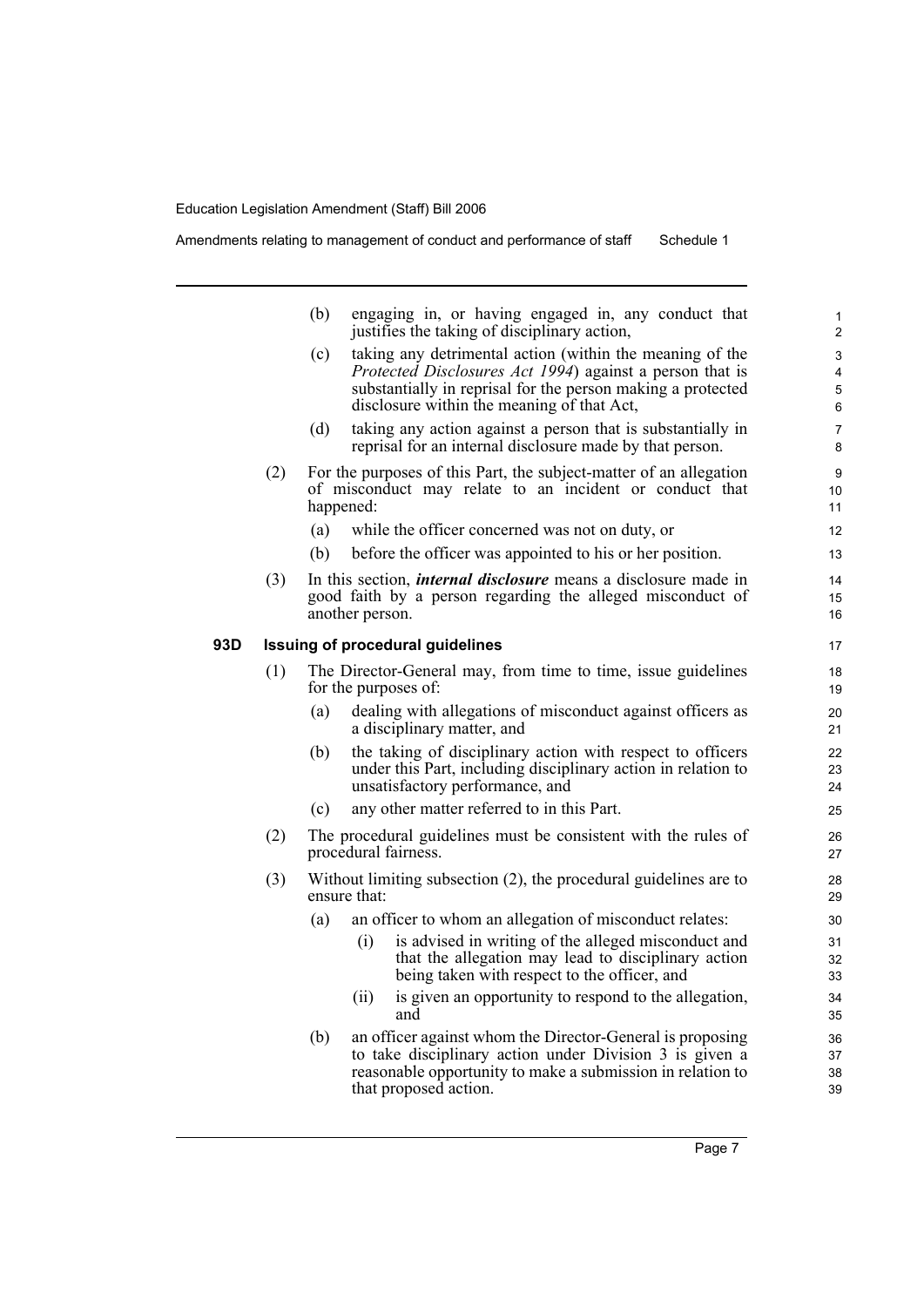(4) The Director-General may from time to time amend, revoke or replace the procedural guidelines.

30

- (5) The procedural guidelines as in force from time to time must be made publicly available in such manner as the Director-General thinks appropriate.
- (6) The regulations under section 100 may make provision for or with respect to any matter for which the procedural guidelines can provide. In the event of any inconsistency between a provision contained in the procedural guidelines and a provision in those regulations, the regulations prevail.

# **93E Requirements relating to disciplinary matters**

- (1) An officer is not entitled to cross-examine any person in relation to an allegation of misconduct or the taking of disciplinary action against the officer.
- (2) A hearing involving the legal representation of parties and the calling of witnesses is not to be held in relation to an allegation of misconduct or the taking of disciplinary action against an officer.
- (3) Nothing in subsection (1) or (2) prevents the Director-General from:
	- (a) conducting investigations into an allegation of misconduct, or
	- (b) asking an officer a question in relation to an allegation of misconduct, or
	- (c) conducting interviews with the officer to whom the allegation relates or with any other person in connection with the matter concerned, or
	- (d) taking signed statements from the officer or any such person.

# **Division 2 Dealing with misconduct**

# **93F Dealing with an allegation of misconduct**

- (1) If an allegation is made to the Director-General that an officer may have engaged in any misconduct, the Director-General may do either or both of the following:
	- (a) deal with the allegation as a disciplinary matter in accordance with the procedural guidelines,
	- (b) take remedial action with respect to the officer.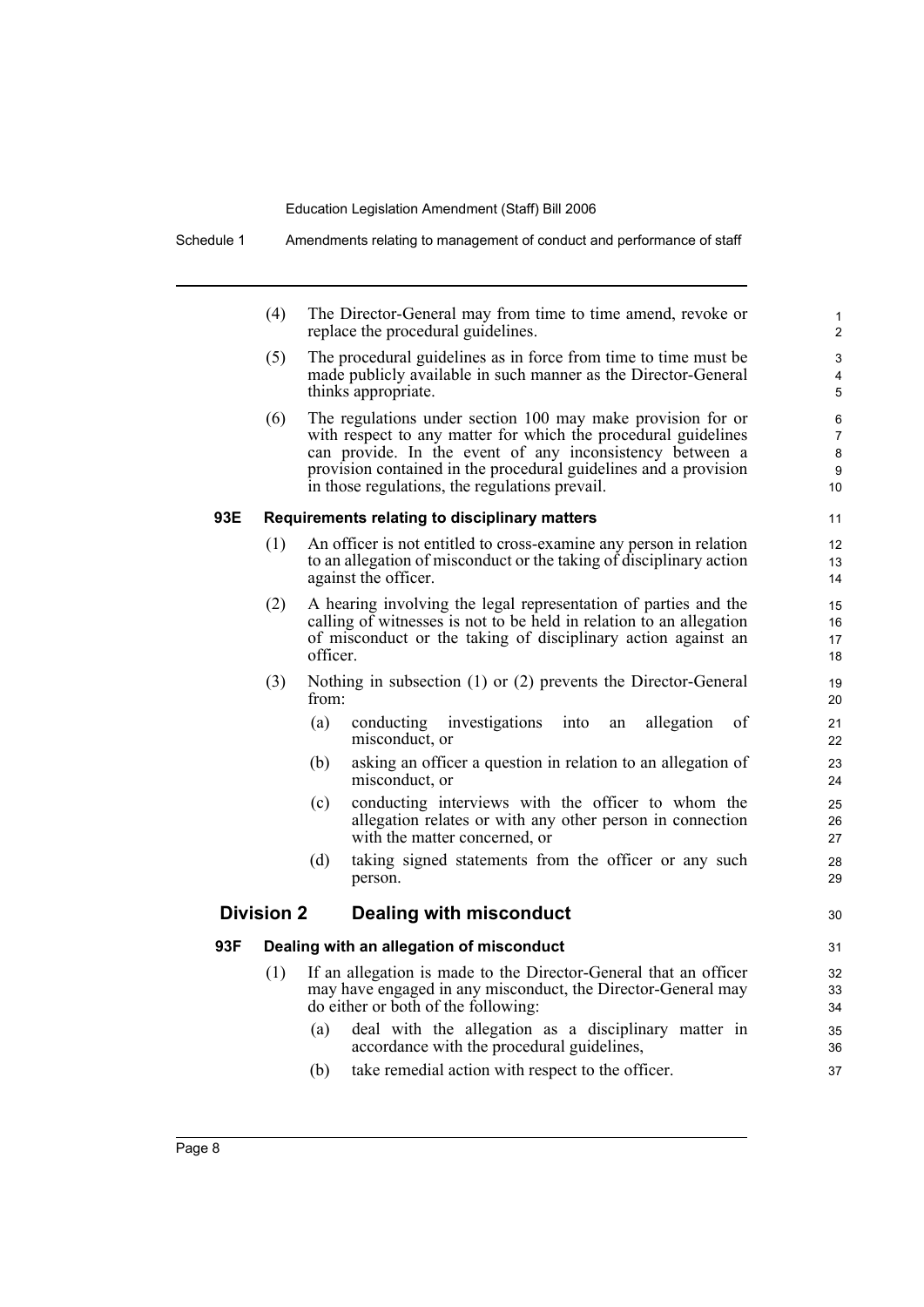Amendments relating to management of conduct and performance of staff Schedule 1

|     | (2)               | After dealing with an allegation of misconduct as a disciplinary<br>matter in accordance with this Part and the procedural guidelines,<br>the Director-General may, if the Director-General is of the<br>opinion that the officer has engaged in any misconduct, decide to<br>take disciplinary action with respect to the officer.                                                      | $\mathbf{1}$<br>$\overline{2}$<br>3<br>4<br>5 |  |  |
|-----|-------------------|------------------------------------------------------------------------------------------------------------------------------------------------------------------------------------------------------------------------------------------------------------------------------------------------------------------------------------------------------------------------------------------|-----------------------------------------------|--|--|
|     | (3)               | Before any disciplinary action is taken with respect to an officer<br>under this section, the officer must be given an opportunity to<br>make a submission in relation to the disciplinary action that the<br>Director-General is considering taking.                                                                                                                                    |                                               |  |  |
|     | (4)               | Even though the Director-General decides to deal with an<br>allegation of misconduct as a disciplinary matter in accordance<br>with the procedural guidelines, the Director-General may, at any<br>stage of the process:                                                                                                                                                                 | 10<br>11<br>12<br>13                          |  |  |
|     |                   | (a)<br>decide to take remedial action with respect to the officer<br>concerned as well as dealing with the allegation as a<br>disciplinary matter, or                                                                                                                                                                                                                                    | 14<br>15<br>16                                |  |  |
|     |                   | decide to take remedial action with respect to the officer<br>(b)<br>instead of dealing with the allegation as a disciplinary<br>matter, or                                                                                                                                                                                                                                              | 17<br>18<br>19                                |  |  |
|     |                   | (c)<br>decide to dismiss the allegation, or decide that no further<br>action is to be taken in relation to the matter.                                                                                                                                                                                                                                                                   | 20<br>21                                      |  |  |
|     | (5)               | A decision under this section by the Director-General to take<br>remedial action with respect to an officer does not, if it appears to<br>the Director-General that the officer may have engaged in any<br>misconduct while the remedial action is being taken, prevent the<br>Director-General from dealing with the alleged misconduct as a<br>disciplinary matter under this section. | 22<br>23<br>24<br>25<br>26<br>27              |  |  |
|     | <b>Division 3</b> | Performance management for officers                                                                                                                                                                                                                                                                                                                                                      | 28                                            |  |  |
| 93G |                   | <b>Performance reviews for officers</b>                                                                                                                                                                                                                                                                                                                                                  | 29                                            |  |  |
|     | (1)               | An officer's performance must be reviewed, at least annually, by<br>the Director-General.                                                                                                                                                                                                                                                                                                | 30<br>31                                      |  |  |
|     | (2)               | The Director-General may review the performance of an officer<br>on such other occasions as the Director-General considers<br>appropriate.                                                                                                                                                                                                                                               | 32<br>33<br>34                                |  |  |
|     | (3)               | The review of an officer's performance is to have regard to any<br>performance criteria determined by the Director-General and<br>such other matters as the Director-General considers relevant.                                                                                                                                                                                         | 35<br>36<br>37                                |  |  |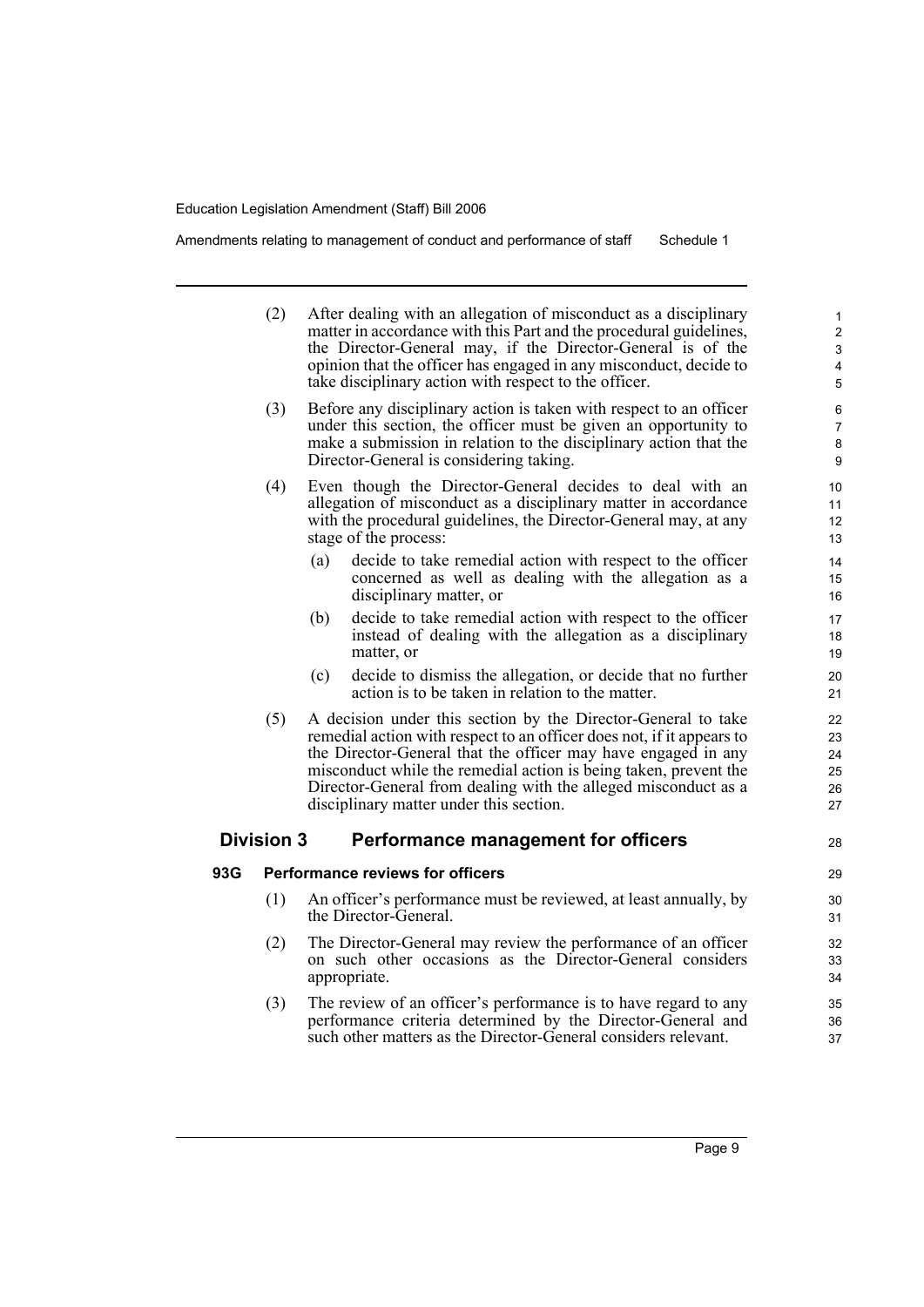Schedule 1 Amendments relating to management of conduct and performance of staff

### **93H Performance improvement programs**

(1) If, following completion of the review of an officer's performance, the Director-General is of the opinion that the officer is not performing his or her duties in a satisfactory manner, the Director-General may implement a performance improvement program for the officer.

- (2) The officer must participate in any such performance improvement program in the manner required by the program.
- (3) A performance improvement program is to be on such terms, and is to be implemented for such period, as the Director-General considers appropriate.

### **93I Dealing with unsatisfactory performance—school principals**

- (1) If the Director-General is of the opinion that a school principal's performance is still unsatisfactory following the completion of a performance improvement program for the principal or following the principal's failure to participate in, or to satisfactorily complete, such a program, the Director-General may:
	- (a) dismiss the school principal from the Teaching Service, or
	- (b) demote the school principal to a lower position in the Teaching Service.
- (2) Before taking any such action with respect to a school principal, the Director-General must:
	- (a) notify the principal in writing of the proposed action and the reasons for taking that action, and
	- (b) give the principal at least 21 days in which to make written submissions to the Director-General in relation to the proposed action, and
	- (c) take into consideration any written submissions received from the principal during that period.
- (3) This section does not limit or otherwise affect any power under this or any other Act to dismiss or demote a school principal or to suspend a school principal from duty.

## **93J Dealing with unsatisfactory performance—officers other than school principals**

- (1) This section applies to officers other than school principals.
- (2) If the Director-General is of the opinion that an officer's performance is still unsatisfactory following the completion of a performance improvement program for the officer or following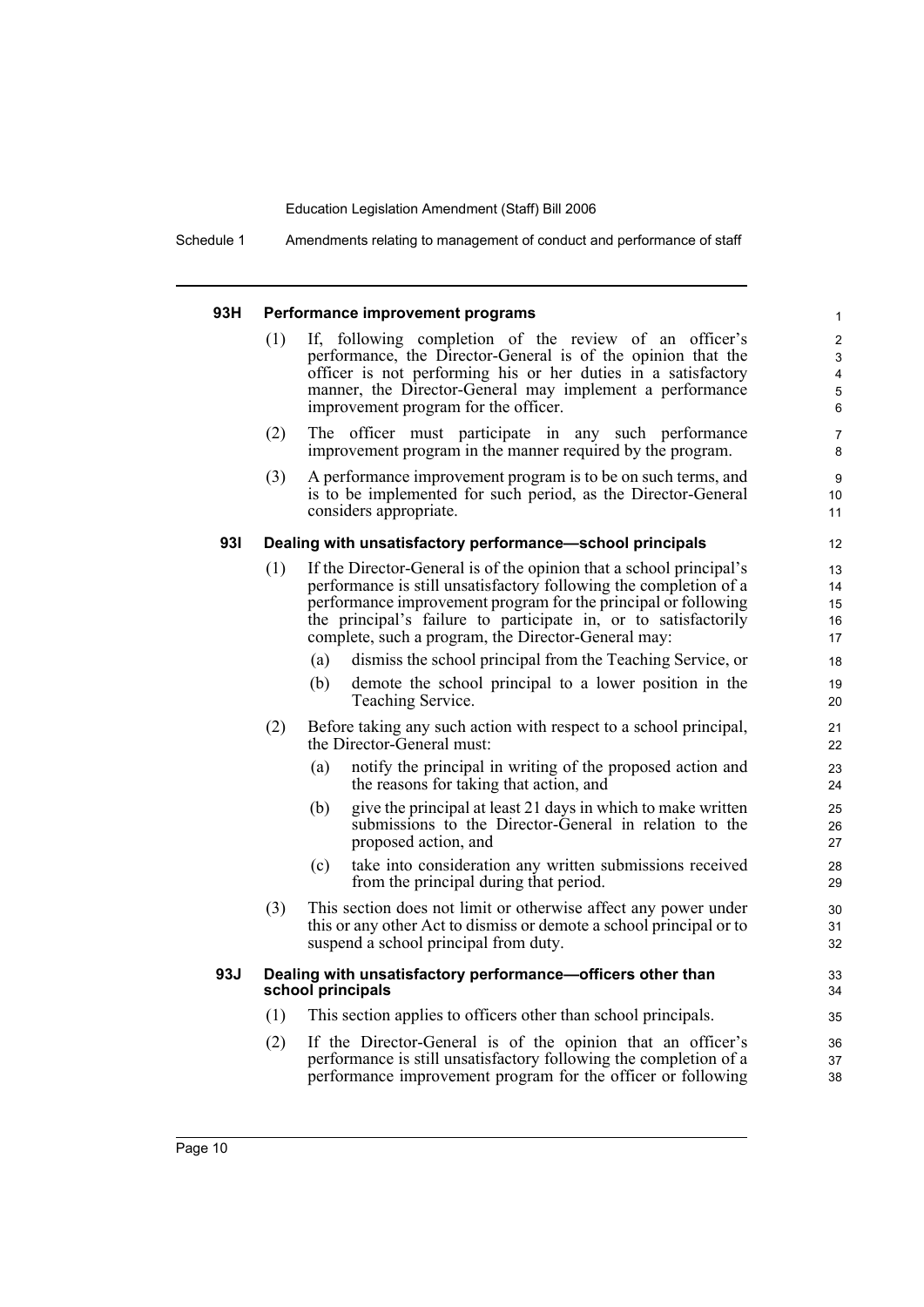Amendments relating to management of conduct and performance of staff Schedule 1

the officer's failure to participate in, or to satisfactorily complete, such a program, the Director-General may do either or both of the following:

- (a) take remedial action with respect to the officer,
- (b) take disciplinary action with respect to the officer.
- (3) To avoid any doubt, remedial action with respect to an officer is not required to be taken before disciplinary action is taken under this section with respect to the officer.
- (4) However, the Director-General may take disciplinary action with respect to an officer under this section only if:
	- (a) the officer has been placed on a performance improvement plan in accordance with the procedural guidelines and been given a reasonable opportunity to improve his or her performance, and
	- (b) the Director-General is of the opinion that the officer's performance is still unsatisfactory.

# **Division 4 Miscellaneous provisions**

# **93K Disciplinary action may be taken if officer is convicted of serious offence**

- (1) If an officer is convicted in New South Wales of an offence that is punishable by imprisonment for 12 months or more, or is convicted elsewhere than in New South Wales of an offence that, if it were committed in New South Wales, would be an offence so punishable, the Director-General may decide to do either or both of the following:
	- (a) take disciplinary action with respect to the officer,
	- (b) take remedial action with respect to the officer.
- (2) Before any disciplinary action is taken with respect to an officer under this section, the officer must be given an opportunity to make a submission in relation to the disciplinary action that the Director-General is considering taking.
- (3) A reference in subsection (1) to the conviction of an officer for an offence punishable by imprisonment for 12 months or more includes a reference to the officer having been found guilty by a court of such an offence but where no conviction is recorded.

17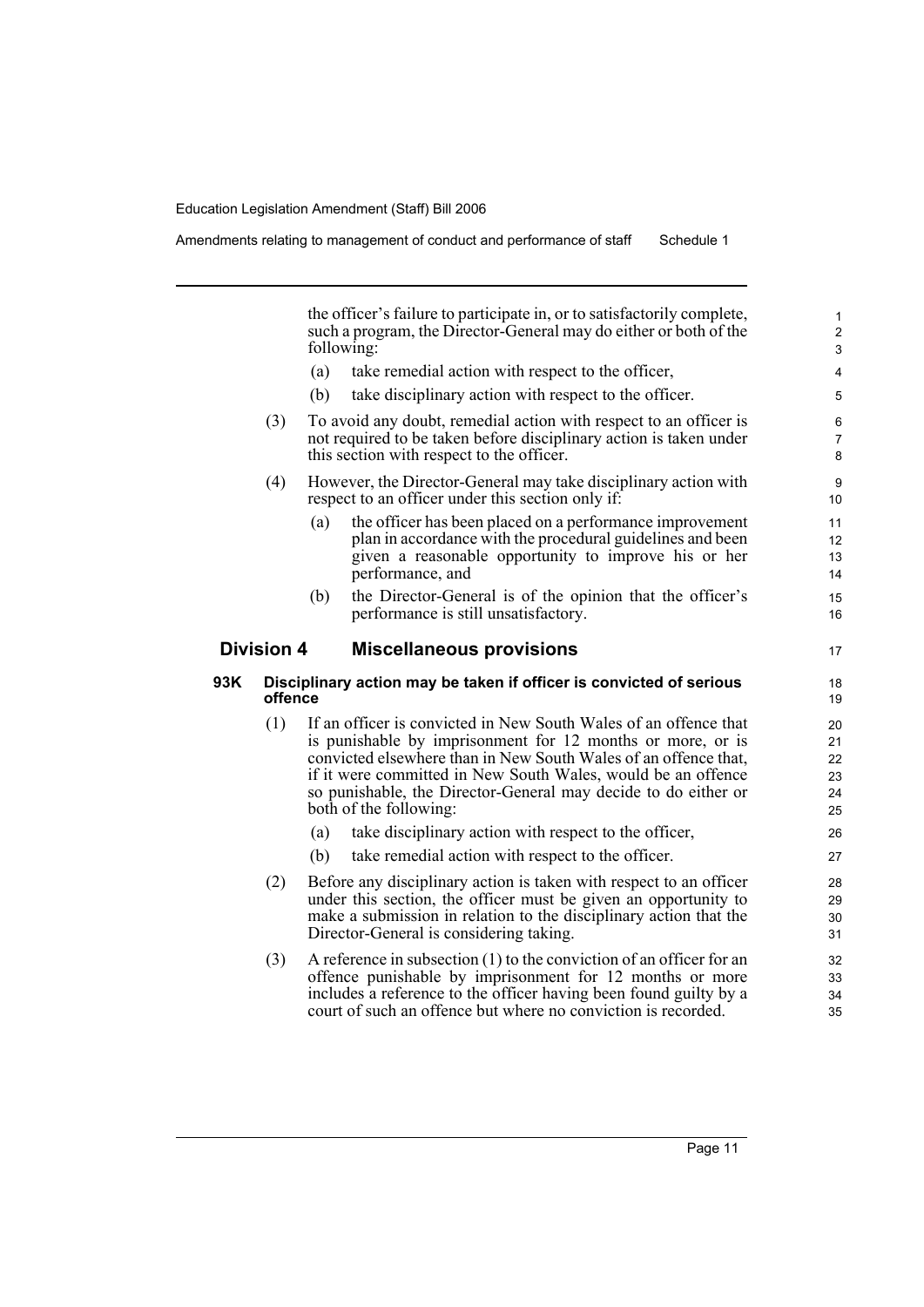Schedule 1 Amendments relating to management of conduct and performance of staff

#### **93L Suspension of officers from duty pending decision in relation to misconduct or criminal conviction**

(1) If an allegation that an officer has engaged in misconduct is being dealt with as a disciplinary matter in accordance with the procedural guidelines, the Director-General may suspend the officer from duty until the allegation of misconduct has been dealt with.

- (2) If an officer is charged with:
	- (a) an offence referred to in section 93K, or
	- (b) an offence that would, on conviction, result in the officer being a prohibited person as referred to in Part 4B,

the Director-General may suspend the officer from duty until the officer is notified by the Director-General that the suspension has been lifted.

- (3) Any salary payable to a person as an officer while the person is suspended from duty under this section is (if the Director-General so directs) to be withheld.
- (4) The salary withheld under subsection (3) is forfeited to the State unless the Director-General otherwise directs or that salary was due to the person in respect of a period before the suspension was imposed.

# **93M Implementation of decisions under this Part**

A decision of the Director-General to take any action under this Part with respect to an officer may be carried into effect at any time.

# **93N Effect of dismissal of senior executive officers**

If a senior executive officer is dismissed from the Teaching Service under this Part:

- (a) the term for which the officer was appointed is to be regarded as having come to an end, and
- (b) no compensation is payable in respect of the dismissal.

# **93O Provisions relating to certain forms of disciplinary action**

(1) Any appointment required as the result of the taking of disciplinary action (or any other action under this Part) comprising demotion to a lower position in the Teaching Service is to be made by the Director-General.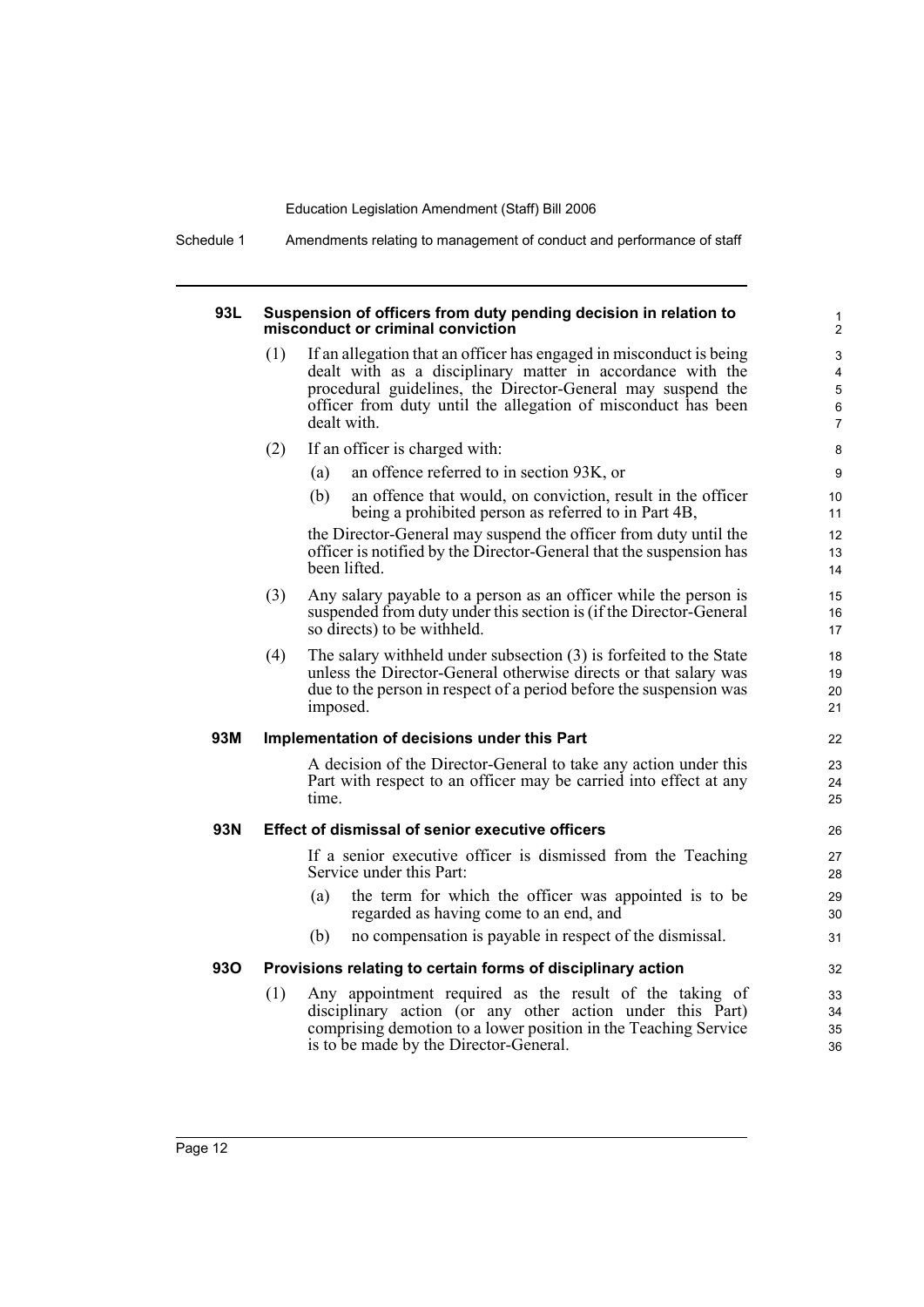Amendments relating to management of conduct and performance of staff Schedule 1

|      |     | (2) | If a fine is imposed under this Part on an officer, the person<br>responsible for paying the officer's salary is, on receiving notice<br>of the imposition of the fine, to deduct the amount of the fine<br>from the salary (including any termination payment) payable to<br>the officer in such manner as the Director-General directs. | 1<br>$\overline{\mathbf{c}}$<br>3<br>4<br>5 |
|------|-----|-----|-------------------------------------------------------------------------------------------------------------------------------------------------------------------------------------------------------------------------------------------------------------------------------------------------------------------------------------------|---------------------------------------------|
|      | 93P |     | Officers retiring or resigning before disciplinary action is taken                                                                                                                                                                                                                                                                        | 6                                           |
|      |     | (1) | An allegation that an officer has engaged in misconduct may be<br>dealt with under this Part, and disciplinary action may be taken<br>with respect to the officer, even though the officer has retired or<br>resigned.                                                                                                                    | 7<br>8<br>9<br>10                           |
|      |     | (2) | The taking of disciplinary action (other than a fine) with respect<br>to the former officer does not affect the former officer's<br>retirement or resignation or the benefits, rights and liabilities<br>arising from the retirement or resignation.                                                                                      | 11<br>12<br>13<br>14                        |
|      |     | (3) | A fine imposed under any such disciplinary action may be<br>recovered from the former officer as a debt due to the Crown in<br>any court of competent jurisdiction, or out of any money payable<br>to or in respect of the former officer by the Crown, or both.                                                                          | 15<br>16<br>17<br>18                        |
|      |     | (4) | A reference in this section to the resignation of an officer is a<br>reference to a resignation that has been accepted by the<br>Director-General.                                                                                                                                                                                        | 19<br>20<br>21                              |
|      | 93Q |     | Officer whose address is unknown                                                                                                                                                                                                                                                                                                          | 22                                          |
|      |     |     | If the address for the time being of an officer is unknown to the<br>Director-General, any notice required to be given to the officer<br>under this Part may be posted to the address of the officer last<br>known to the Director-General.                                                                                               | 23<br>24<br>25<br>26                        |
| [12] |     |     | Section 100 Making of regulations by Director-General                                                                                                                                                                                                                                                                                     | 27                                          |
|      |     |     | Omit "discipline," from section 100 (1) (h).                                                                                                                                                                                                                                                                                              | 28                                          |
| [13] |     |     | <b>Schedule 3 Savings and transitional provisions</b>                                                                                                                                                                                                                                                                                     | 29                                          |
|      |     |     | Insert at the end of clause $2(1)$ :                                                                                                                                                                                                                                                                                                      | 30                                          |
|      |     |     | <i>Education Legislation Amendment (Staff) Act 2006, but only to</i><br>the extent that it amends this Act                                                                                                                                                                                                                                | 31<br>32                                    |
|      |     |     |                                                                                                                                                                                                                                                                                                                                           |                                             |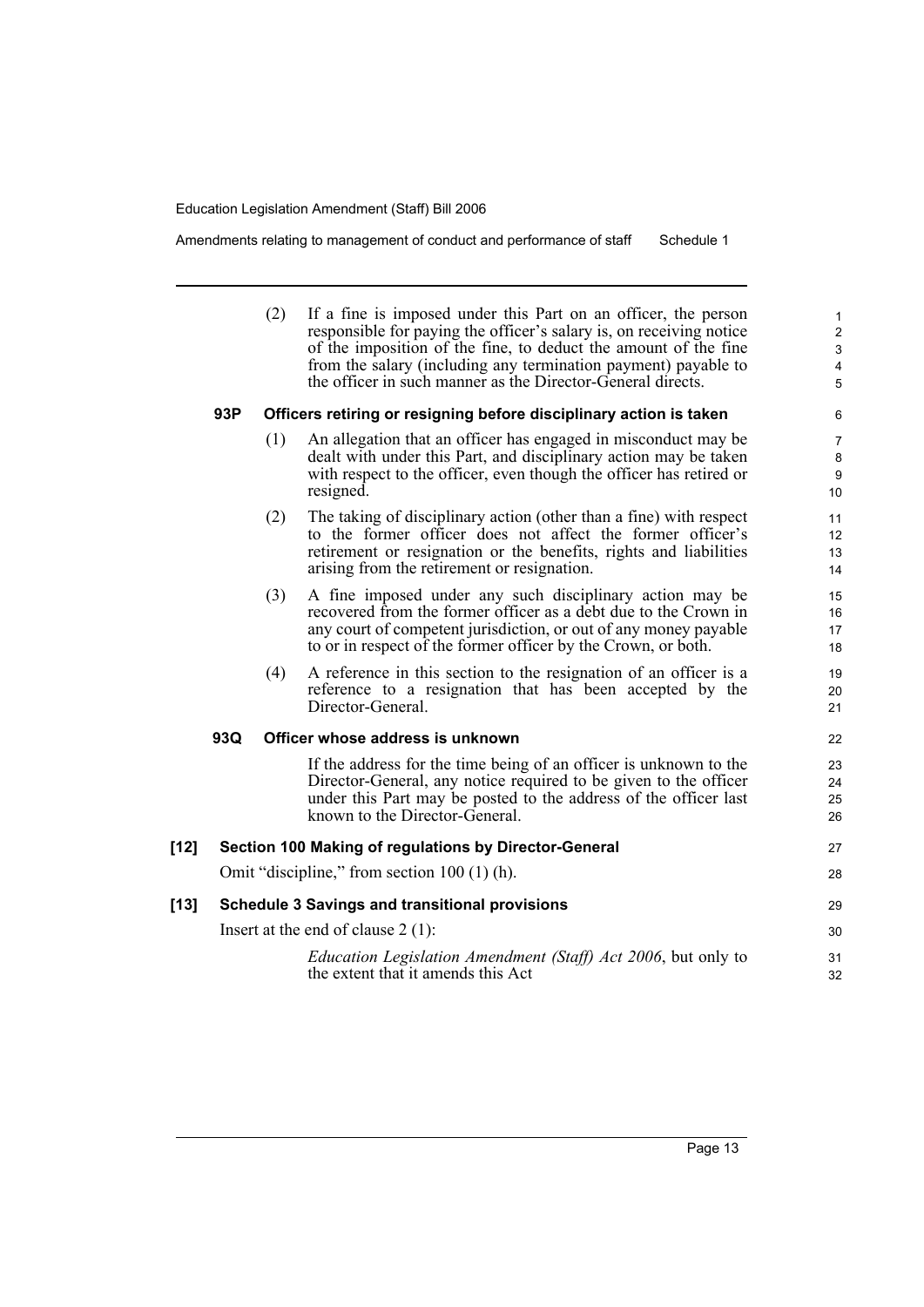Schedule 1 Amendments relating to management of conduct and performance of staff

# **[14] Schedule 3, Part 4**

Insert after Part 3:

# **Part 4 Provisions consequent on enactment of Education Legislation Amendment (Staff) Act 2006**

# **16 Definition**

In this Part:

*amending Act* means the *Education Legislation Amendment (Staff) Act 2006*.

1 2

3 4 5

23  $24$ 25

# **17 Performance management for school principals**

- (1) Any performance improvement program implemented (but not completed) in relation to a school principal under Division 3 of Part 4 of this Act (as in force immediately before the repeal of that Division by the amending Act) is to be completed under Part 4A of this Act as if the program had been implemented under that Part.
- (2) Any action pending, or any process leading up to the taking of any action, in relation to a school principal under Division 3 of Part 4 of this Act (as in force immediately before the repeal of that Division by the amending Act) is to be completed under Part 4A of this Act as if the action or process was initiated under that Part.

# **18 Prior conduct**

Part 4A of this Act extends to conduct occurring before the commencement of that Part.

# **19 Existing disciplinary charges**

If an officer or temporary employee has been charged with a breach of discipline under Division 6 of Part 4 of this Act that has not been finally determined before the repeal of that Division by the amending Act, the breach of discipline is to continue to be dealt with under the provisions of that Division as if it had not been repealed.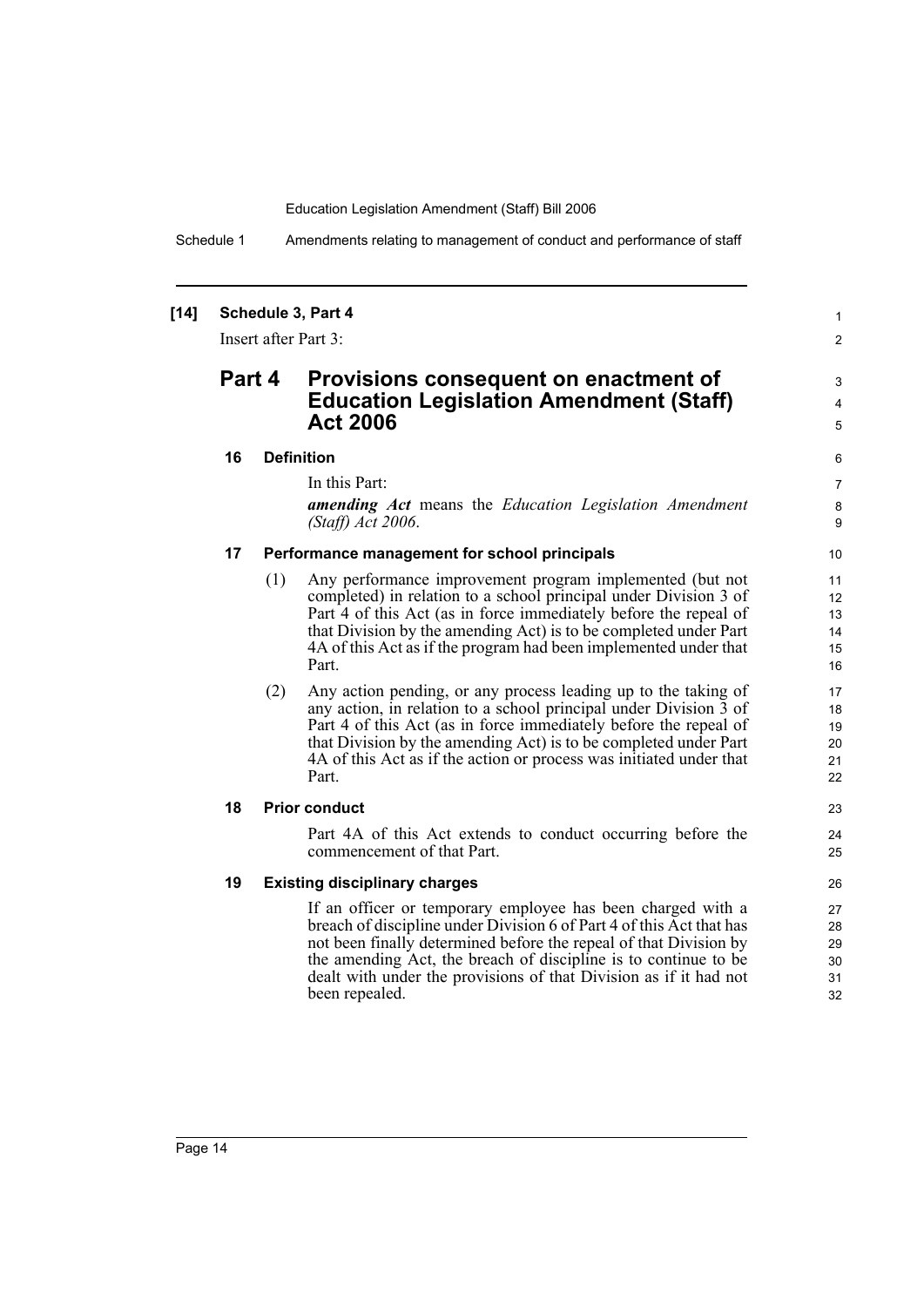Amendments relating to management of conduct and performance of staff Schedule 1

# **20 Existing monitoring procedures**

Any breach of discipline being dealt with in accordance with clause 14 (2) of the *Teaching Service Regulation 2001* before the repeal of that subclause by the amending Act is to be dealt with under Part 4A of this Act as if the breach of discipline was the subject of an allegation of misconduct made under that Part.

# **1.2 Technical and Further Education Commission Act 1990 No 118**

7 8 9

# **[1] Section 3 Definitions**

Insert in alphabetical order in section 3 (1):

*appropriate Division Head*, in relation to a member of staff, has the same meaning as in the *Public Sector Employment and Management Act 2002*.

**Note.** At the time this definition was inserted by the *Education Legislation Amendment (Staff) Act 2006*, the appropriate Division Head for staff employed in the TAFE Commission Division of the Government Service was the Managing Director of the TAFE Commission. The functions of an appropriate Division Head under this Act may be delegated under section 4F of the *Public Sector Employment and Management Act 2002*.

*member of staff* (or *staff member*) means a person employed under Chapter 1A of the *Public Sector Employment and Management Act 2002* in the TAFE Commission Division of the Government Service.

| [2]   | Section 3 (3)                                                                          | 25       |
|-------|----------------------------------------------------------------------------------------|----------|
|       | Insert after section $3(2)$ :                                                          | 26       |
|       | Notes included in this Act do not form part of this Act.<br>(3)                        | 27       |
| $[3]$ | Sections 8 (3) and (4) (a), 11 (2) (b) and (3), 33 (a) and Schedule 1,<br>clause 4 (2) | 28<br>29 |
|       | Omit "member of the staff of the TAFE Commission" wherever occurring.                  | 30       |
|       | Insert instead "member of staff".                                                      | 31       |
| [4]   | Part 6, heading                                                                        | 32       |
|       | Omit "certain staff". Insert instead "members of staff".                               | 33       |
| [5]   | <b>Section 15 Application of Part</b>                                                  | 34       |
|       | Omit the section.                                                                      | 35       |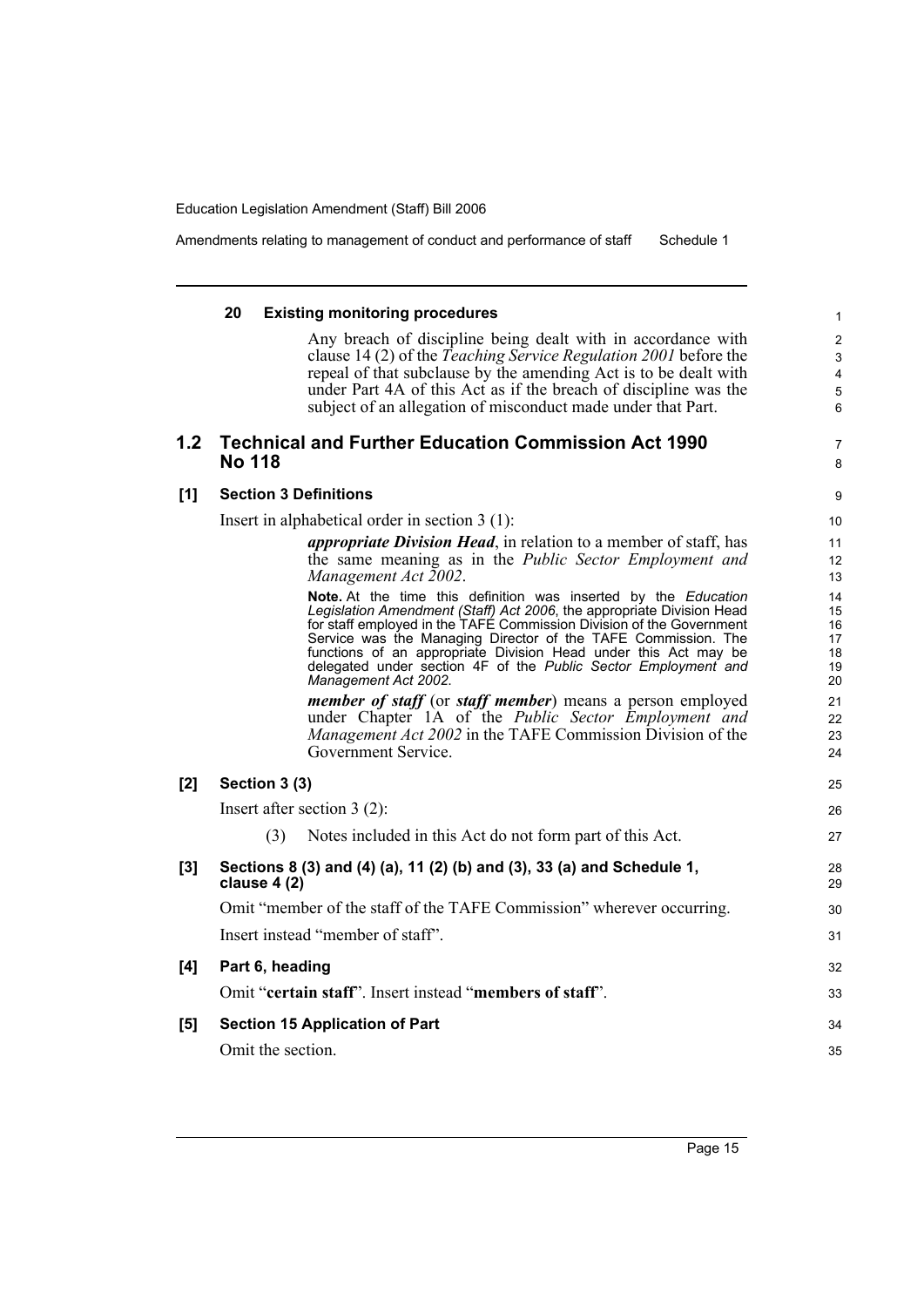| [6]    | Section 17 Regulations relating to members of staff                                                                                                                                | $\mathbf{1}$   |
|--------|------------------------------------------------------------------------------------------------------------------------------------------------------------------------------------|----------------|
|        | Omit section 17 (1). Insert instead:                                                                                                                                               | 2              |
|        | The regulations may make provision for or with respect to<br>(1)<br>members of staff, including the conditions of employment of any<br>such staff.                                 | 3<br>4<br>5    |
| [7]    | <b>Section 17 (2)</b>                                                                                                                                                              | 6              |
|        | Omit "or the discipline of the staff to which this Part applies".                                                                                                                  | $\overline{7}$ |
|        | Insert instead "of members of staff".                                                                                                                                              | 8              |
| [8]    | Section 18 Appointments and promotion on merit                                                                                                                                     | 9              |
|        | Omit "any staff to which this Part applies" from section 18 (1).                                                                                                                   | 10             |
|        | Insert instead "members of staff".                                                                                                                                                 | 11             |
| [9]    | Section 19 Legal proceedings not to be brought in respect of<br>appointments etc                                                                                                   | 12<br>13       |
|        | Omit "group of staff to which this Part applies" wherever occurring in section<br>19 $(1)$ and $(3)$ .                                                                             | 14<br>15       |
|        | Insert instead "TAFE Commission Division of the Government Service".                                                                                                               | 16             |
| $[10]$ | Section 20 Incapable member of staff may be retired                                                                                                                                | 17             |
|        | Omit "to which this Part applies" from section 20 (a).                                                                                                                             | 18             |
| $[11]$ | <b>Section 20</b>                                                                                                                                                                  | 19             |
|        | Omit "(within the meaning of the <i>Public Sector Employment and Management</i><br>$Act 2002)$ ".                                                                                  | 20<br>21       |
| $[12]$ | Sections 21-21C                                                                                                                                                                    | 22             |
|        | Insert after section 20:                                                                                                                                                           | 23             |
|        | 21<br>Members of staff to report bankruptcy etc                                                                                                                                    | 24             |
|        | If a member of staff becomes bankrupt or makes a composition,<br>arrangement or assignment for the benefit of the member's<br>creditors, the member must:                          | 25<br>26<br>27 |
|        | immediately give to the appropriate Division Head notice<br>(a)<br>the<br>bankruptcy,<br>composition,<br>οf<br>arrangement<br><sub>or</sub><br>assignment, and                     | 28<br>29<br>30 |
|        | within such period as the appropriate Division Head<br>(b)<br>specifies, provide the Division Head with such further<br>information with respect to the cause of the bankruptcy or | 31<br>32<br>33 |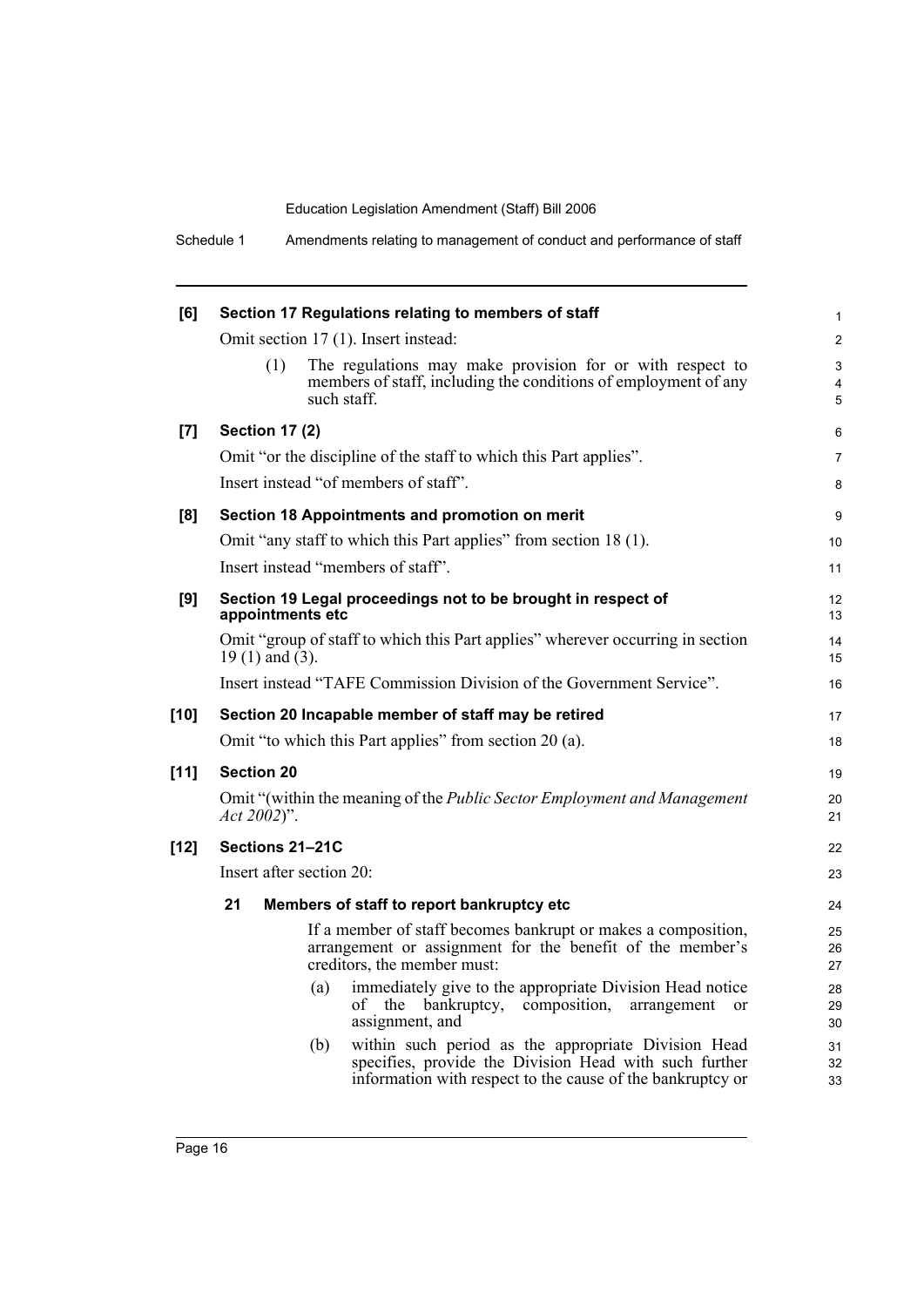Amendments relating to management of conduct and performance of staff Schedule 1

of the making of the composition, arrangement or assignment as the Division Head requires. **21A Members of staff not to undertake other paid work without permission** (1) A member of staff is not to undertake any other paid work without the permission of the appropriate Division Head. (2) The appropriate Division Head may prepare guidelines with respect to the type of work that constitutes paid work for the purposes of this section. (3) Any such guidelines must be made available to members of staff in such manner as the appropriate Division Head thinks appropriate. (4) This section does not apply to a member of staff employed on a casual basis. **21B Notification of serious offences committed by members of staff** (1) A member of staff who: (a) is charged with, or who is found guilty of, an offence that is punishable by imprisonment for 12 months or more, or (b) is charged with, or who is found guilty elsewhere than in New South Wales of an offence that, if it were committed in New South Wales, would be an offence so punishable, must immediately report that fact to the appropriate Division Head. (2) On becoming aware of the fact that a member of staff has been charged with, or has been found guilty of, an offence referred to in subsection (1), the person in charge of the TAFE establishment at which the member is employed must also immediately report that fact to the appropriate Division Head. (3) The requirement to report to the appropriate Division Head under this section does not apply if the matter has already been reported under section 22U. **21C List of persons not to be employed as a member of staff** The appropriate Division Head may prepare and maintain a list of persons who the appropriate Division Head determines are not to 1  $\overline{2}$ 3 4 5 6 7 8 9  $10$ 11 12 13 14 15 16 17 18 19 20 21 22 23 24 25 26 27 28 29 30 31 32 33 34

be employed as members of staff.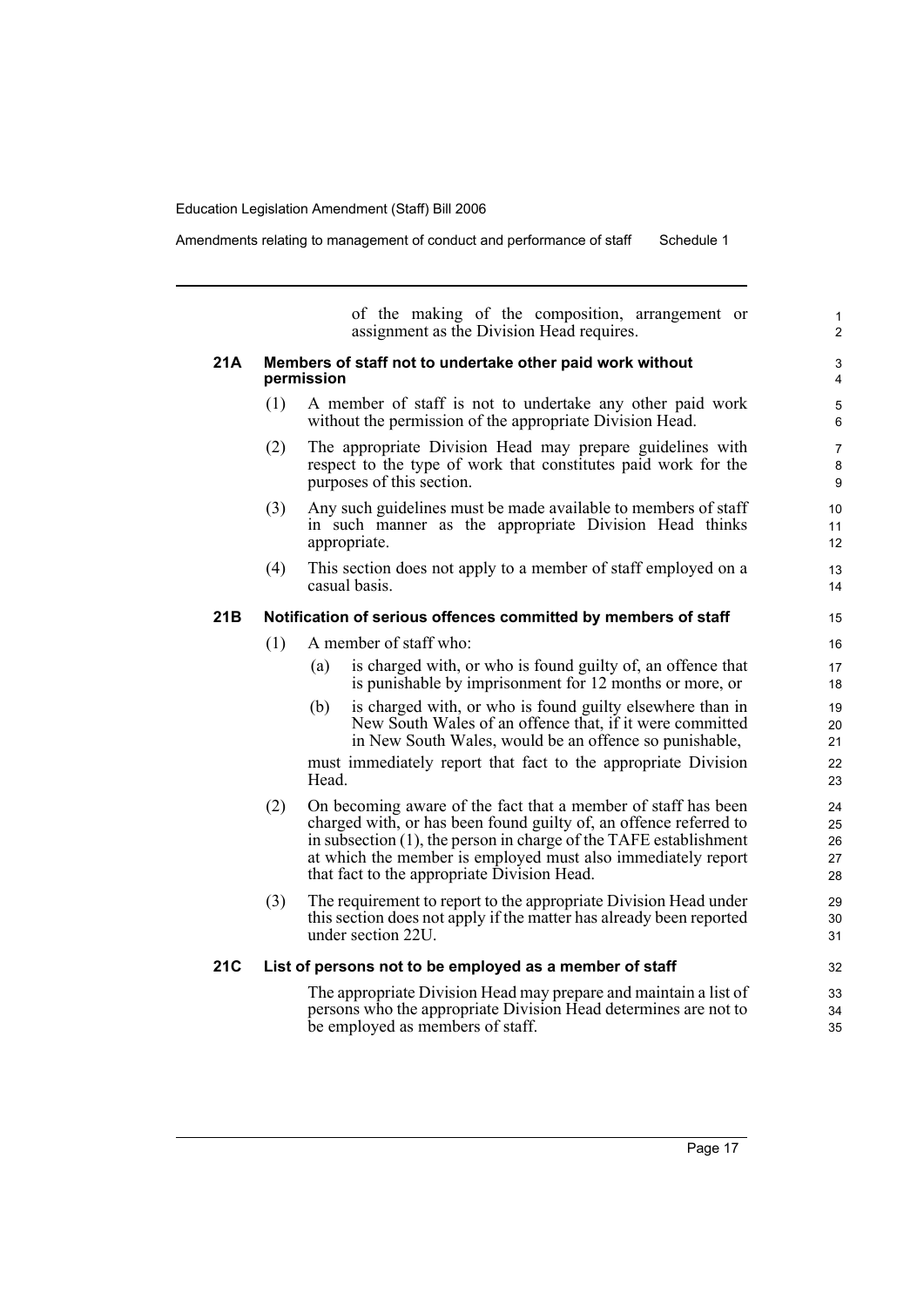Schedule 1 Amendments relating to management of conduct and performance of staff

| $[13]$ |            |                      |                        | Section 22 Extended or long service leave                                                                                                                            | 1                    |
|--------|------------|----------------------|------------------------|----------------------------------------------------------------------------------------------------------------------------------------------------------------------|----------------------|
|        |            |                      |                        | Omit "all staff to which this Part applies" from section 22 (1).                                                                                                     | 2                    |
|        |            |                      |                        | Insert instead "members of staff".                                                                                                                                   | 3                    |
| $[14]$ | Part 6A    |                      |                        |                                                                                                                                                                      | 4                    |
|        |            | Insert after Part 6: |                        |                                                                                                                                                                      | 5                    |
|        |            |                      |                        | Part 6A Management of conduct and performance                                                                                                                        | 6                    |
|        |            | <b>Division 1</b>    |                        | <b>Preliminary</b>                                                                                                                                                   | $\overline{7}$       |
|        | 22A        |                      |                        | <b>Application of Part</b>                                                                                                                                           | 8                    |
|        |            |                      |                        | This Part does not apply to those members of staff who are<br>employed on a temporary or casual basis.                                                               | 9<br>10              |
|        | 22B        |                      | <b>Objects of Part</b> |                                                                                                                                                                      | 11                   |
|        |            |                      |                        | The objects of this Part are as follows:                                                                                                                             | 12                   |
|        |            |                      | (a)                    | to maintain appropriate standards of conduct and<br>work-related performance for members of staff,                                                                   | 13<br>14             |
|        |            |                      | (b)                    | to protect and enhance the integrity and reputation of the<br>TAFE Commission and staff members,                                                                     | 15<br>16             |
|        |            |                      | (c)                    | to ensure that the public interest is protected.                                                                                                                     | 17                   |
|        | <b>22C</b> |                      |                        | Protection of children to be paramount consideration                                                                                                                 | 18                   |
|        |            | (1)                  |                        | In such cases where the conduct of a member of staff relates to or<br>involves children, the protection of children is to be the<br>paramount consideration:         | 19<br>20<br>21       |
|        |            |                      | (a)                    | in taking any action with respect to a member of staff<br>under this Part, and                                                                                       | 22<br>23             |
|        |            |                      | (b)                    | in dealing with any appeal against, or determining any<br>claim arising from or in relation to, that action.                                                         | 24<br>25             |
|        |            | (2)                  |                        | This section has effect despite anything in the Industrial<br>Relations Act 1996 or any other Act or law.                                                            | 26<br>27             |
|        | 22D        |                      | <b>Definitions</b>     |                                                                                                                                                                      | 28                   |
|        |            | (1)                  | (a)                    | In this Part:<br><i>disciplinary action</i> , in relation to a member of staff, means any<br>one or more of the following:<br>dismissal from the Government Service, | 29<br>30<br>31<br>32 |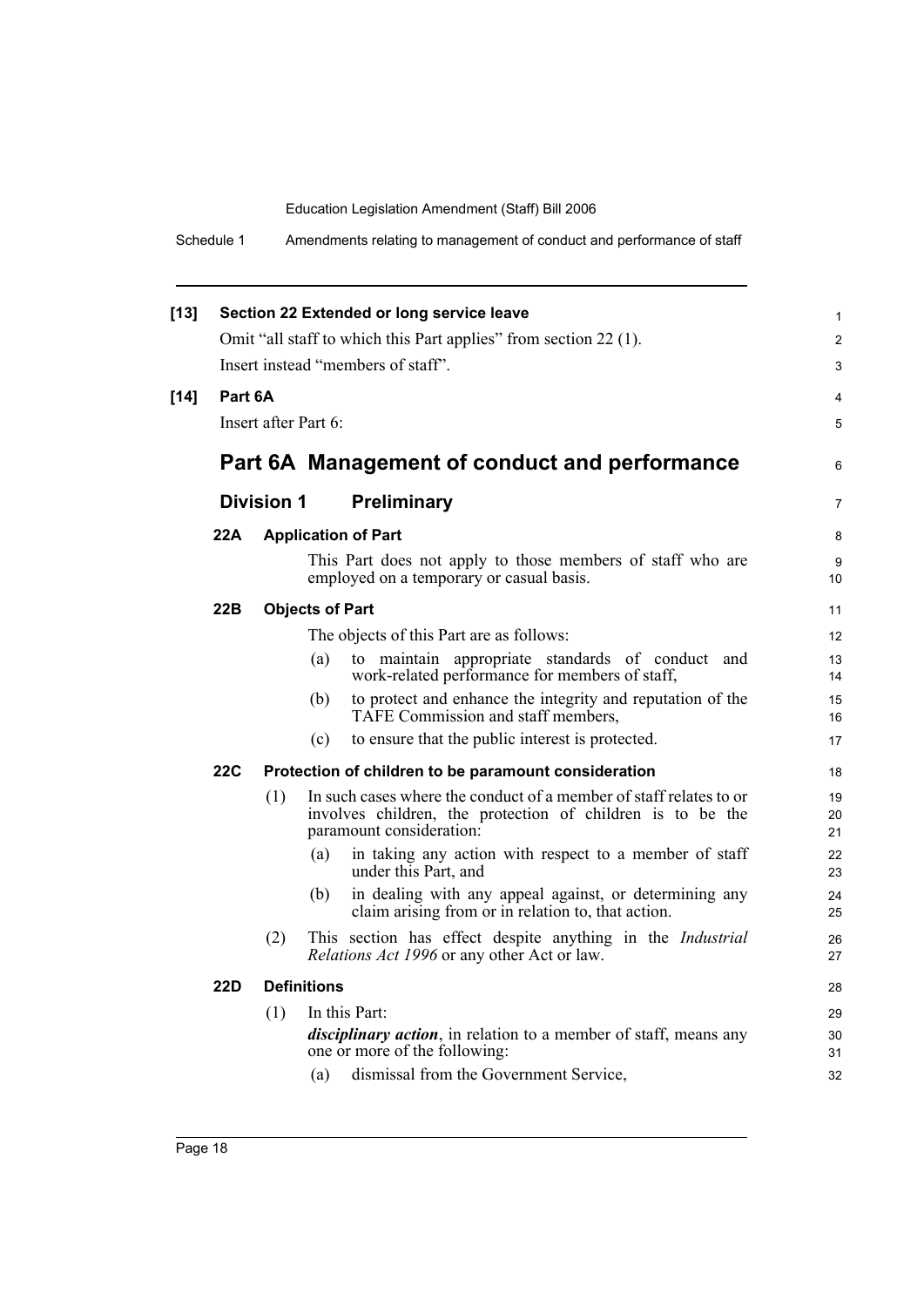|     |     | (b) | directing the member of staff to resign, or to be allowed to<br>resign, from the Government Service within a specified<br>time.                                                                                                                                            | $\mathbf{1}$<br>2<br>3     |
|-----|-----|-----|----------------------------------------------------------------------------------------------------------------------------------------------------------------------------------------------------------------------------------------------------------------------------|----------------------------|
|     |     | (c) | except in the case of a senior executive officer—reduction<br>of the member of staff's salary or demotion to a lower<br>position in the Government Service,                                                                                                                | 4<br>5<br>6                |
|     |     | (d) | the imposition of a fine,                                                                                                                                                                                                                                                  | $\overline{7}$             |
|     |     | (e) | a caution or reprimand.                                                                                                                                                                                                                                                    | 8                          |
|     |     |     | <i>misconduct</i> —see section 22E.                                                                                                                                                                                                                                        | 9                          |
|     |     |     | <i>procedural guidelines</i> means the guidelines in force from time to<br>time under section 22F.                                                                                                                                                                         | 10<br>11                   |
|     |     |     | remedial action, in relation to a member of staff, means any one<br>or more of the following:                                                                                                                                                                              | 12<br>13                   |
|     |     | (a) | counselling,                                                                                                                                                                                                                                                               | 14                         |
|     |     | (b) | training and development,                                                                                                                                                                                                                                                  | 15                         |
|     |     | (c) | monitoring the staff member's conduct or performance,                                                                                                                                                                                                                      | 16                         |
|     |     | (d) | addressing<br>implementing<br>plan<br>unsatisfactory<br>$\mathbf{a}$<br>performance,                                                                                                                                                                                       | 17<br>18                   |
|     |     | (e) | the issuing of a warning to the staff member that certain<br>conduct is unacceptable or that the staff member's<br>performance is not satisfactory,                                                                                                                        | 19<br>20<br>21             |
|     |     | (f) | transferring the staff member to another position in the<br>Government Service that does not involve a reduction of<br>salary or demotion to a lower position,                                                                                                             | 22<br>23<br>24             |
|     |     | (g) | any other action of a similar nature.                                                                                                                                                                                                                                      | 25                         |
|     |     |     | senior executive officer has the same meaning as in the <i>Public</i><br>Sector Employment and Management Act 2002.                                                                                                                                                        | 26<br>27                   |
|     | (2) |     | In this Part, a reference to an allegation that a member of staff<br>may have engaged in misconduct includes a reference to the<br>appropriate Division Head being made aware, or becoming<br>aware, by any means that the staff member may have engaged in<br>misconduct. | 28<br>29<br>30<br>31<br>32 |
| 22E |     |     | <b>Meaning of "misconduct"</b>                                                                                                                                                                                                                                             | 33                         |
|     | (1) |     | For the purposes of this Part, <i>misconduct</i> includes, but is not<br>limited to, any of the following:                                                                                                                                                                 | 34<br>35                   |
|     |     | (a) | a contravention of any provision of this Act or the<br>regulations,                                                                                                                                                                                                        | 36<br>37                   |
|     |     | (b) | engaging in, or having engaged in, any conduct that<br>justifies the taking of disciplinary action,                                                                                                                                                                        | 38<br>39                   |

Page 19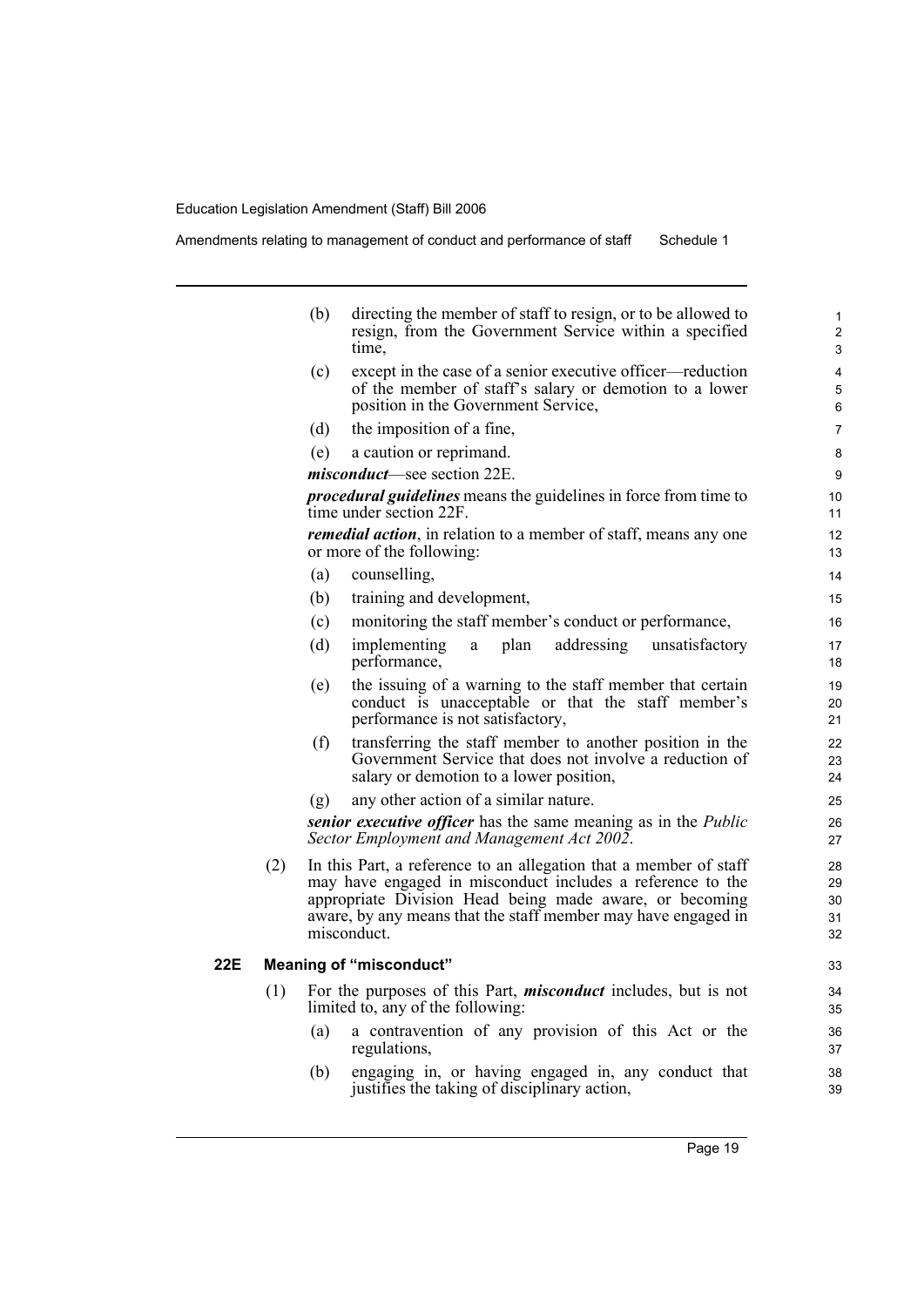Schedule 1 Amendments relating to management of conduct and performance of staff

|     |     | (c)       |                                            | taking any detrimental action (within the meaning of the<br><i>Protected Disclosures Act 1994</i> ) against a person that is<br>substantially in reprisal for the person making a protected<br>disclosure within the meaning of that Act, | 1<br>2<br>3<br>4         |
|-----|-----|-----------|--------------------------------------------|-------------------------------------------------------------------------------------------------------------------------------------------------------------------------------------------------------------------------------------------|--------------------------|
|     |     | (d)       |                                            | taking any action against a person that is substantially in<br>reprisal for an internal disclosure made by that person.                                                                                                                   | 5<br>6                   |
|     | (2) | happened: |                                            | For the purposes of this Part, the subject-matter of an allegation<br>of misconduct may relate to an incident or conduct that                                                                                                             | $\overline{7}$<br>8<br>9 |
|     |     | (a)       |                                            | while the member of staff concerned was not on duty, or                                                                                                                                                                                   | 10                       |
|     |     | (b)       | position.                                  | before the staff member was appointed to his or her                                                                                                                                                                                       | 11<br>12                 |
|     | (3) |           | another person.                            | In this section, <i>internal disclosure</i> means a disclosure made in<br>good faith by a person regarding the alleged misconduct of                                                                                                      | 13<br>14<br>15           |
| 22F |     |           | <b>Issuing of procedural guidelines</b>    |                                                                                                                                                                                                                                           | 16                       |
|     | (1) |           | guidelines for the purposes of:            | The appropriate Division Head may, from time to time, issue                                                                                                                                                                               | 17<br>18                 |
|     |     | (a)       | staff as a disciplinary matter, and        | dealing with allegations of misconduct against members of                                                                                                                                                                                 | 19<br>20                 |
|     |     | (b)       |                                            | the taking of disciplinary action with respect to members<br>of staff under this Part, including disciplinary action in<br>relation to unsatisfactory performance, and                                                                    | 21<br>22<br>23           |
|     |     | (c)       | any other matter referred to in this Part. |                                                                                                                                                                                                                                           | 24                       |
|     | (2) |           | procedural fairness.                       | The procedural guidelines must be consistent with the rules of                                                                                                                                                                            | 25<br>26                 |
|     | (3) |           | ensure that:                               | Without limiting subsection $(2)$ , the procedural guidelines are to                                                                                                                                                                      | 27<br>28                 |
|     |     | (a)       | relates:                                   | a member of staff to whom an allegation of misconduct                                                                                                                                                                                     | 29<br>30                 |
|     |     |           | (i)                                        | is advised in writing of the alleged misconduct and<br>that the allegation may lead to disciplinary action<br>being taken with respect to the staff member, and                                                                           | 31<br>32<br>33           |
|     |     |           | (ii)<br>and                                | is given an opportunity to respond to the allegation,                                                                                                                                                                                     | 34<br>35                 |
|     |     | (b)       |                                            | a member of staff against whom the appropriate Division<br>Head is proposing to take disciplinary action under<br>Division $\overline{3}$ is given a reasonable opportunity to make a<br>submission in relation to that proposed action.  | 36<br>37<br>38<br>39     |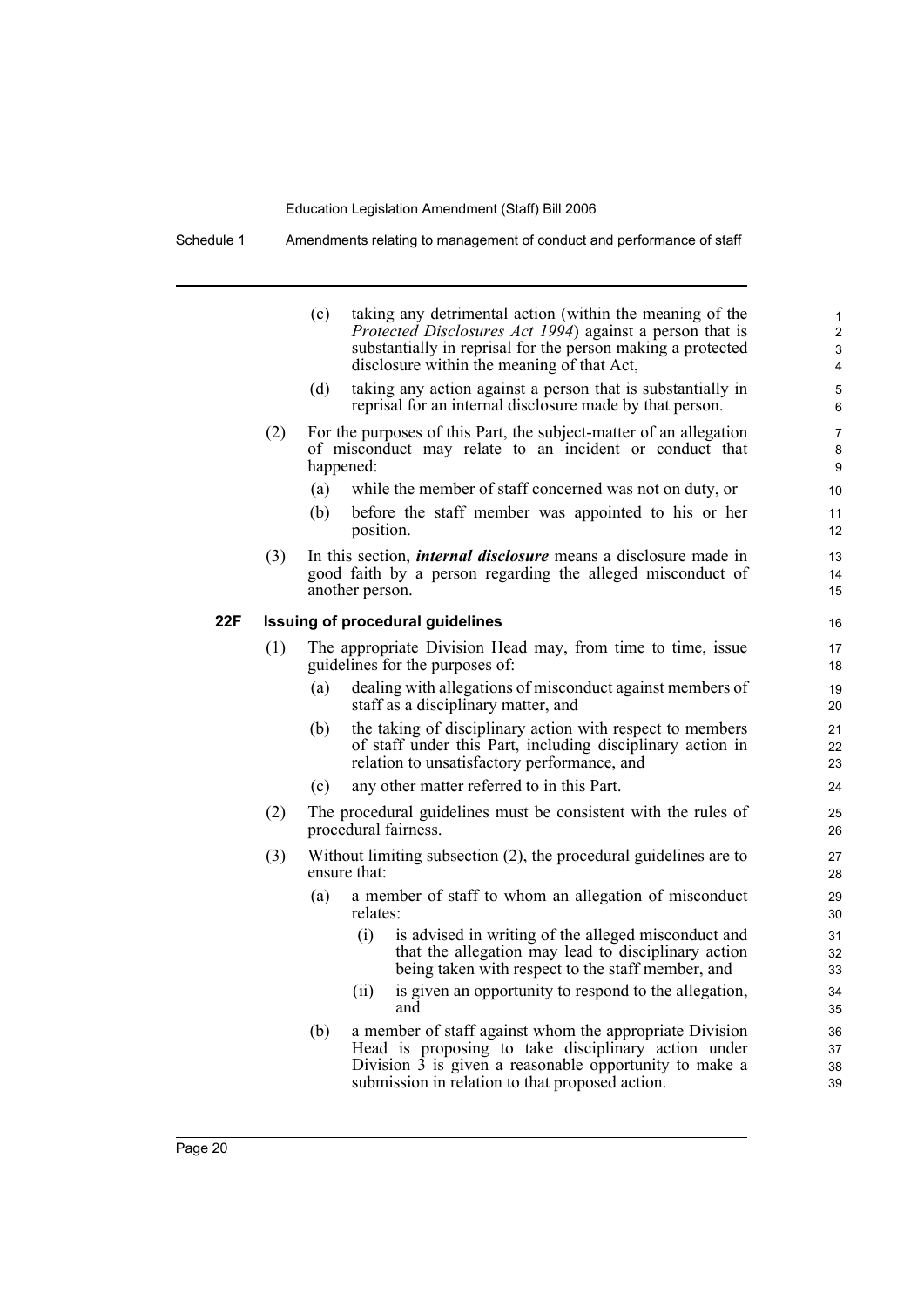- (4) The appropriate Division Head may from time to time amend, revoke or replace the procedural guidelines.
- (5) The procedural guidelines as in force from time to time must be made publicly available in such manner as the appropriate Division Head thinks appropriate.
- (6) The regulations may make provision for or with respect to any matter for which the procedural guidelines can provide. In the event of any inconsistency between a provision contained in the procedural guidelines and a provision in the regulations, the regulations prevail.
- (7) The procedural guidelines may apply, adopt or incorporate the procedural guidelines issued under Part 4A of the *Teaching Service Act 1980* with such modifications as are necessary.

# **22G Requirements relating to disciplinary matters**

- (1) A member of staff is not entitled to cross-examine any person in relation to an allegation of misconduct or the taking of disciplinary action against the staff member.
- (2) A hearing involving the legal representation of parties and the calling of witnesses is not to be held in relation to an allegation of misconduct or the taking of disciplinary action against the member of staff.
- (3) Nothing in subsection (1) or (2) prevents the appropriate Division Head from:
	- (a) conducting investigations into an allegation of misconduct, or
	- (b) asking a member of staff a question in relation to an allegation of misconduct, or
	- (c) conducting interviews with the member of staff to whom the allegation relates or with any other person in connection with the matter concerned, or
	- (d) taking signed statements from the member of staff or any such person.

# **Division 2 Dealing with misconduct**

#### **22H Dealing with an allegation of misconduct**

(1) If an allegation is made to the appropriate Division Head that a member of staff may have engaged in any misconduct, the appropriate Division Head may do either or both of the following:

33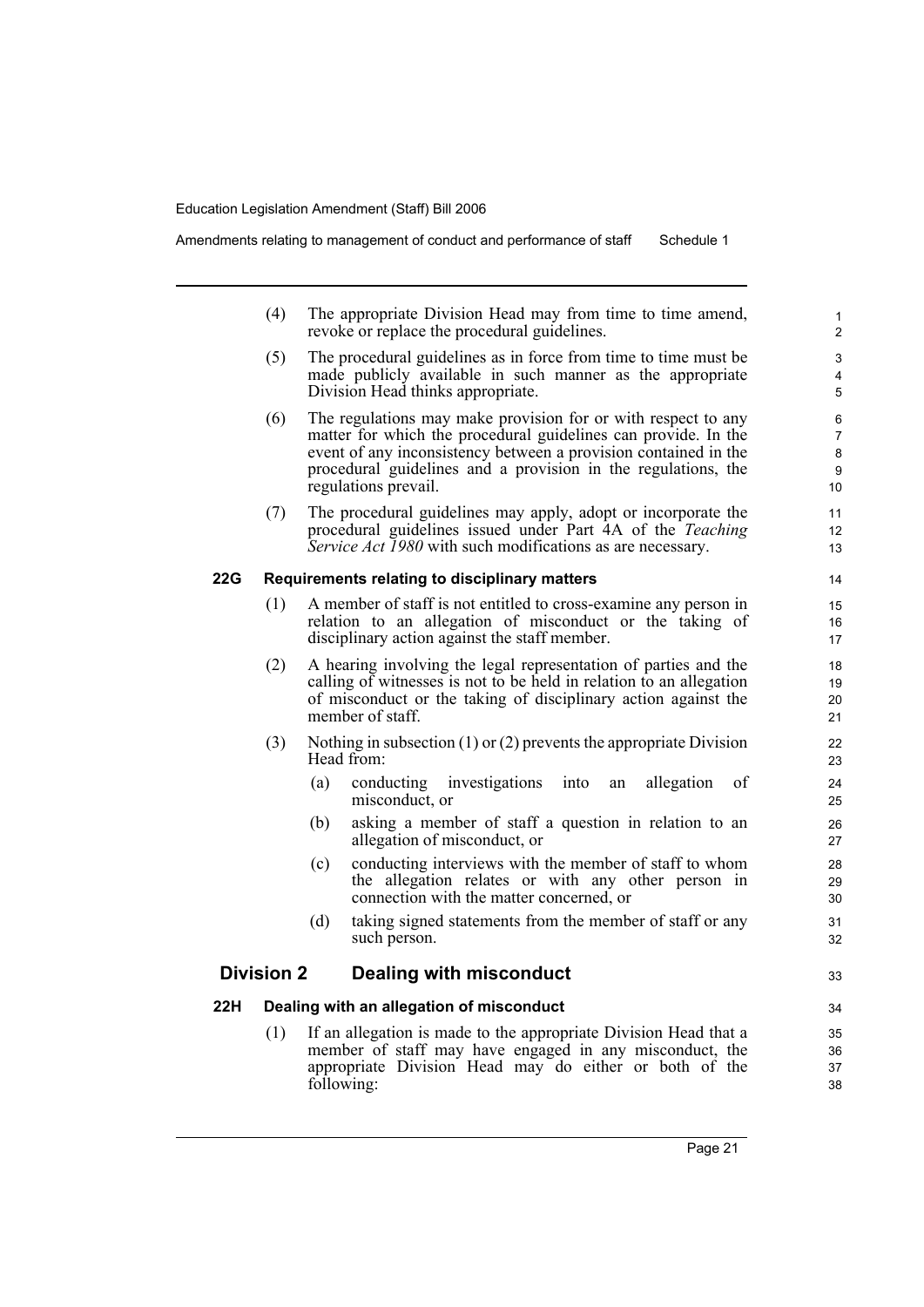|            |                   | (a)     | deal with the allegation as a disciplinary matter in<br>accordance with the procedural guidelines,                                                                                                                                                                                                                                                                                                         | 1<br>$\overline{c}$                     |
|------------|-------------------|---------|------------------------------------------------------------------------------------------------------------------------------------------------------------------------------------------------------------------------------------------------------------------------------------------------------------------------------------------------------------------------------------------------------------|-----------------------------------------|
|            |                   | (b)     | take remedial action with respect to the staff member.                                                                                                                                                                                                                                                                                                                                                     | 3                                       |
|            | (2)               | member. | After dealing with an allegation of misconduct as a disciplinary<br>matter in accordance with this Part and the procedural guidelines,<br>the appropriate Division Head may, if the Division Head is of the<br>opinion that the member of staff has engaged in any misconduct,<br>decide to take disciplinary action with respect to the staff                                                             | 4<br>5<br>6<br>$\overline{7}$<br>8<br>9 |
|            | (3)               |         | Before any disciplinary action is taken with respect to a member<br>of staff under this section, the staff member must be given an<br>opportunity to make a submission in relation to the disciplinary<br>action that the appropriate Division Head is considering taking.                                                                                                                                 | 10<br>11<br>12<br>13                    |
|            | (4)               |         | Even though the appropriate Division Head decides to deal with<br>an allegation of misconduct as a disciplinary matter in<br>accordance with the procedural guidelines, the Division Head<br>may, at any stage of the process:                                                                                                                                                                             | 14<br>15<br>16<br>17                    |
|            |                   | (a)     | decide to take remedial action with respect to the member<br>of staff concerned as well as dealing with the allegation as<br>a disciplinary matter, or                                                                                                                                                                                                                                                     | 18<br>19<br>20                          |
|            |                   | (b)     | decide to take remedial action with respect to the staff<br>member instead of dealing with the allegation as a<br>disciplinary matter, or                                                                                                                                                                                                                                                                  | 21<br>22<br>23                          |
|            |                   | (c)     | decide to dismiss the allegation, or decide that no further<br>action is to be taken in relation to the matter.                                                                                                                                                                                                                                                                                            | 24<br>25                                |
|            | (5)               |         | A decision under this section by the appropriate Division Head to<br>take remedial action with respect to a member of staff does not,<br>if it appears to the Division Head that the member of staff may<br>have engaged in any misconduct while the remedial action is<br>being taken, prevent the Division Head from dealing with the<br>alleged misconduct as a disciplinary matter under this section. | 26<br>27<br>28<br>29<br>30<br>31        |
|            | <b>Division 3</b> |         | Performance management for members of<br>staff                                                                                                                                                                                                                                                                                                                                                             | 32<br>33                                |
| <b>221</b> |                   |         | Performance reviews for members of staff                                                                                                                                                                                                                                                                                                                                                                   | 34                                      |
|            | (1)               |         | A staff member's performance must be reviewed periodically by<br>the appropriate Division Head.                                                                                                                                                                                                                                                                                                            | 35<br>36                                |
|            |                   |         |                                                                                                                                                                                                                                                                                                                                                                                                            |                                         |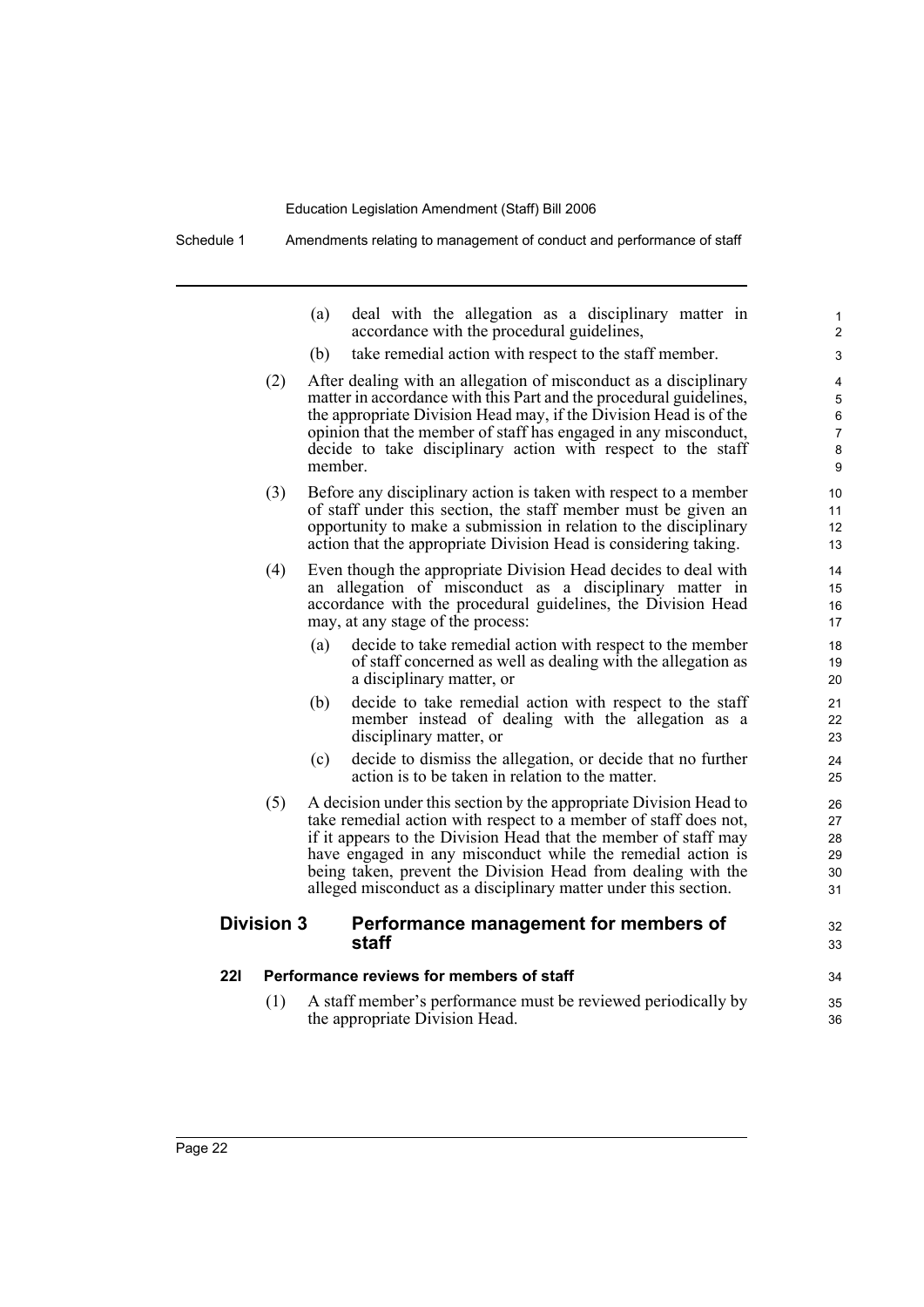Amendments relating to management of conduct and performance of staff Schedule 1

(2) The review of a staff member's performance is to have regard to any performance criteria determined by the appropriate Division Head and such other matters as the Division Head considers relevant.

# **22J Dealing with unsatisfactory performance**

- (1) If the appropriate Division Head is of the opinion that a member of staff is not performing the staff member's duties in a satisfactory manner, the Division Head may decide to do either or both of the following:
	- (a) take remedial action with respect to the staff member,
	- (b) take disciplinary action with respect to the staff member.
- (2) To avoid any doubt, remedial action with respect to a member of staff is not required to be taken before disciplinary action is taken under this section with respect to the staff member.
- (3) However, the appropriate Division Head may take disciplinary action with respect to a member of staff under this section only if:
	- (a) the staff member has been placed on a performance improvement plan in accordance with the procedural guidelines and been given a reasonable opportunity to improve his or her performance, and
	- (b) the Division Head is of the opinion that the staff member's performance is still unsatisfactory.

# **Division 4 Miscellaneous provisions**

# **22K Disciplinary action may be taken if staff member is convicted of serious offence**

- (1) If a member of staff is convicted in New South Wales of an offence that is punishable by imprisonment for 12 months or more, or is convicted elsewhere than in New South Wales of an offence that, if it were committed in New South Wales, would be an offence so punishable, the appropriate Division Head may decide to do either or both of the following:
	- (a) take disciplinary action with respect to the staff member,
	- (b) take remedial action with respect to the staff member.
- (2) Before any disciplinary action is taken with respect to a member of staff under this section, the staff member must be given an opportunity to make a submission in relation to the disciplinary action that the appropriate Division Head is considering taking.

23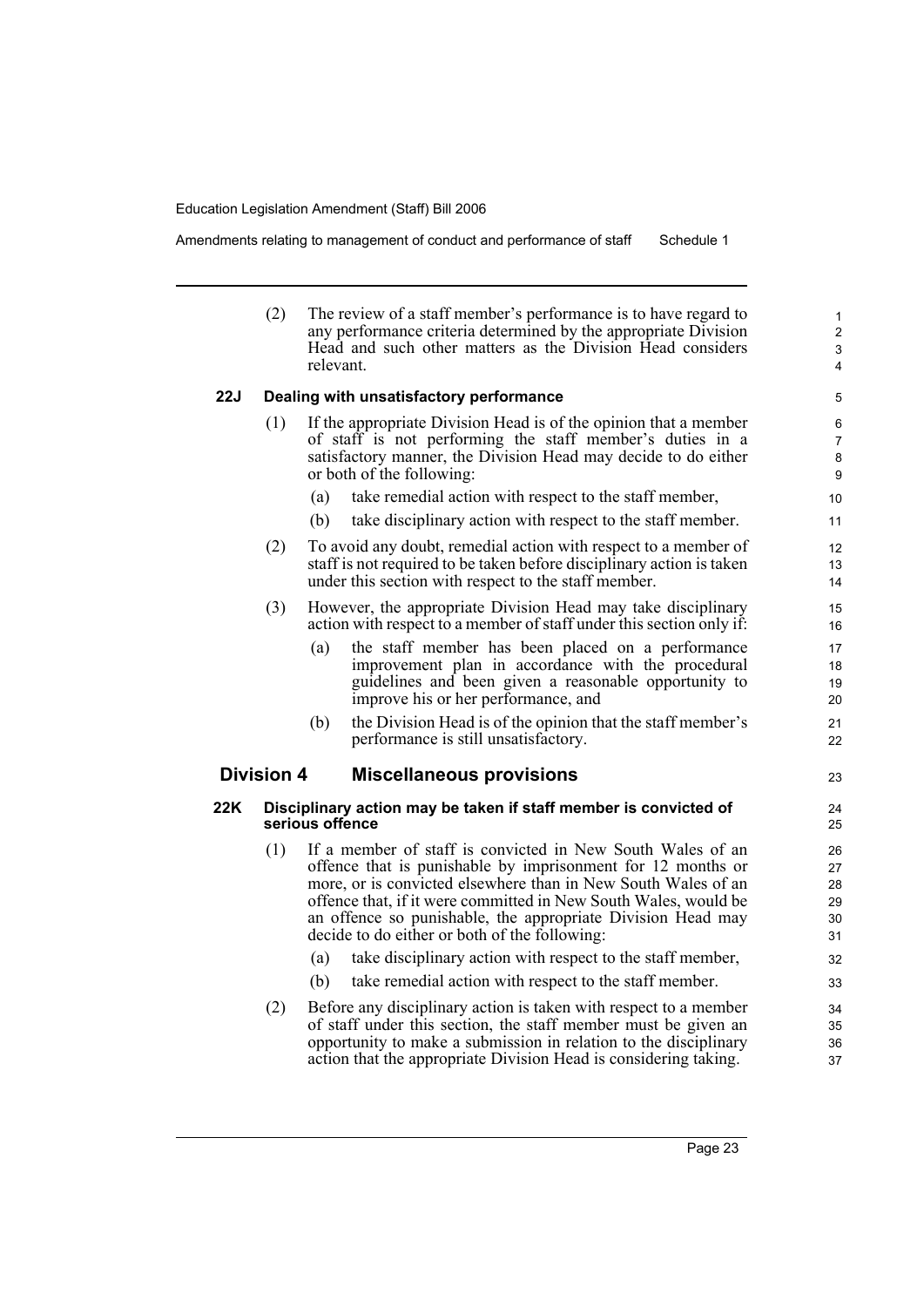Schedule 1 Amendments relating to management of conduct and performance of staff

(3) A reference in subsection (1) to the conviction of a member of staff for an offence punishable by imprisonment for 12 months or more includes a reference to the staff member having been found guilty by a court of such an offence but where no conviction is recorded.

#### **22L Suspension of staff members from duty pending decision in relation to misconduct or criminal conviction**

- (1) If an allegation that a member of staff has engaged in misconduct is being dealt with as a disciplinary matter in accordance with the procedural guidelines, the appropriate Division Head may suspend the staff member from duty until the allegation of misconduct has been dealt with.
- (2) If a member of staff is charged with:
	- (a) an offence referred to in section 22K, or
	- (b) an offence that would, on conviction, result in the member of staff being a prohibited person as referred to in Part 6B,

the appropriate Division Head may suspend the staff member from duty until the staff member is notified by the Division Head that the suspension has been lifted.

- (3) Any salary payable to a person as a member of staff while the person is suspended from duty under this section is (if the appropriate Division Head so directs) to be withheld.
- (4) The salary withheld under subsection (3) is forfeited to the State unless the appropriate Division Head otherwise directs or that salary was due to the person in respect of a period before the suspension was imposed.

# **22M Implementation of decisions under this Part**

A decision of the appropriate Division Head to take disciplinary action or remedial action under this Part with respect to a member of staff may be carried into effect at any time.

# **22N Effect of dismissal of senior executive officers**

If a senior executive officer is dismissed from the Government Service under this Part:

- (a) the term for which the staff member was appointed is to be regarded as having come to an end, and
- (b) no compensation is payable in respect of the dismissal.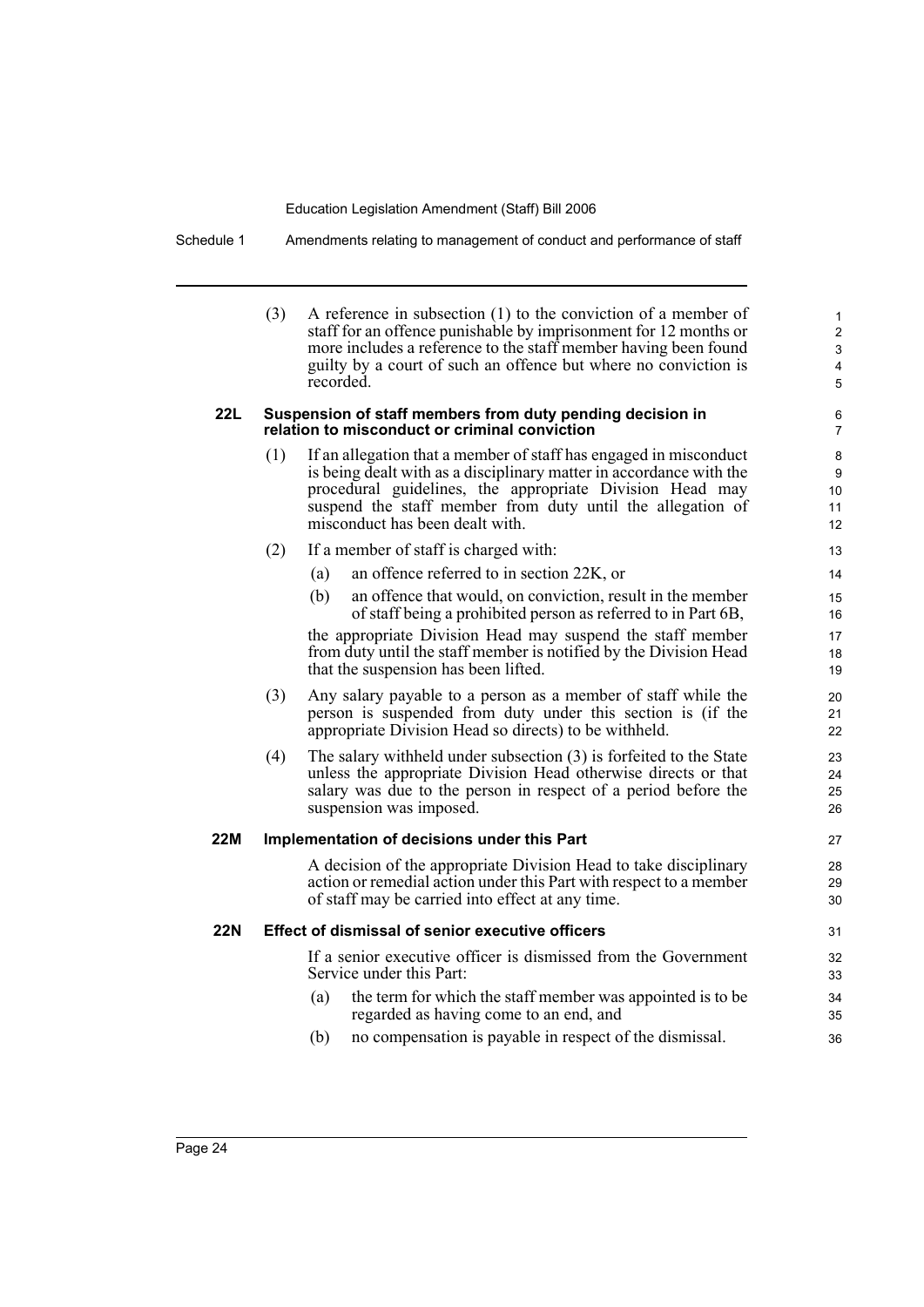Amendments relating to management of conduct and performance of staff Schedule 1

# **22O Provisions relating to certain forms of disciplinary action**

- (1) Any appointment required as the result of the taking of disciplinary action comprising demotion to a lower position in a Division of the Government Service is to be made by the Division Head for that Division.
- (2) If a fine is imposed under this Part on a member of staff, the person responsible for paying the staff member's salary is, on receiving notice of the imposition of the fine, to deduct the amount of the fine from the salary payable (including any termination payment) to the staff member in such manner as the appropriate Division Head directs.

# **22P Staff members retiring or resigning before disciplinary action is taken**

- (1) An allegation that a member of staff has engaged in misconduct may be dealt with under this Part, and disciplinary action may be taken with respect to the member of staff, even though the staff member has retired or resigned.
- (2) The taking of disciplinary action (other than a fine) with respect to the former staff member does not affect the former staff member's retirement or resignation or the benefits, rights and liabilities arising from the retirement or resignation.
- (3) A fine imposed under any such disciplinary action may be recovered from the former staff member as a debt due to the Crown in any court of competent jurisdiction, or out of any money payable to or in respect of the former staff member by the Crown, or both.
- (4) A reference in this section to the resignation of a member of staff is a reference to a resignation that has been accepted by the appropriate Division Head.

# **22Q Staff member whose address is unknown**

If the address for the time being of a member of staff is unknown to the appropriate Division Head, any notice required to be given to the member under this Part may be posted to the address of the member last known to the Division Head.

# **[15] Schedule 4 Savings, transitional and other provisions**

Insert at the end of clause 1 (1):

*Education Legislation Amendment (Staff) Act 2006*, but only to the extent that it amends this Act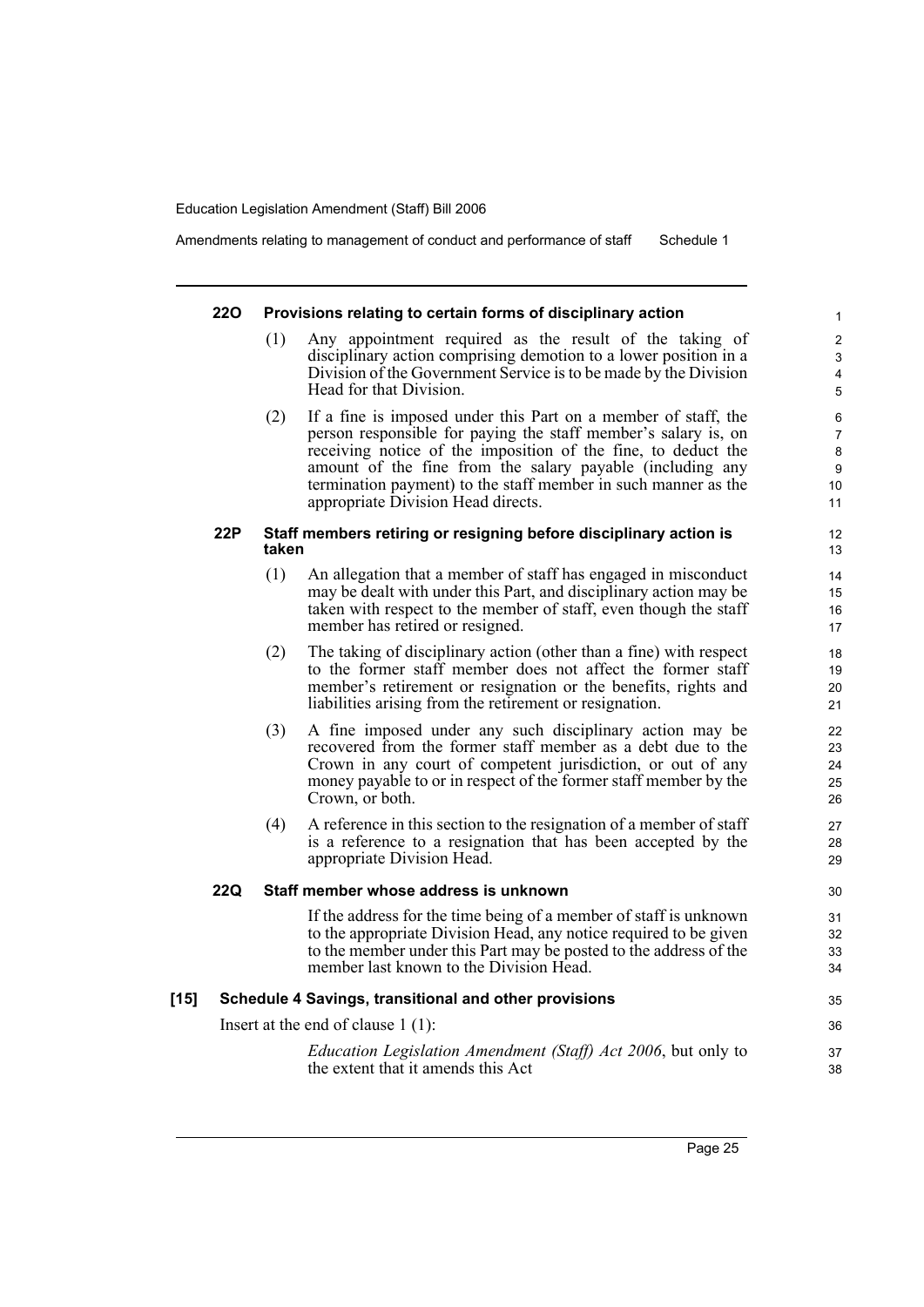Schedule 1 Amendments relating to management of conduct and performance of staff

# **[16] Schedule 4, Part 4**

Insert after Part 3:

# **Part 4 Provisions consequent on enactment of Education Legislation Amendment (Staff) Act 2006**

# **11 Prior conduct**

Part 6A of this Act extends to conduct occurring before the commencement of that Part.

1 2

3 4 5

22 23

# **12 Existing disciplinary matters**

(1) Any breach of discipline by a member of staff to whom Part 6A applies that was, immediately before the commencement of that Part, being dealt with under any disciplinary determination that applied to that member, is to continue to be dealt with as if that Part had not been enacted.

| (2) | In this clause:                                                                                                                                                                                                                                                                                                                                                                     |
|-----|-------------------------------------------------------------------------------------------------------------------------------------------------------------------------------------------------------------------------------------------------------------------------------------------------------------------------------------------------------------------------------------|
|     | <i>disciplinary determination</i> means a determination made under<br>section 16 of this Act (as in force before its repeal by the <i>Public</i><br>Sector Employment Legislation Amendment Act 2006) in relation<br>to the discipline of members of staff and continued by the<br>operation of clause 19 of Schedule 4 to the Public Sector<br>Employment and Management Act 2002. |
|     |                                                                                                                                                                                                                                                                                                                                                                                     |

# **1.3 Education (School Administrative and Support Staff) Act 1987 No 240**

# **[1] Section 4 School administrative and support staff**

Omit section 4 (2). Insert instead:

(2) Chapter 1A of the *Public Sector Employment and Management Act 2002* does not apply to or in respect of the appointment or employment of a member of the school administrative and support staff.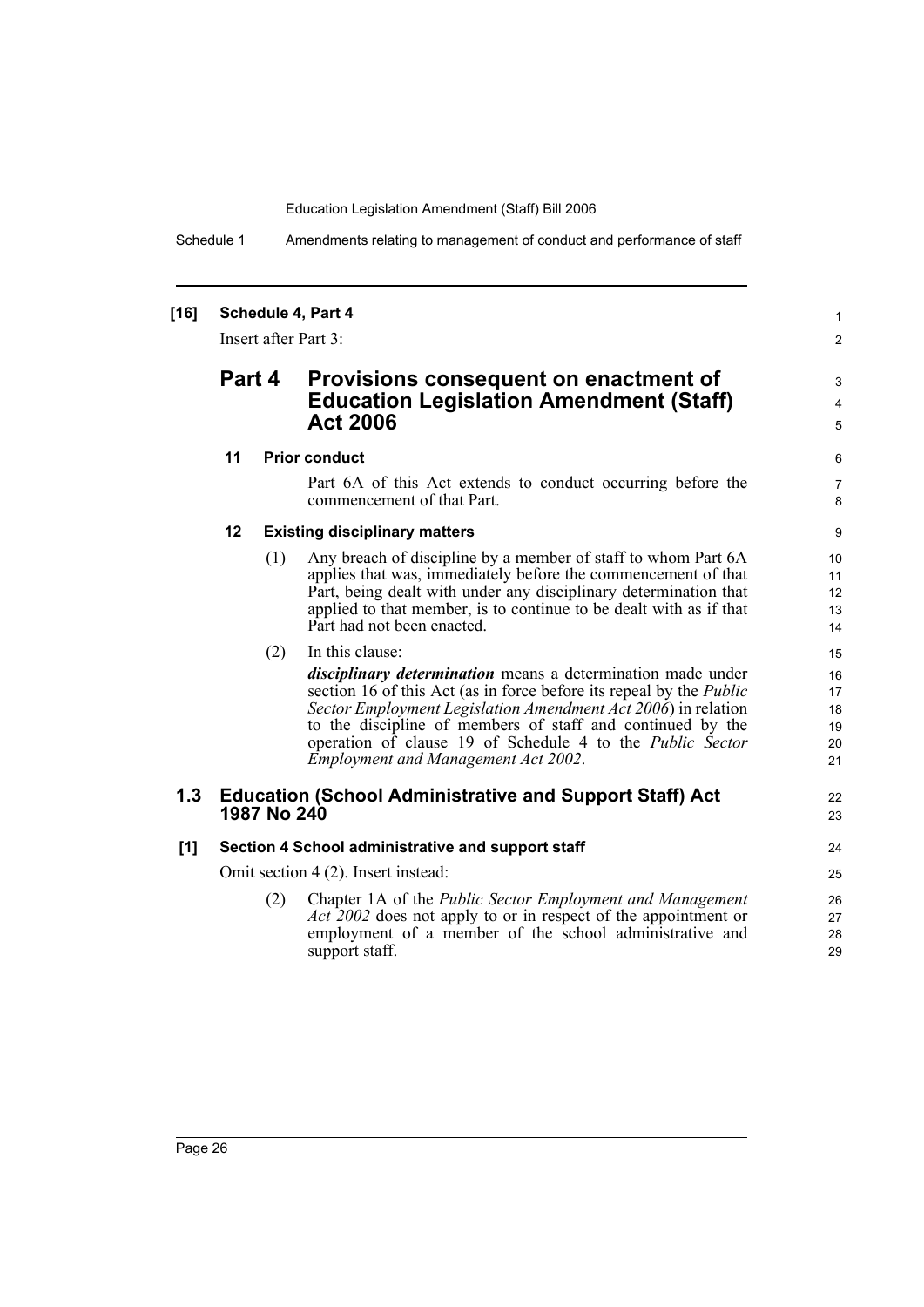Amendments relating to management of conduct and performance of staff Schedule 1

|           | <b>Sections 7A-7E</b> |                                                                                                                                                                                                                                                                                     | 1                          |
|-----------|-----------------------|-------------------------------------------------------------------------------------------------------------------------------------------------------------------------------------------------------------------------------------------------------------------------------------|----------------------------|
|           |                       | Insert after section 7:                                                                                                                                                                                                                                                             | $\overline{2}$             |
| <b>7A</b> |                       | Protection of children to be paramount consideration                                                                                                                                                                                                                                | 3                          |
|           | (1)                   | The protection of children is to be the paramount consideration:                                                                                                                                                                                                                    | 4                          |
|           |                       | in taking any action with respect to a member of the school<br>(a)<br>administrative and support staff under this Act, and                                                                                                                                                          | 5<br>6                     |
|           |                       | in dealing with any appeal against, or determining any<br>(b)<br>claim arising from or in relation to, that action.                                                                                                                                                                 | $\overline{7}$<br>8        |
|           | (2)                   | This section has effect despite anything in the <i>Industrial</i><br><i>Relations Act 1996</i> or any other Act or law.                                                                                                                                                             | 9<br>10                    |
| 7В        |                       | School administrative and support staff to report bankruptcy etc                                                                                                                                                                                                                    | 11                         |
|           |                       | If a member of the school administrative and support staff<br>becomes bankrupt or makes a composition, arrangement or<br>assignment for the benefit of the member's creditors, the member<br>must:                                                                                  | 12<br>13<br>14<br>15       |
|           |                       | (a)<br>immediately give to the Director-General notice of the<br>bankruptcy, composition, arrangement or assignment, and                                                                                                                                                            | 16<br>17                   |
|           |                       | within such period as the Director-General specifies,<br>(b)<br>provide the Director-General with<br>such further<br>information with respect to the cause of the bankruptcy or<br>of the making of the composition, arrangement or<br>assignment as the Director-General requires. | 18<br>19<br>20<br>21<br>22 |
| 7C        |                       | School administrative and support staff not to undertake other<br>paid work without permission                                                                                                                                                                                      | 23<br>24                   |
|           | (1)                   | A member of the school administrative and support staff is not to<br>undertake any other paid work without the permission of the<br>Director-General.                                                                                                                               | 25<br>26<br>27             |
|           | (2)                   | The Director-General may prepare guidelines with respect to the<br>type of work that constitutes paid work for the purposes of this<br>section.                                                                                                                                     | 28<br>29<br>30             |
|           | (3)                   | Any such guidelines must be made available to members of the<br>school administrative and support staff in such manner as the<br>Director-General thinks appropriate.                                                                                                               | 31<br>32<br>33             |
|           | (4)                   | This section does not apply to a temporary employee employed<br>for less than 10 weeks.                                                                                                                                                                                             | 34<br>35                   |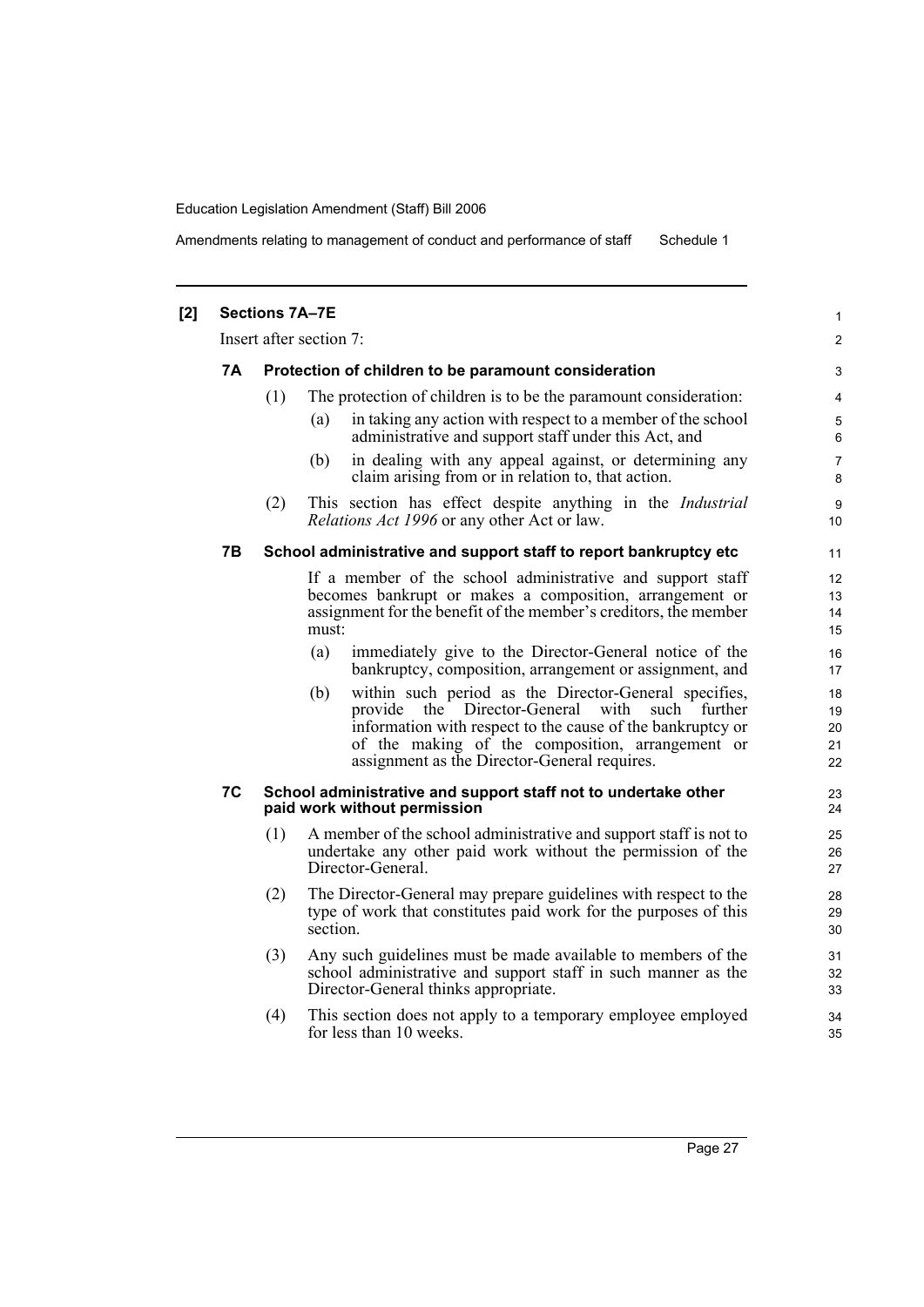Schedule 1 Amendments relating to management of conduct and performance of staff

| 7D        |                   | Director-General to be notified of serious offences committed by<br>school administrative and support staff                                                                                                                                                                                                                                                 |  |
|-----------|-------------------|-------------------------------------------------------------------------------------------------------------------------------------------------------------------------------------------------------------------------------------------------------------------------------------------------------------------------------------------------------------|--|
|           | (1)               | A member of the school administrative and support staff who:                                                                                                                                                                                                                                                                                                |  |
|           |                   | is charged with, or who is found guilty of, an offence that<br>(a)<br>is punishable by imprisonment for 12 months or more, or                                                                                                                                                                                                                               |  |
|           |                   | is charged with, or who is found guilty elsewhere than in<br>(b)<br>New South Wales of an offence that, if it were committed<br>in New South Wales, would be an offence so punishable,                                                                                                                                                                      |  |
|           |                   | must immediately report that fact to the Director-General.                                                                                                                                                                                                                                                                                                  |  |
|           | (2)               | On becoming aware of the fact that a member of the school<br>administrative and support staff has been charged with, or has<br>been found guilty of, an offence referred to in subsection (1), the<br>person in charge of the school or place of work in which the<br>member is employed must also immediately report that fact to the<br>Director-General. |  |
|           | (3)               | The requirement to report to the Director-General under this<br>section does not apply if the matter has already been reported to<br>the Director-General under section 32L.                                                                                                                                                                                |  |
| <b>7E</b> |                   | List of persons not to be employed as school administrative and<br>support staff                                                                                                                                                                                                                                                                            |  |
|           |                   | The Director-General may prepare and maintain a list of persons<br>who the Director-General determines are not to be employed as<br>members of the school administrative and support staff.                                                                                                                                                                 |  |
| [3]       |                   | Section 12 Confirmation or annulment of appointments on probation                                                                                                                                                                                                                                                                                           |  |
|           |                   | Omit section 12 (3). Insert instead:                                                                                                                                                                                                                                                                                                                        |  |
|           | (3)               | Action is not required to be taken under Part 6 in order to annul<br>an appointment under subsection (1).                                                                                                                                                                                                                                                   |  |
| [4]       |                   | <b>Section 20 Other employment</b>                                                                                                                                                                                                                                                                                                                          |  |
|           | Omit the section. |                                                                                                                                                                                                                                                                                                                                                             |  |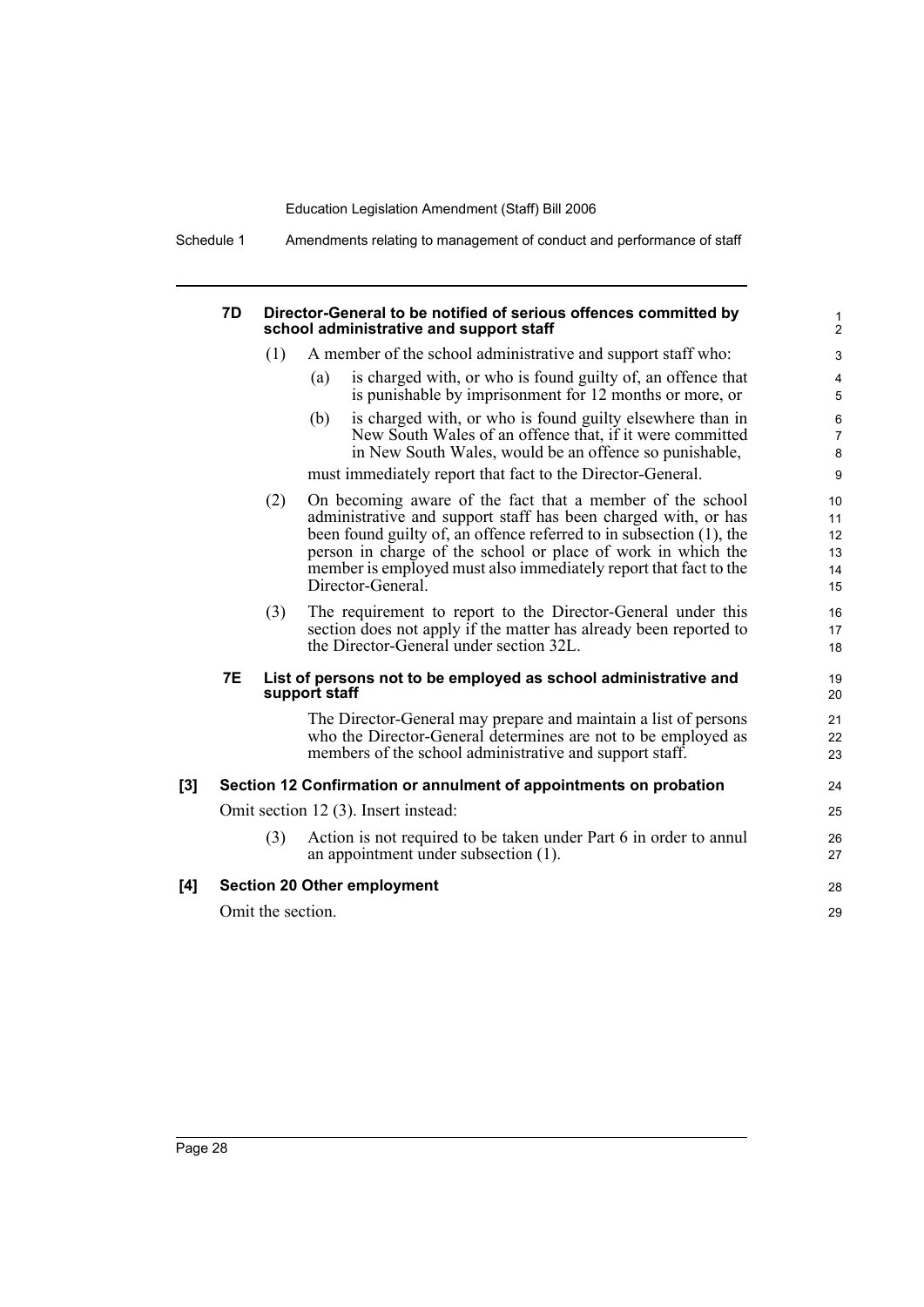Amendments relating to management of conduct and performance of staff Schedule 1

| [5] | Part 6 |                   |                        | Omit the Part. Insert instead:                                                                                           | 1<br>2   |
|-----|--------|-------------------|------------------------|--------------------------------------------------------------------------------------------------------------------------|----------|
|     | Part 6 |                   |                        | Management of conduct and performance                                                                                    | 3        |
|     |        | <b>Division 1</b> |                        | <b>Preliminary</b>                                                                                                       | 4        |
|     | 27     |                   | <b>Objects of Part</b> |                                                                                                                          | 5        |
|     |        |                   |                        | The objects of this Part are as follows:                                                                                 | 6        |
|     |        |                   | (a)                    | to maintain appropriate standards of conduct<br>and<br>work-related performance for permanent employees,                 | 7<br>8   |
|     |        |                   | (b)                    | to protect and enhance the integrity and reputation of the<br>school administrative and support staff of the Department, | 9<br>10  |
|     |        |                   | (c)                    | to ensure that the public interest is protected.                                                                         | 11       |
|     | 28     |                   | <b>Definitions</b>     |                                                                                                                          | 12       |
|     |        | (1)               |                        | In this Part:                                                                                                            | 13       |
|     |        |                   |                        | <i>disciplinary action</i> , in relation to a permanent employee, means<br>any one or more of the following:             | 14<br>15 |
|     |        |                   | (a)                    | dismissing the employee,                                                                                                 | 16       |
|     |        |                   | (b)                    | directing the employee to resign, or to be allowed to resign,<br>within a specified time,                                | 17<br>18 |
|     |        |                   | (c)                    | reduction of the employee's salary or demotion to a lower<br>position,                                                   | 19<br>20 |
|     |        |                   | (d)                    | the imposition of a fine,                                                                                                | 21       |
|     |        |                   | (e)                    | a caution or reprimand.                                                                                                  | 22       |
|     |        |                   |                        | <i>misconduct</i> —see section 29.                                                                                       | 23       |
|     |        |                   |                        | <i>procedural guidelines</i> means the guidelines in force from time to<br>time under section 30.                        | 24<br>25 |
|     |        |                   |                        | remedial action, in relation to a permanent employee, means any<br>one or more of the following:                         | 26<br>27 |
|     |        |                   | (a)                    | counselling,                                                                                                             | 28       |
|     |        |                   | (b)                    | training and development,                                                                                                | 29       |
|     |        |                   | (c)                    | monitoring the employee's conduct or performance,                                                                        | 30       |
|     |        |                   | (d)                    | implementing<br>addressing<br>unsatisfactory<br>plan<br>a<br>performance,                                                | 31<br>32 |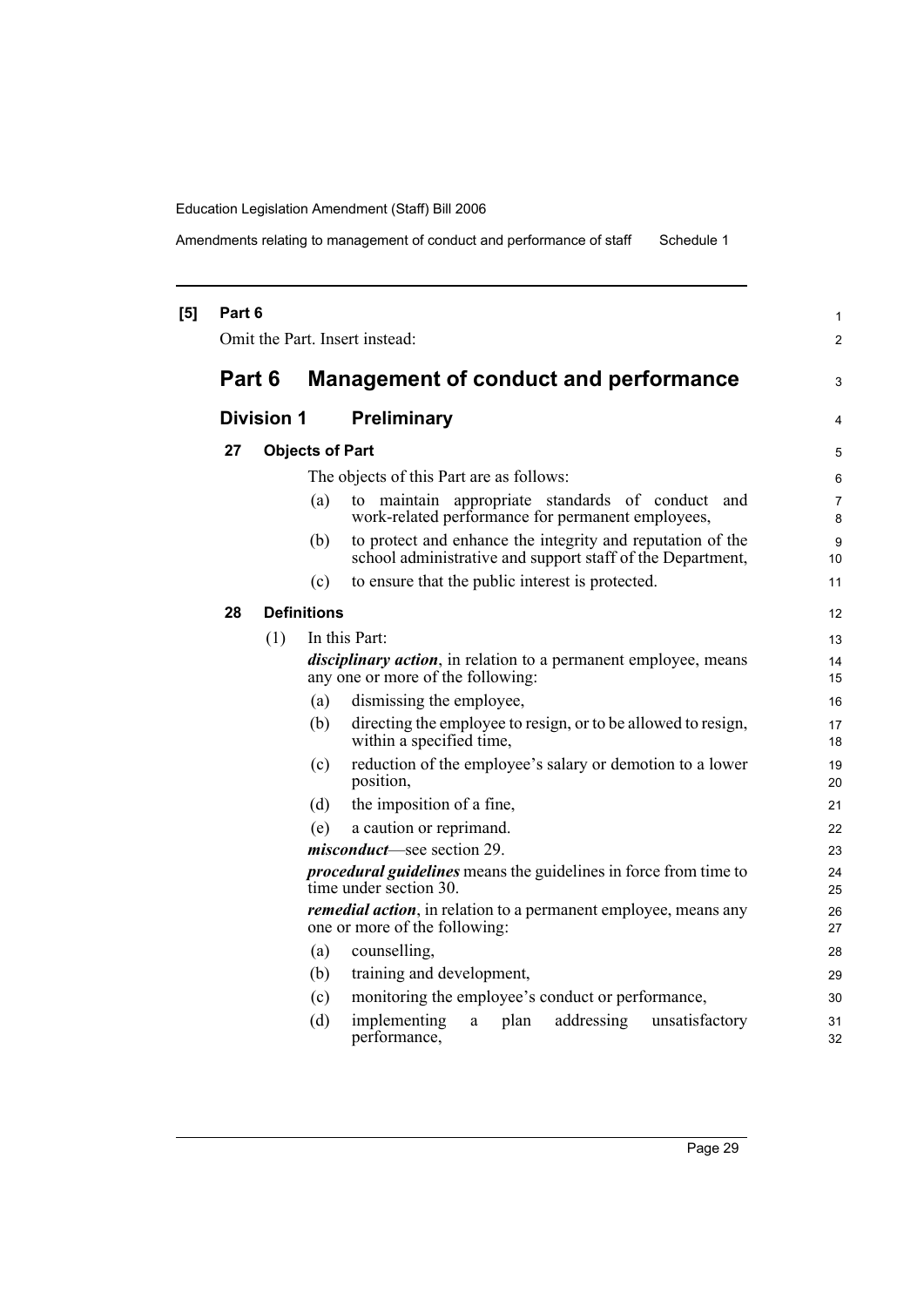Schedule 1 Amendments relating to management of conduct and performance of staff

|    |     | (e) | the issuing of a warning to the employee that certain<br>conduct is unacceptable or that the employee's<br>performance is not satisfactory,                                                                                                                                | 1<br>$\overline{c}$<br>3 |
|----|-----|-----|----------------------------------------------------------------------------------------------------------------------------------------------------------------------------------------------------------------------------------------------------------------------------|--------------------------|
|    |     | (f) | transferring the employee to another position that does not<br>involve a reduction of salary or demotion to a lower<br>position,                                                                                                                                           | $\overline{4}$<br>5<br>6 |
|    |     | (g) | any other action of a similar nature.                                                                                                                                                                                                                                      | $\overline{7}$           |
|    | (2) |     | In this Part, a reference to an allegation that a permanent<br>employee may have engaged in misconduct includes a reference<br>to the Director-General being made aware, or becoming aware,<br>by any means that the permanent employee may have engaged in<br>misconduct. | 8<br>9<br>10<br>11<br>12 |
| 29 |     |     | <b>Meaning of "misconduct"</b>                                                                                                                                                                                                                                             | 13                       |
|    | (1) |     | For the purposes of this Part, <i>misconduct</i> includes, but is not<br>limited to, any of the following:                                                                                                                                                                 | 14<br>15                 |
|    |     | (a) | a contravention of any provision of this Act or the<br>regulations,                                                                                                                                                                                                        | 16<br>17                 |
|    |     | (b) | engaging in, or having engaged in, any conduct that<br>justifies the taking of disciplinary action,                                                                                                                                                                        | 18<br>19                 |
|    |     | (c) | taking any detrimental action (within the meaning of the<br><i>Protected Disclosures Act 1994</i> ) against a person that is<br>substantially in reprisal for the person making a protected<br>disclosure within the meaning of that Act,                                  | 20<br>21<br>22<br>23     |
|    |     | (d) | taking any action against a person that is substantially in<br>reprisal for an internal disclosure made by that person.                                                                                                                                                    | 24<br>25                 |
|    | (2) |     | For the purposes of this Part, the subject-matter of an allegation<br>of misconduct may relate to an incident or conduct that<br>happened:                                                                                                                                 | 26<br>27<br>28           |
|    |     | (a) | while the permanent employee concerned was not on duty,<br><sub>or</sub>                                                                                                                                                                                                   | 29<br>30                 |
|    |     | (b) | before the permanent employee was appointed to his or her<br>position.                                                                                                                                                                                                     | 31<br>32                 |
|    | (3) |     | In this section, <i>internal disclosure</i> means a disclosure made in<br>good faith by a person regarding the alleged misconduct of<br>another person.                                                                                                                    | 33<br>34<br>35           |

i.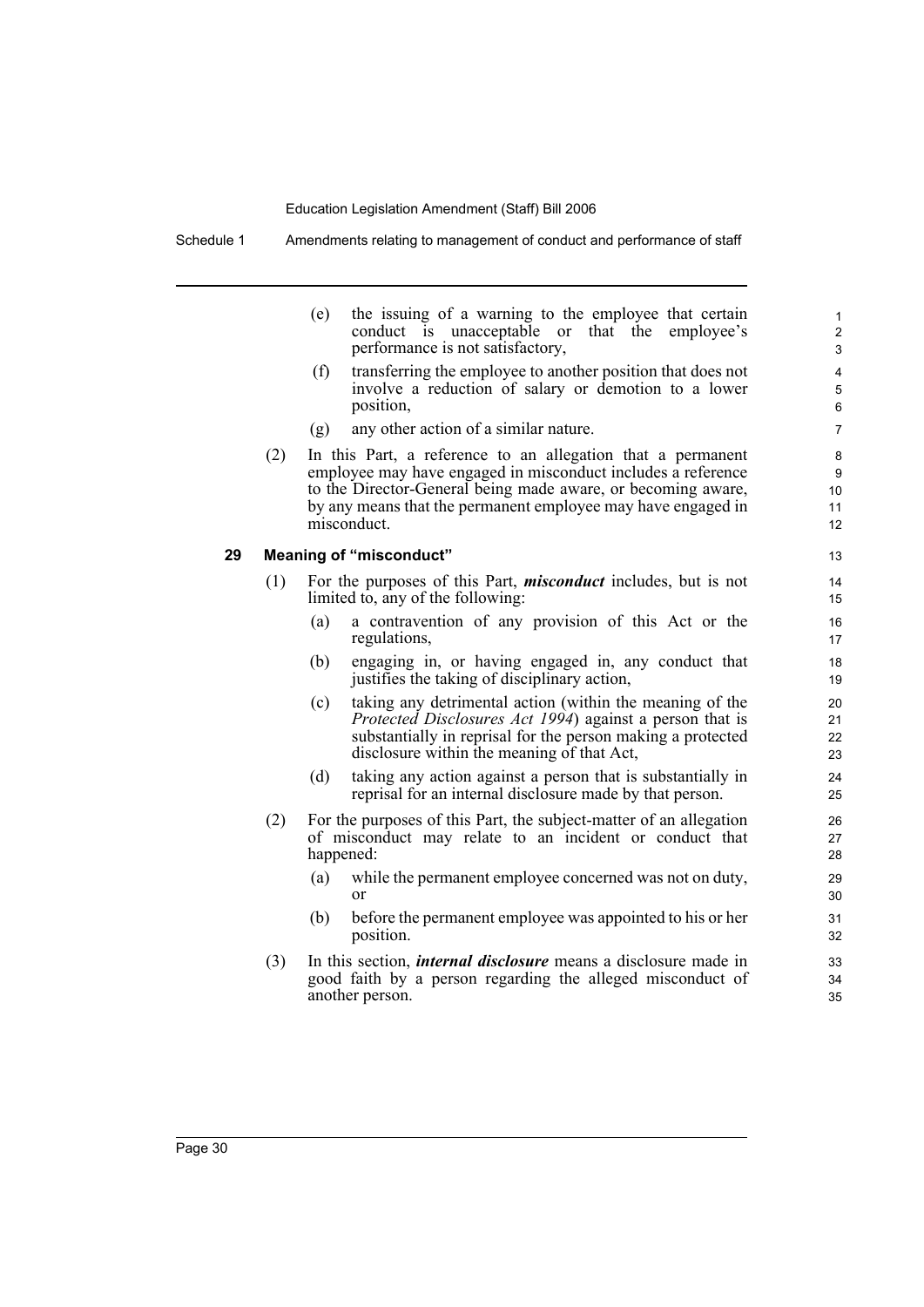#### **30 Issuing of procedural guidelines** (1) The Director-General may, from time to time, issue guidelines for the purposes of: (a) dealing with allegations of misconduct against permanent employees as a disciplinary matter, and (b) the taking of disciplinary action with respect to permanent employees under this Part, including disciplinary action in relation to unsatisfactory performance, and (c) any other matter referred to in this Part. (2) The procedural guidelines must be consistent with the rules of procedural fairness. (3) Without limiting subsection (2), the procedural guidelines are to ensure that: (a) a permanent employee to whom an allegation of misconduct relates: (i) is advised in writing of the alleged misconduct and that the allegation may lead to disciplinary action being taken with respect to the permanent employee, and (ii) is given an opportunity to respond to the allegation, and (b) a permanent employee against whom the Director-General is proposing to take disciplinary action under Division 3 is given a reasonable opportunity to make a submission in relation to that proposed action. (4) The Director-General may from time to time amend, revoke or replace the procedural guidelines. (5) The procedural guidelines as in force from time to time must be made publicly available in such manner as the Director-General thinks appropriate. (6) The regulations may make provision for or with respect to any matter for which the procedural guidelines can provide. In the event of any inconsistency between a provision contained in the procedural guidelines and a provision in the regulations, the regulations prevail. (7) The procedural guidelines may apply, adopt or incorporate the 1 2 3 4 5 6 7 8 9 10 11 12 13 14 15 16 17 18 19  $20$ 21 22 23 24 25 26 27 28 29 30 31 32 33 34 35 36

procedural guidelines issued under Part 4A of the *Teaching Service Act 1980* with such modifications as are necessary.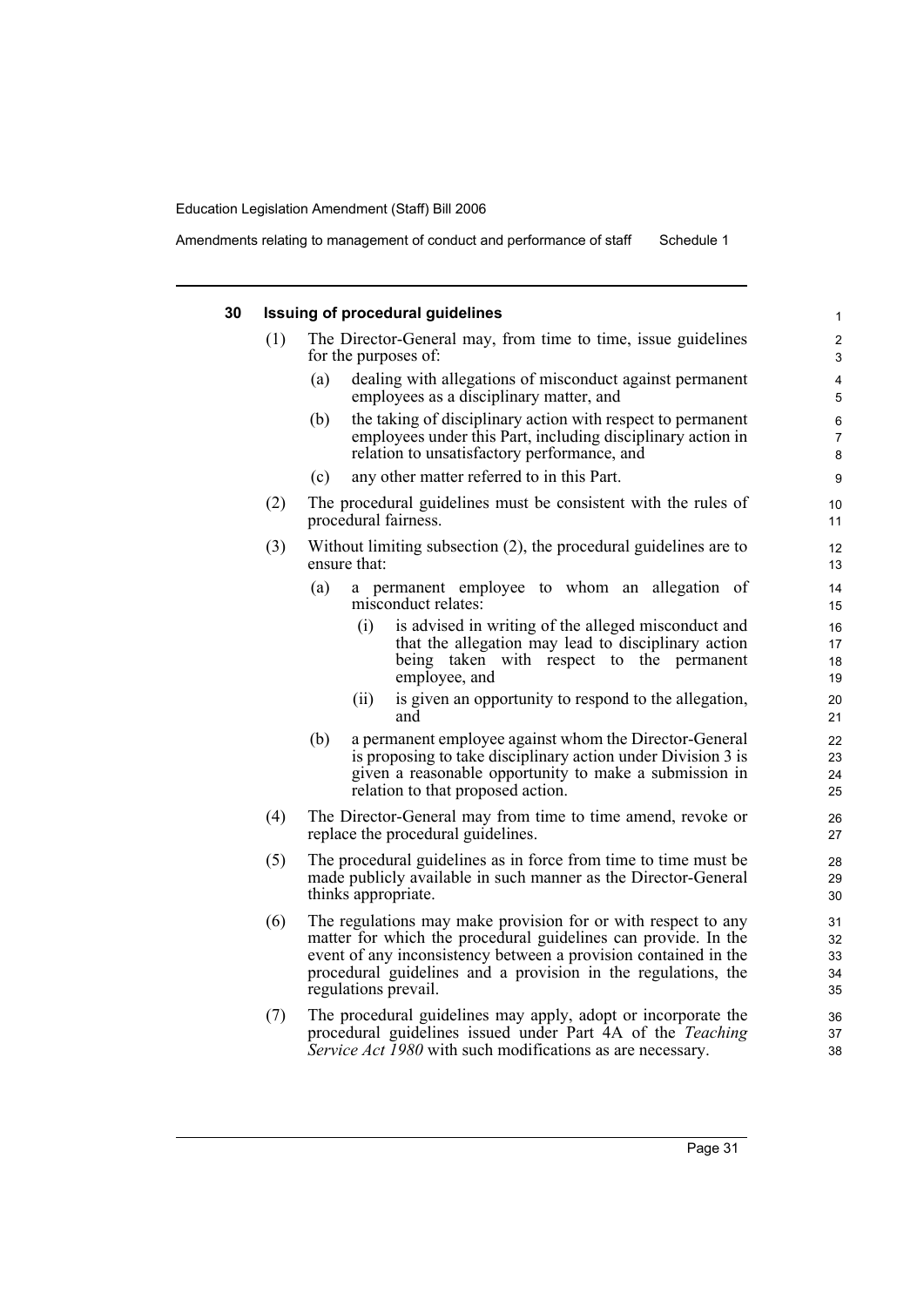Schedule 1 Amendments relating to management of conduct and performance of staff

| 31 |                   | Requirements relating to disciplinary matters                                                                                                                                                                                 | $\mathbf{1}$                  |
|----|-------------------|-------------------------------------------------------------------------------------------------------------------------------------------------------------------------------------------------------------------------------|-------------------------------|
|    | (1)               | A permanent employee is not entitled to cross-examine any<br>person in relation to an allegation of misconduct or the taking of<br>disciplinary action against the permanent employee.                                        | 2<br>3<br>4                   |
|    | (2)               | A hearing involving the legal representation of parties and the<br>calling of witnesses is not to be held in relation to an allegation<br>of misconduct or the taking of disciplinary action against a<br>permanent employee. | 5<br>6<br>$\overline{7}$<br>8 |
|    | (3)               | Nothing in subsection $(1)$ or $(2)$ prevents the Director-General<br>from:                                                                                                                                                   | 9<br>10                       |
|    |                   | (a)<br>conducting investigations<br>into<br>allegation<br>of<br>an<br>misconduct, or                                                                                                                                          | 11<br>12                      |
|    |                   | (b)<br>asking a permanent employee a question in relation to an<br>allegation of misconduct, or                                                                                                                               | 13<br>14                      |
|    |                   | conducting interviews with the permanent employee to<br>(c)<br>whom the allegation relates or with any other person in<br>connection with the matter concerned, or                                                            | 15<br>16<br>17                |
|    |                   | (d)<br>taking signed statements from the permanent employee or<br>any such person.                                                                                                                                            | 18<br>19                      |
|    | <b>Division 2</b> | Dealing with misconduct                                                                                                                                                                                                       | 20                            |
| 32 |                   | Dealing with an allegation of misconduct                                                                                                                                                                                      | 21                            |
|    | (1)               | If an allegation is made to the Director-General that a permanent<br>employee may have engaged in any misconduct,<br>the<br>Director-General may decide to do either or both of the<br>following:                             | 22<br>23<br>24<br>25          |
|    |                   | deal with the allegation as a disciplinary matter in<br>(a)<br>accordance with the procedural guidelines,                                                                                                                     | 26<br>27                      |
|    |                   | take remedial action with respect to the permanent<br>(b)<br>employee.                                                                                                                                                        | 28<br>29                      |
|    | (2)               | After dealing with an allegation of misconduct as a disciplinary<br>matter in accordance with this Part and the procedural guidelines,<br>the Director-General may, if the Director-General is of the                         | 30<br>31<br>32<br>33          |
|    |                   | opinion that the permanent employee has engaged in any<br>misconduct, decide to take disciplinary action with respect to the<br>permanent employee.                                                                           | 34<br>35                      |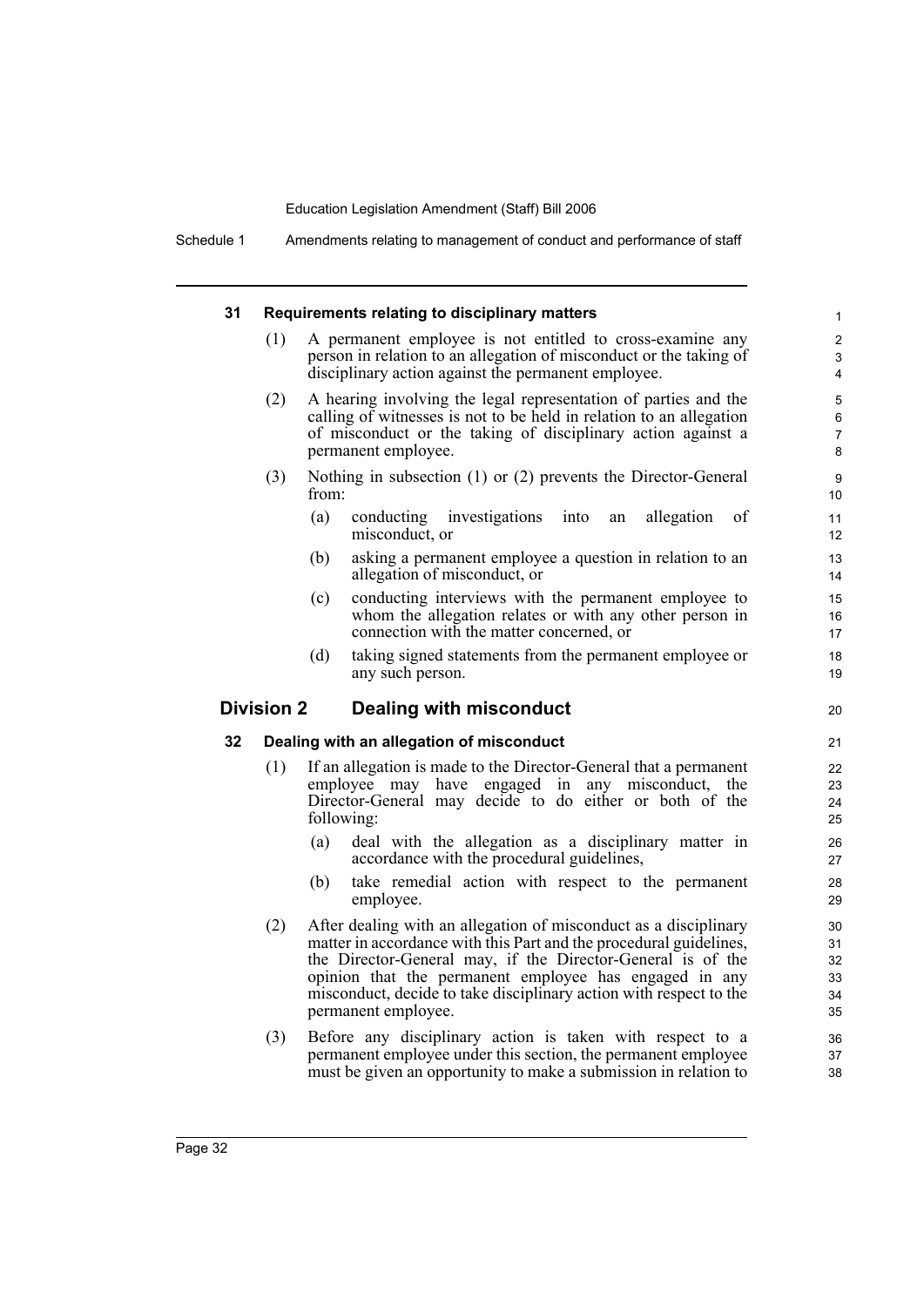Amendments relating to management of conduct and performance of staff Schedule 1

the disciplinary action that the Director-General is considering taking.

- (4) Even though the Director-General decides to deal with an allegation of misconduct as a disciplinary matter in accordance with the procedural guidelines, the Director-General may, at any stage of the process:
	- (a) decide to take remedial action with respect to the permanent employee concerned as well as dealing with the allegation as a disciplinary matter, or
	- (b) decide to take remedial action with respect to the employee instead of dealing with the allegation as a disciplinary matter, or
	- (c) decide to dismiss the allegation, or decide that no further action is to be taken in relation to the matter.
- (5) A decision under this section by the Director-General to take remedial action with respect to a permanent employee does not, if it appears to the Director-General that the employee may have engaged in any misconduct while the remedial action is being taken, prevent the Director-General from dealing with the alleged misconduct as a disciplinary matter under this section.

# **Division 3 Performance management for permanent employees**

#### **32A Performance reviews for permanent employees**

- (1) A permanent employee's performance must be reviewed periodically by the Director-General.
- (2) The review of a permanent employee's performance is to have regard to any performance criteria determined by the Director-General and such other matters as the Director-General considers relevant.

# **32B Dealing with unsatisfactory performance**

- (1) If the Director-General is of the opinion that a permanent employee is not performing the employee's duties in a satisfactory manner, the Director-General may decide to do either or both of the following:
	- (a) take remedial action with respect to the employee,
	- (b) take disciplinary action with respect to the employee.

21 22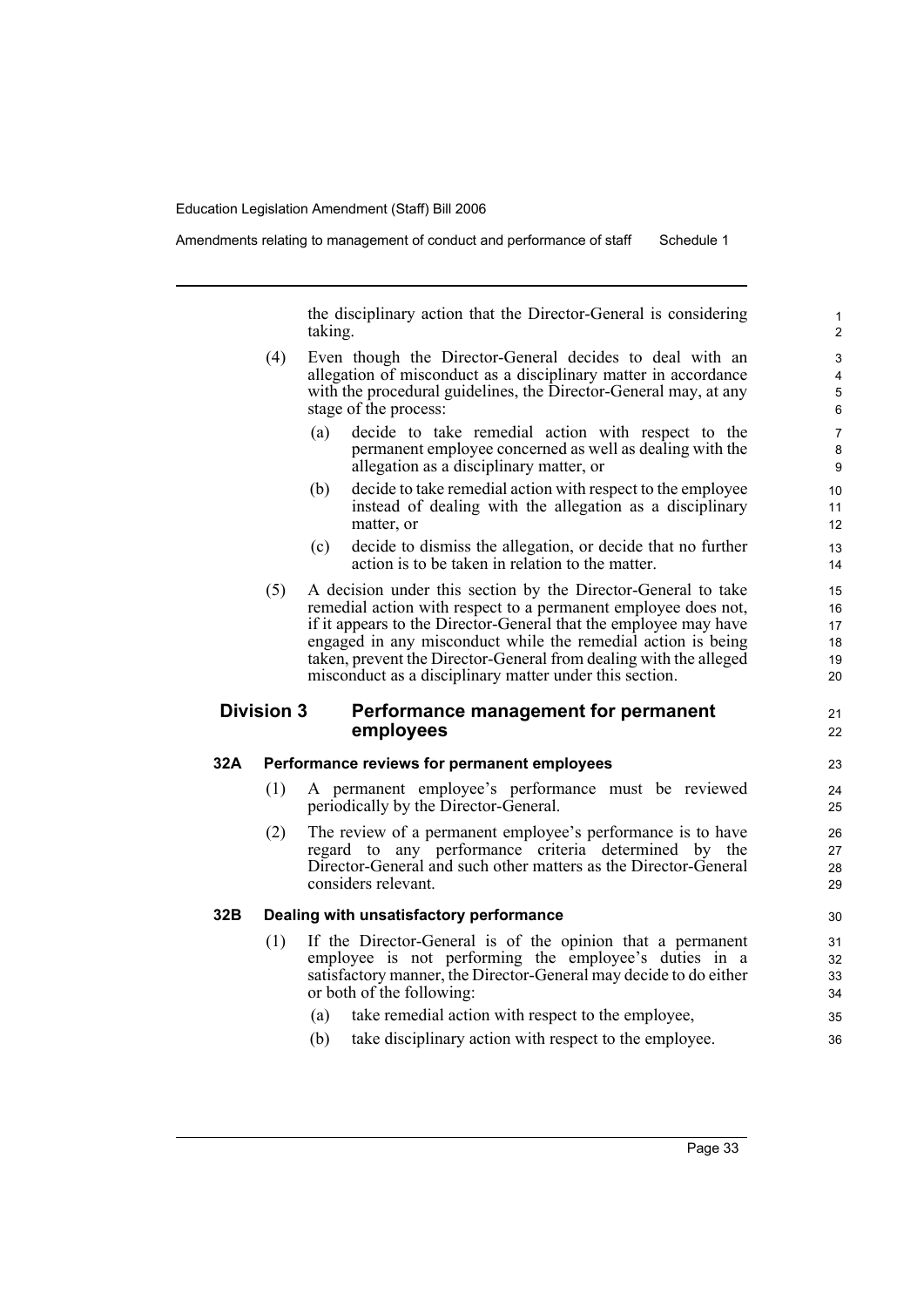Schedule 1 Amendments relating to management of conduct and performance of staff

|     | (2)               | To avoid any doubt, remedial action with respect to a permanent<br>employee is not required to be taken before disciplinary action is<br>taken under this section with respect to the employee.                                                                                                                                                                         | $\mathbf{1}$<br>$\overline{2}$<br>3 |
|-----|-------------------|-------------------------------------------------------------------------------------------------------------------------------------------------------------------------------------------------------------------------------------------------------------------------------------------------------------------------------------------------------------------------|-------------------------------------|
|     | (3)               | However, the Director-General may take disciplinary action with<br>respect to a permanent employee under this section only if:                                                                                                                                                                                                                                          | 4<br>5                              |
|     |                   | the employee has been placed on a performance<br>(a)<br>improvement plan in accordance with the procedural<br>guidelines and been given a reasonable opportunity to<br>improve his or her performance, and                                                                                                                                                              | 6<br>$\overline{7}$<br>8<br>9       |
|     |                   | the Director-General is of the opinion that the employee's<br>(b)<br>performance is still unsatisfactory.                                                                                                                                                                                                                                                               | 10<br>11                            |
|     | <b>Division 4</b> | <b>Miscellaneous provisions</b>                                                                                                                                                                                                                                                                                                                                         | 12                                  |
| 32C |                   | Disciplinary action may be taken if permanent employee is<br>convicted of serious offence                                                                                                                                                                                                                                                                               | 13<br>14                            |
|     | (1)               | If a permanent employee is convicted in New South Wales of an<br>offence that is punishable by imprisonment for 12 months or<br>more, or is convicted elsewhere than in New South Wales of an<br>offence that, if it were committed in New South Wales, would be<br>an offence so punishable, the Director-General may decide to do<br>either or both of the following: | 15<br>16<br>17<br>18<br>19<br>20    |
|     |                   | take disciplinary action with respect to the employee,<br>(a)                                                                                                                                                                                                                                                                                                           | 21                                  |
|     |                   | (b)<br>take remedial action with respect to the employee.                                                                                                                                                                                                                                                                                                               | 22                                  |
|     | (2)               | Before any disciplinary action is taken with respect to a<br>permanent employee under this section, the employee must be<br>given an opportunity to make a submission in relation to the<br>disciplinary action that the Director-General is considering<br>taking.                                                                                                     | 23<br>24<br>25<br>26<br>27          |
|     | (3)               | A reference in subsection $(1)$ to the conviction of a permanent<br>employee for an offence punishable by imprisonment for 12<br>months or more includes a reference to the employee having been<br>found guilty by a court of such an offence but where no<br>conviction is recorded.                                                                                  | 28<br>29<br>30<br>31<br>32          |
| 32D |                   | Suspension of permanent employees from duty pending decision<br>in relation to misconduct or criminal conviction                                                                                                                                                                                                                                                        | 33<br>34                            |
|     | (1)               | If an allegation that a permanent employee has engaged in<br>misconduct is being dealt with as a disciplinary matter in<br>accordance with the procedural guidelines, the Director-General<br>may suspend the employee from duty until the allegation of<br>misconduct has been dealt with.                                                                             | 35<br>36<br>37<br>38<br>39          |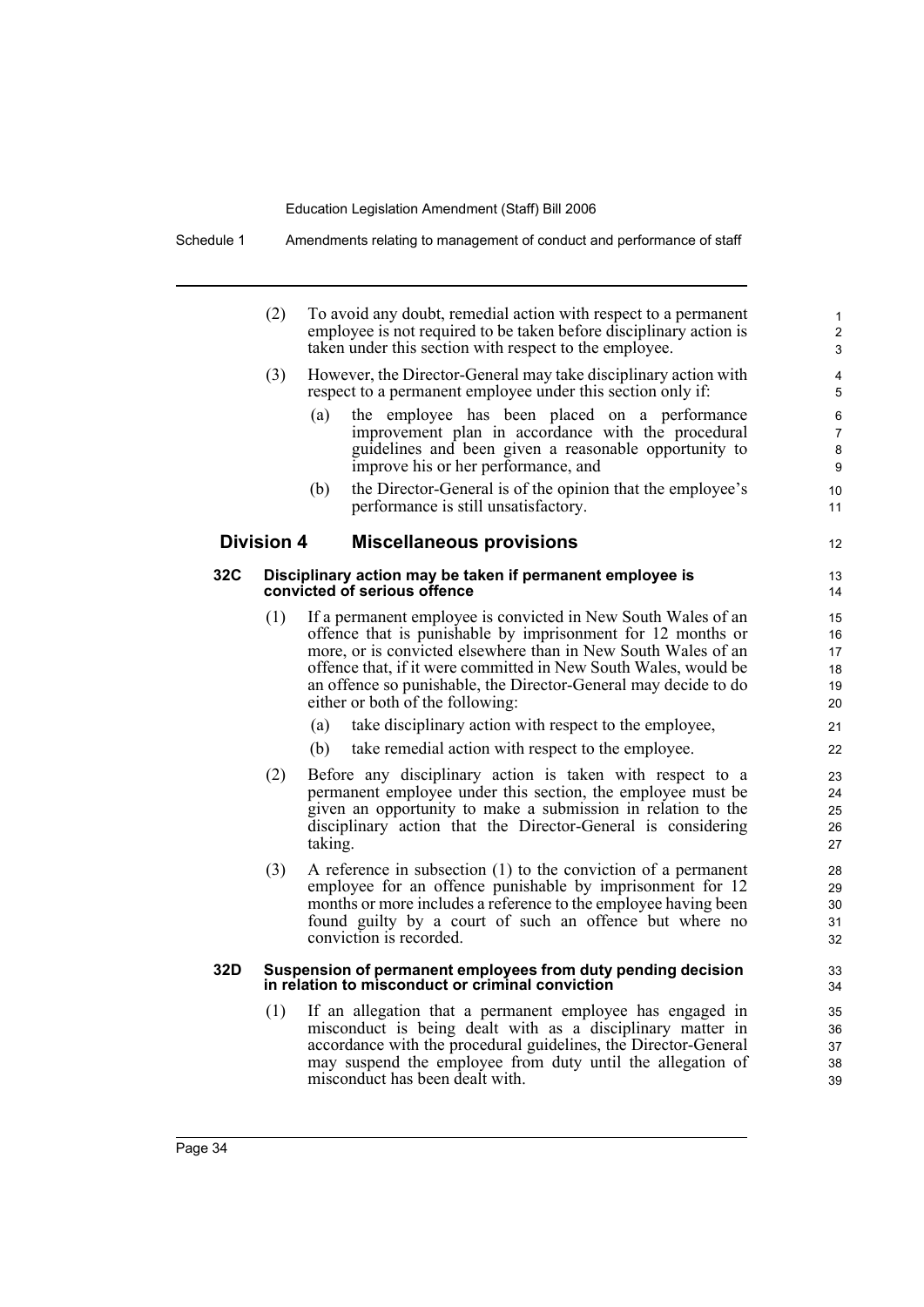|     | (2) | If a permanent employee is charged with:                                                                                                                         | 1              |
|-----|-----|------------------------------------------------------------------------------------------------------------------------------------------------------------------|----------------|
|     |     | an offence referred to in section 32C, or<br>(a)                                                                                                                 | $\overline{c}$ |
|     |     | an offence that would, on conviction, result in the<br>(b)                                                                                                       | 3              |
|     |     | employee being a prohibited person as referred to in Part<br>6A.                                                                                                 | 4<br>5         |
|     |     | the Director-General may suspend the employee from duty until                                                                                                    | 6              |
|     |     | the employee is notified by the Director-General that the<br>suspension has been lifted.                                                                         | 7<br>8         |
|     | (3) | Any salary payable to a person as a permanent employee while<br>the person is suspended from duty under this section is (if the                                  | 9<br>10        |
|     |     | Director-General so directs) to be withheld.                                                                                                                     | 11             |
|     | (4) | The salary withheld under subsection $(3)$ is forfeited to the State                                                                                             | 12             |
|     |     | unless the Director-General otherwise directs or that salary was<br>due to the person in respect of a period before the suspension was                           | 13<br>14       |
|     |     | imposed.                                                                                                                                                         | 15             |
| 32E |     | Implementation of decisions under this Part                                                                                                                      | 16             |
|     |     | A decision of the Director-General to take disciplinary action or                                                                                                | 17             |
|     |     | remedial action under this Part with respect to a permanent<br>employee may be carried into effect at any time.                                                  | 18<br>19       |
| 32F |     | Provisions relating to certain forms of disciplinary action                                                                                                      | 20             |
|     | (1) | Any appointment required as the result of the taking of<br>disciplinary action comprising demotion to a lower position is to<br>be made by the Director-General. | 21<br>22<br>23 |
|     | (2) | If a fine is imposed under this Part on a permanent employee, the                                                                                                | 24             |
|     |     | person responsible for paying the employee's salary is, on                                                                                                       | 25             |
|     |     | receiving notice of the imposition of the fine, to deduct the<br>amount of the fine from the salary (including any termination                                   | 26<br>27       |
|     |     | payment) payable to the permanent employee in such manner as                                                                                                     | 28             |
|     |     | the Director-General directs.                                                                                                                                    | 29             |
| 32G |     | Permanent employees retiring or resigning before disciplinary<br>action is taken                                                                                 | 30<br>31       |
|     | (1) | An allegation that a permanent employee has engaged in                                                                                                           | 32             |
|     |     | misconduct may be dealt with under this Part, and disciplinary<br>action may be taken with respect to the employee, even though                                  | 33<br>34       |
|     |     | the employee has retired or resigned.                                                                                                                            | 35             |
|     | (2) | The taking of disciplinary action (other than a fine) with respect                                                                                               | 36             |
|     |     | to the former permanent employee does not affect the former<br>employee's retirement or resignation or the benefits, rights and                                  | 37<br>38       |
|     |     | liabilities arising from the retirement or resignation.                                                                                                          | 39             |
|     |     |                                                                                                                                                                  |                |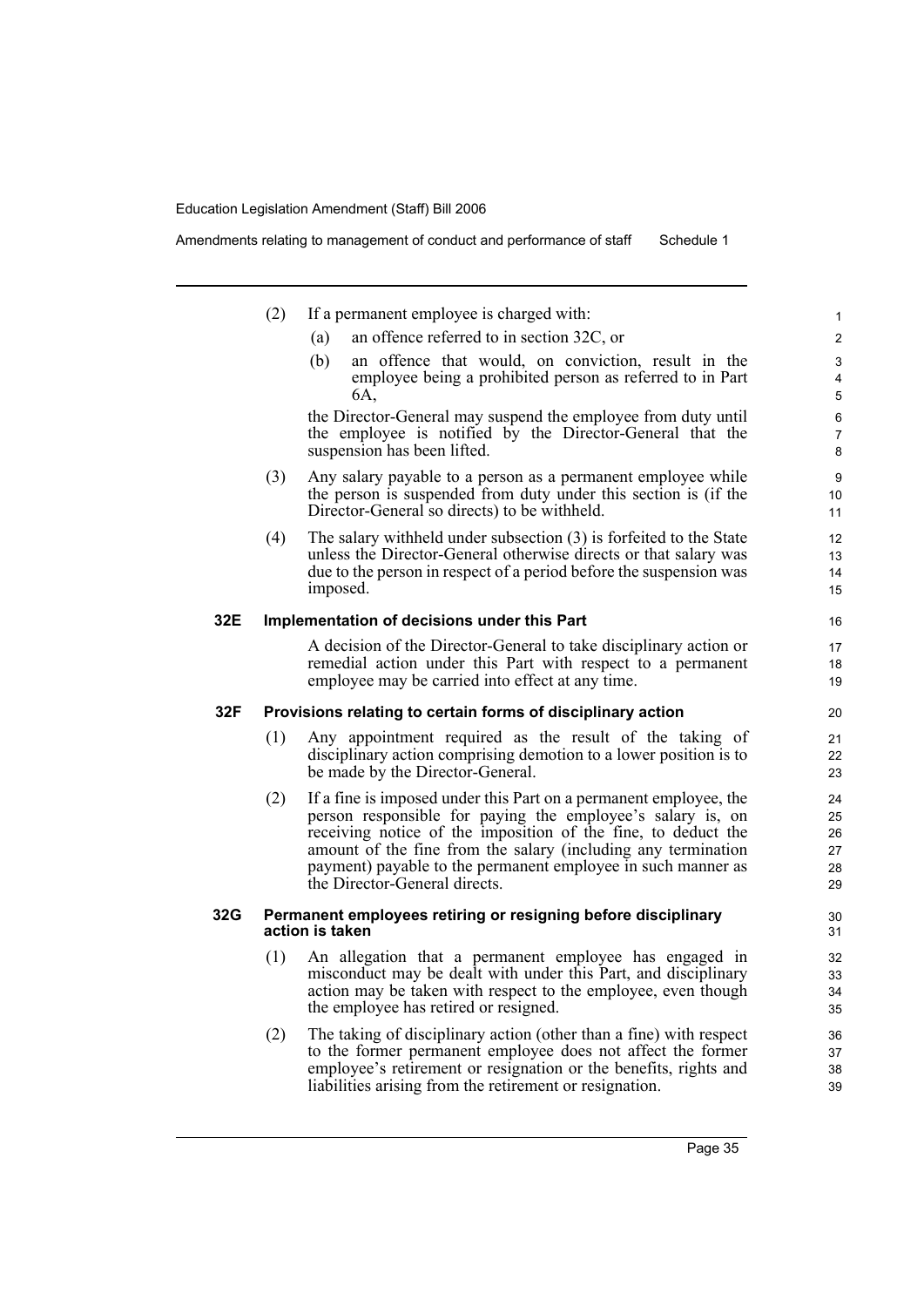|     | (3)               | A fine imposed under any such disciplinary action may be<br>recovered from the former permanent employee as a debt due to<br>the Crown in any court of competent jurisdiction, or out of any<br>money payable to or in respect of the former employee by the<br>Crown, or both. | $\mathbf{1}$<br>$\overline{2}$<br>3<br>4<br>5 |
|-----|-------------------|---------------------------------------------------------------------------------------------------------------------------------------------------------------------------------------------------------------------------------------------------------------------------------|-----------------------------------------------|
|     | (4)               | A reference in this section to the resignation of a permanent<br>employee is a reference to a resignation that has been accepted by<br>the Director-General.                                                                                                                    | 6<br>7<br>8                                   |
| 32H |                   | Permanent employee whose address is unknown                                                                                                                                                                                                                                     | 9                                             |
|     |                   | If the address for the time being of a permanent employee is<br>unknown to the Director-General, any notice required to be given<br>to the employee under this Part may be posted to the address of<br>the employee last known to the Director-General.                         | 10 <sup>°</sup><br>11<br>12<br>13             |
| [6] |                   | Section 39 and Schedule 1                                                                                                                                                                                                                                                       | 14                                            |
|     |                   | Omit section 39. Insert instead:                                                                                                                                                                                                                                                | 15                                            |
| 39  |                   | Savings, transitional and other provisions                                                                                                                                                                                                                                      | 16                                            |
|     |                   |                                                                                                                                                                                                                                                                                 |                                               |
|     |                   | Schedule 1 has effect.                                                                                                                                                                                                                                                          | 17                                            |
|     | <b>Schedule 1</b> | Savings, transitional and other<br>provisions                                                                                                                                                                                                                                   | 18<br>19                                      |
|     |                   | (Section 39)                                                                                                                                                                                                                                                                    | 20                                            |
|     | Part 1            | <b>General</b>                                                                                                                                                                                                                                                                  | 21                                            |
| 1   |                   | <b>Regulations</b>                                                                                                                                                                                                                                                              | 22                                            |
|     | (1)               | The regulations may contain provisions of a savings or<br>transitional nature consequent on the enactment of the following<br>Acts:                                                                                                                                             | 23<br>24<br>25                                |
|     |                   | Education Legislation Amendment (Staff) Act 2006, but only to<br>the extent that it amends this Act                                                                                                                                                                             | 26<br>27                                      |
|     | (2)               | Any such provision may, if the regulations so provide, take effect<br>from the date of assent to the Act concerned or a later date.                                                                                                                                             | 28<br>29                                      |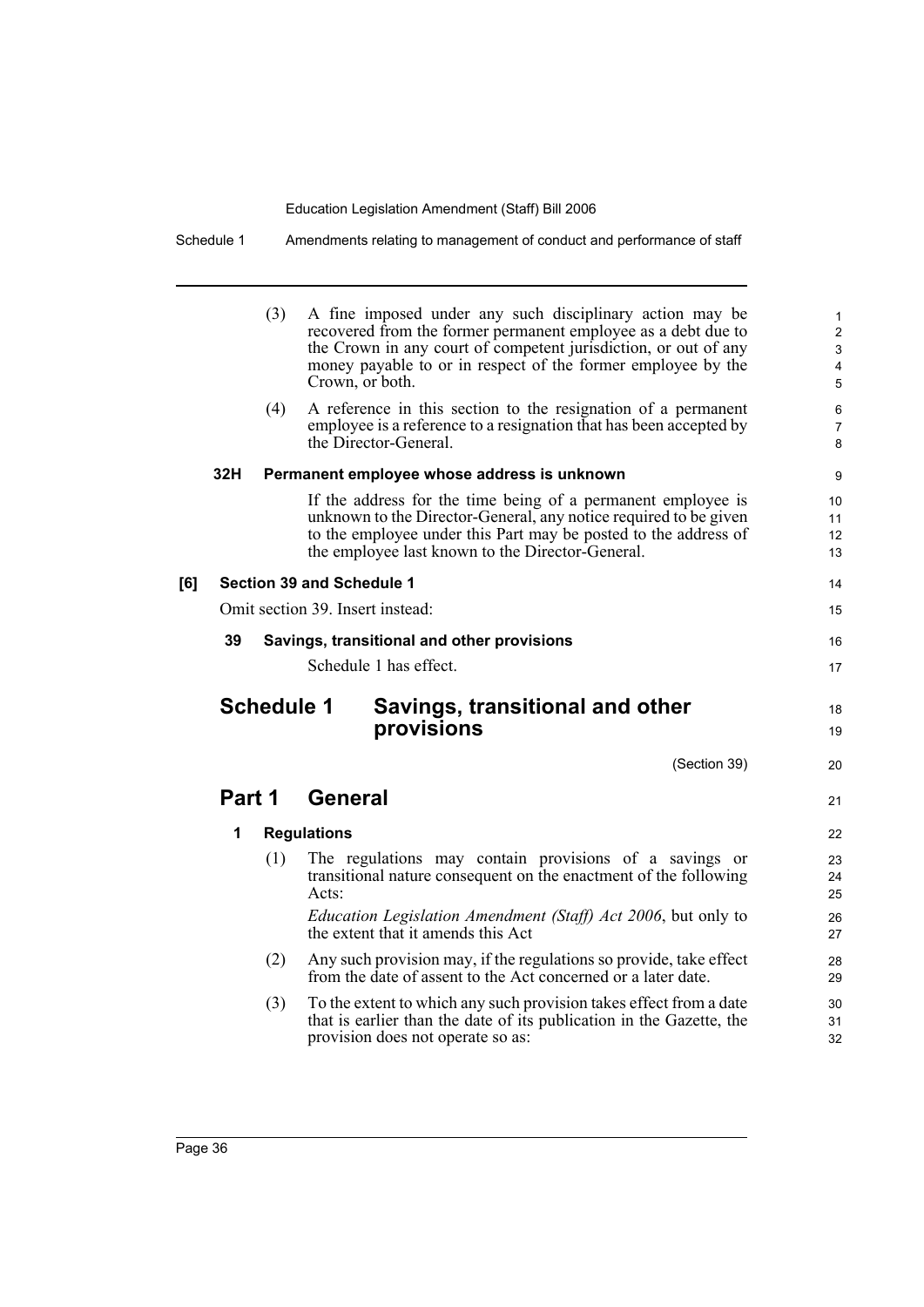Part.

Amendments relating to management of conduct and performance of staff Schedule 1

|               |                   | (a)                  | to affect, in a manner prejudicial to any person (other than<br>the State or an authority of the State), the rights of that<br>person existing before the date of its publication, or                                                                                                                                                                                                                               |
|---------------|-------------------|----------------------|---------------------------------------------------------------------------------------------------------------------------------------------------------------------------------------------------------------------------------------------------------------------------------------------------------------------------------------------------------------------------------------------------------------------|
|               |                   | (b)                  | to impose liabilities on any person (other than the State or<br>an authority of the State) in respect of anything done or<br>omitted to be done before the date of its publication.                                                                                                                                                                                                                                 |
| <b>Part 2</b> |                   |                      | Provisions consequent on enactment of<br><b>Education Legislation Amendment (Staff)</b><br><b>Act 2006</b>                                                                                                                                                                                                                                                                                                          |
| $\mathbf{2}$  | <b>Definition</b> |                      |                                                                                                                                                                                                                                                                                                                                                                                                                     |
|               |                   |                      | In this Part:                                                                                                                                                                                                                                                                                                                                                                                                       |
|               |                   |                      | <b>amending Act</b> means the Education Legislation Amendment<br>$(Staff)$ Act 2006.                                                                                                                                                                                                                                                                                                                                |
| 3             |                   | <b>Prior conduct</b> |                                                                                                                                                                                                                                                                                                                                                                                                                     |
|               |                   |                      | Part 6 of this Act (as substituted by the amending Act) extends to<br>conduct occurring before the commencement of that Part.                                                                                                                                                                                                                                                                                       |
| 4             |                   |                      | <b>Existing disciplinary charges</b>                                                                                                                                                                                                                                                                                                                                                                                |
|               |                   |                      | If a member of the school administrative and support staff has<br>been charged with a breach of discipline under Part 6 of this Act<br>(as in force before the substitution of that Part by the amending<br>Act) that has not been finally determined before that substitution,<br>the breach of discipline is to continue to be dealt with under the<br>provisions of that Part as if it had not been substituted. |
| 5             |                   |                      | <b>Existing monitoring procedures</b>                                                                                                                                                                                                                                                                                                                                                                               |
|               |                   |                      | Any breach of discipline by a member of the school<br>administrative and support staff being dealt with in accordance<br>with clause 14 (2) of the Teaching Service Regulation 2001 (as<br>applied by clause 5 of the Education (School Administrative and<br>Support Staff) Regulation 2003) before the repeal of clause 14(2)<br>by the amending Act is to be dealt with under Part 6 of this Act                 |

(as substituted by the amending Act) as if the breach of discipline was the subject of an allegation of misconduct made under that

7 8 9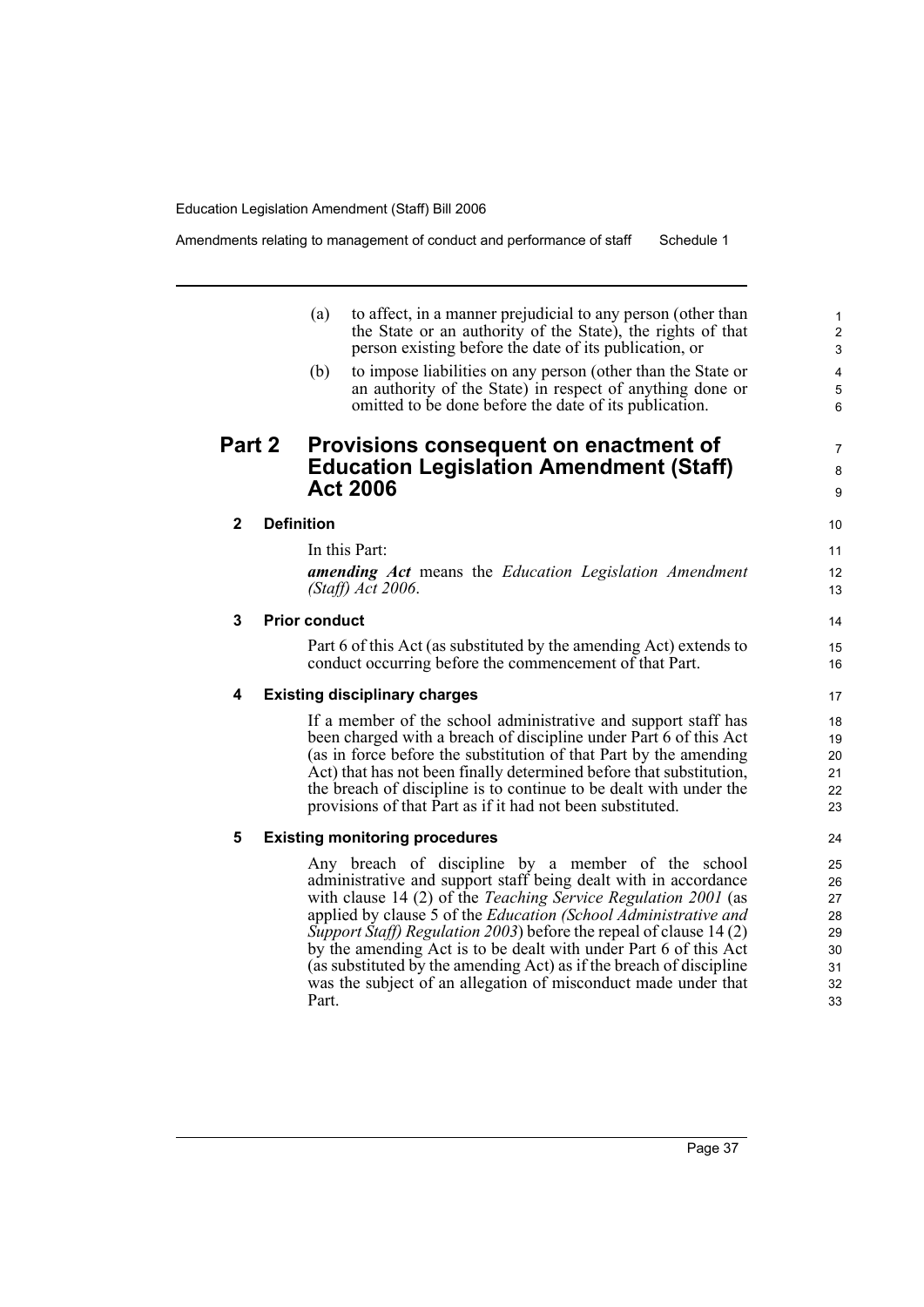Schedule 2 Amendments relating to termination of employment of prohibited persons

# **Schedule 2 Amendments relating to termination of employment of prohibited persons**

(Sections 3, 4 and 5)

|     |            |                        | (Sections 3, 4 and 5)                                                                                                                                                                                                                                                                                                                                                                                                                                                                                                                                                                                            | 3                                                  |
|-----|------------|------------------------|------------------------------------------------------------------------------------------------------------------------------------------------------------------------------------------------------------------------------------------------------------------------------------------------------------------------------------------------------------------------------------------------------------------------------------------------------------------------------------------------------------------------------------------------------------------------------------------------------------------|----------------------------------------------------|
| 2.1 |            |                        | <b>Teaching Service Act 1980 No 23</b>                                                                                                                                                                                                                                                                                                                                                                                                                                                                                                                                                                           | 4                                                  |
| [1] |            |                        | Section 79 Leave of absence after years of service                                                                                                                                                                                                                                                                                                                                                                                                                                                                                                                                                               | 5                                                  |
|     |            | Insert after $79(3)$ : |                                                                                                                                                                                                                                                                                                                                                                                                                                                                                                                                                                                                                  | 6                                                  |
|     |            | (4)                    | An officer is not entitled to any such leave if the officer's<br>employment is terminated by operation of Part 4B.                                                                                                                                                                                                                                                                                                                                                                                                                                                                                               | 7<br>8                                             |
| [2] | Part 4B    |                        |                                                                                                                                                                                                                                                                                                                                                                                                                                                                                                                                                                                                                  | 9                                                  |
|     |            | Insert as Part 4B:     |                                                                                                                                                                                                                                                                                                                                                                                                                                                                                                                                                                                                                  | 10                                                 |
|     |            |                        | Part 4B Termination of employment of prohibited<br>persons                                                                                                                                                                                                                                                                                                                                                                                                                                                                                                                                                       | 11<br>12                                           |
|     | 93R        |                        | <b>Definitions</b>                                                                                                                                                                                                                                                                                                                                                                                                                                                                                                                                                                                               | 13                                                 |
|     |            |                        | In this Part:                                                                                                                                                                                                                                                                                                                                                                                                                                                                                                                                                                                                    | 14                                                 |
|     |            |                        | <i>child-related employment</i> means child-related employment to<br>which Part 7 of the Commission for Children and Young People<br>Act 1998 applies.                                                                                                                                                                                                                                                                                                                                                                                                                                                           | 15<br>16<br>17                                     |
|     |            |                        | <b>Commission</b> means the Commission for Children and Young<br>People.                                                                                                                                                                                                                                                                                                                                                                                                                                                                                                                                         | 18<br>19                                           |
|     |            |                        | <i>prohibited person</i> has the same meaning as in Division 2 of<br>Part 7 of the Commission for Children and Young People Act<br>1998.                                                                                                                                                                                                                                                                                                                                                                                                                                                                         | 20<br>21<br>22                                     |
|     |            |                        | Note. A "prohibited person" is a person convicted of a serious sex<br>offence, the murder of a child or a child-related personal violence offence<br>(as defined in section 33B of the Commission for Children and Young<br>People Act 1998) or who is a registrable person under the Child<br>Protection (Offenders Registration) Act 2000. It is an offence under the<br>1998 Act for a person who becomes a prohibited person to enter or<br>remain in child-related employment (such as teaching) and it is also an<br>offence for an employer to employ a prohibited person in child-related<br>employment. | 23<br>24<br>25<br>26<br>27<br>28<br>29<br>30<br>31 |
|     | <b>93S</b> |                        | <b>Operation of this Part</b>                                                                                                                                                                                                                                                                                                                                                                                                                                                                                                                                                                                    | 32                                                 |
|     |            | (1)                    | This Part has effect despite any other provision of this Act or the<br>provisions of any other Act or law (including the <i>Industrial</i><br>Relations Act 1996). Accordingly, a provision of this Part                                                                                                                                                                                                                                                                                                                                                                                                         | 33<br>34<br>35                                     |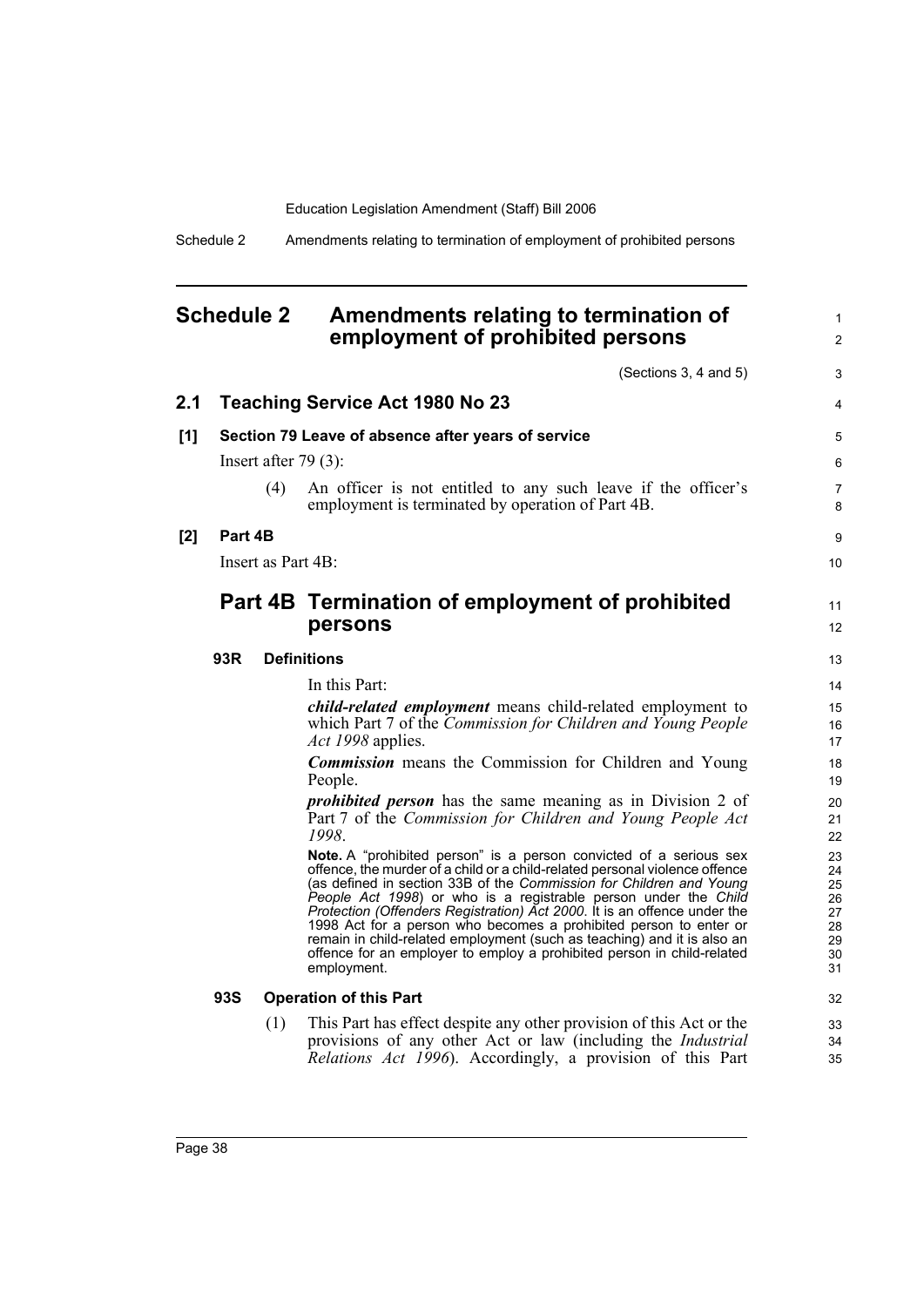prevails to the extent of any inconsistency between it and any other provision of this Act or of any other Act or law.

(2) Without limiting subsection (1), this Part operates to terminate the employment of a prohibited person without any disciplinary action having been taken in respect of the person under Part 4A or any other provision of this Act.

# **93T Termination of employment of prohibited persons**

- (1) An officer or temporary employee who is or becomes a prohibited person and who is employed in child-related employment in the Teaching Service is, by operation of this section, dismissed from the Teaching Service.
- (2) The dismissal takes effect:
	- (a) if the person becomes a prohibited person after being appointed as an officer or temporary employee—when the person becomes a prohibited person, or
	- (b) if the person was a prohibited person immediately before<br>the commencement of this section—on the the commencement of this section—on the commencement of this section, or
	- (c) if the person became a prohibited person after the commencement of this section and before being appointed as an officer or temporary employee—when the Director-General becomes aware that the person is a prohibited person.
- (3) The dismissal takes effect immediately without any right to a hearing or any requirement to comply with the rules of procedural fairness.
- (4) A reference in this section to a prohibited person who is employed in child-related employment in the Teaching Service includes a reference to a prohibited person whose substantive position in the Teaching Service involves child-related employment but who is, for the time being, performing other duties that do not involve child-related employment.
- (5) The regulations may make provision for or with respect to the entitlements of a person whose employment is terminated by operation of this section and who has received any payment in respect of a leave, superannuation or other employment-related entitlement in respect of a period following the date of the termination.
- (6) Any regulation made under subsection (5) has effect despite any other Act or law.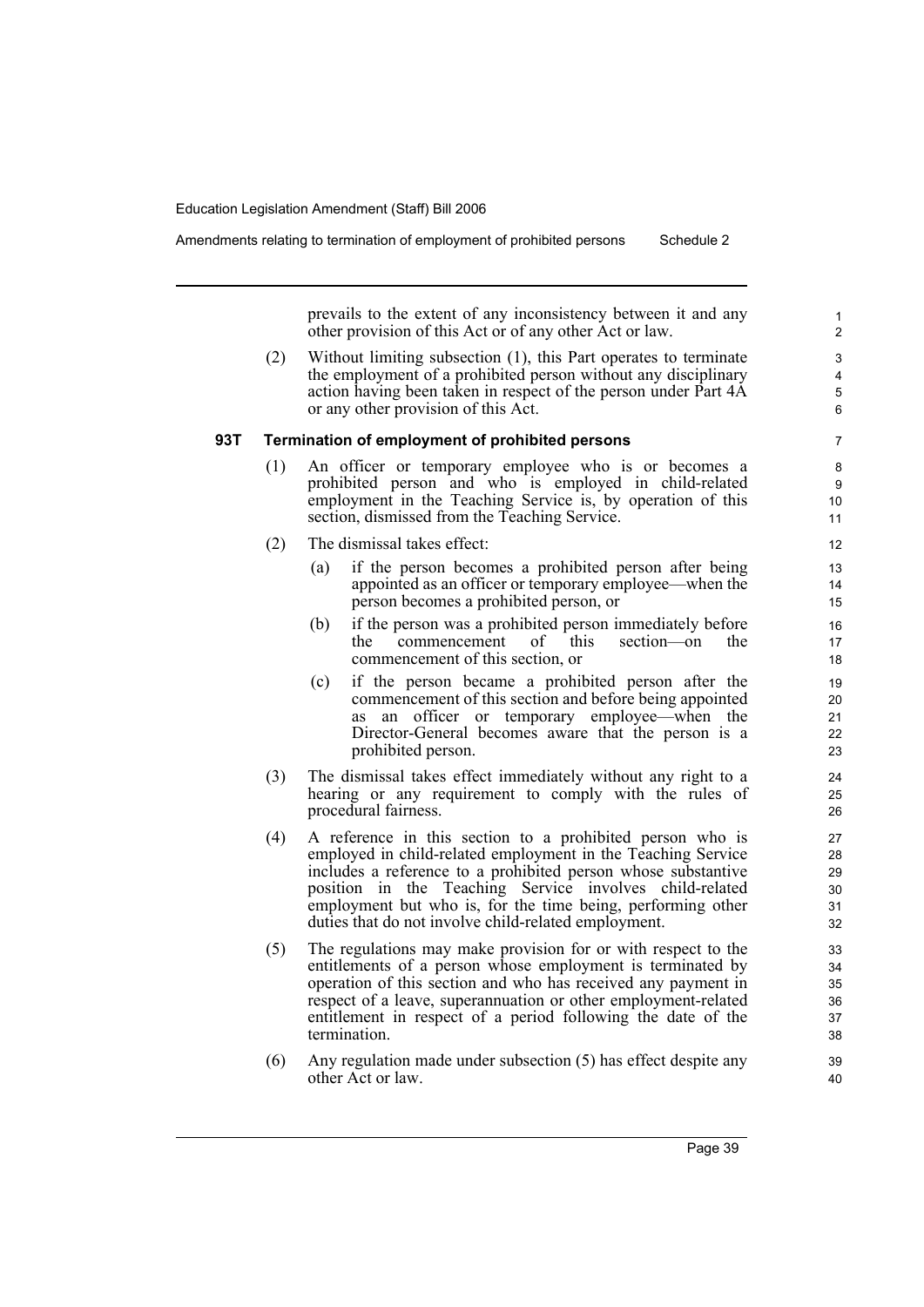Schedule 2 Amendments relating to termination of employment of prohibited persons

# **93U Offences and prohibited person status to be notified to Director-General**

- (1) An officer or temporary employee who:
	- (a) is charged with a serious sex offence, the murder of a child or a child-related personal violence offence, or

(b) who becomes a prohibited person,

must immediately report that fact to the Director-General.

- (2) On becoming aware of the fact that an officer or temporary employee has been charged with an offence referred to in subsection (1), or is a prohibited person, the person in charge of the school or place of work in which the officer or temporary employee is employed must also immediately report that fact to the Director-General.
- (3) The requirement to report to the Director-General under this section does not apply if the matter has already been reported to the Director-General under section 92C.
- (4) In this section, *serious sex offence* and *child-related personal violence offence* have the same meanings as in Division 2 of Part 7 of the *Commission for Children and Young People Act 1998*.

# **93V Review of prohibited person status**

- (1) If a review application is made by a prohibited person under section 33H or 33I of the *Commission for Children and Young People Act 1998*, the Commission or relevant tribunal to which the application is made is to notify the Director-General of the application if it appears to the Commission or relevant tribunal that the prohibited person is an officer or temporary employee or former officer or temporary employee.
- (2) The Director-General is entitled:
	- (a) to appear and be represented at any proceedings arising out of an application under section 33I of the *Commission for Children and Young People Act 1998*, and
	- (b) in the case of an application under section 33H of the *Commission for Children and Young People Act 1998*—to make written submissions to the Commission.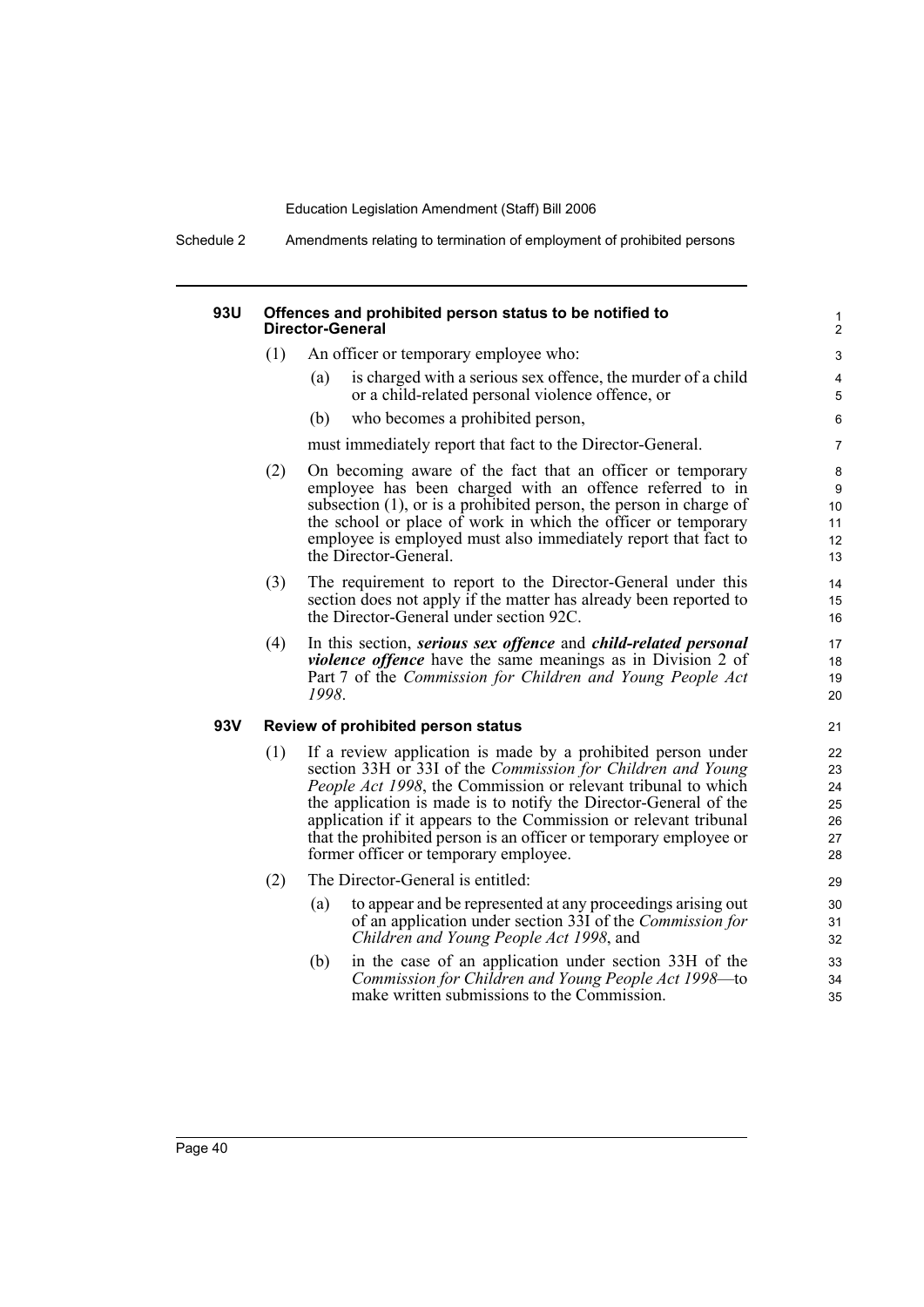Amendments relating to termination of employment of prohibited persons Schedule 2

#### **93W Effect of person ceasing to be prohibited person**

(1) This section applies to a person who is dismissed under section 93T and who subsequently ceases to be a prohibited person.

**Note.** A person ceases to be a prohibited person in relation to an offence if an order is made under the *Commission for Children and Young People Act 1998* that the relevant provisions of that Act do not apply in respect of the offence or if the relevant conviction is overturned on appeal.

- (2) If the person ceases to be a prohibited person because the conviction for the offence in respect of which the person is a prohibited person is overturned by a court on appeal, the person is entitled to be reinstated to, or re-employed in, a position in the Teaching Service that is similar to the position that the person held when the person's employment was terminated under section 93T.
- (3) If:
	- (a) the person ceases to be a prohibited person because of an order under Subdivision 2 of Division 2 of Part 7 of the *Commission for Children and Young People Act 1998*, and
	- (b) a period of not more than 12 months has elapsed since the date on which the person's employment was terminated under section 93T,

the person is entitled to be reinstated to, or re-employed in, a position in the Teaching Service that is similar to the position that the person held when his or her employment was terminated.

- (4) A person, on being reinstated or re-employed under this section, is taken:
	- (a) to have never been dismissed from the Teaching Service, and
	- (b) to have been on leave without pay during the period between dismissal and reinstatement or re-employment.
- (5) The regulations may make provision for or with respect to the entitlements of a person who is reinstated or re-employed under this section after the person's employment is terminated by operation of this Part and who has received any payment in respect of a leave, superannuation or other employment-related entitlement as a result of the termination.
- (6) Any regulation made under subsection (5) has effect despite any other Act or law.

39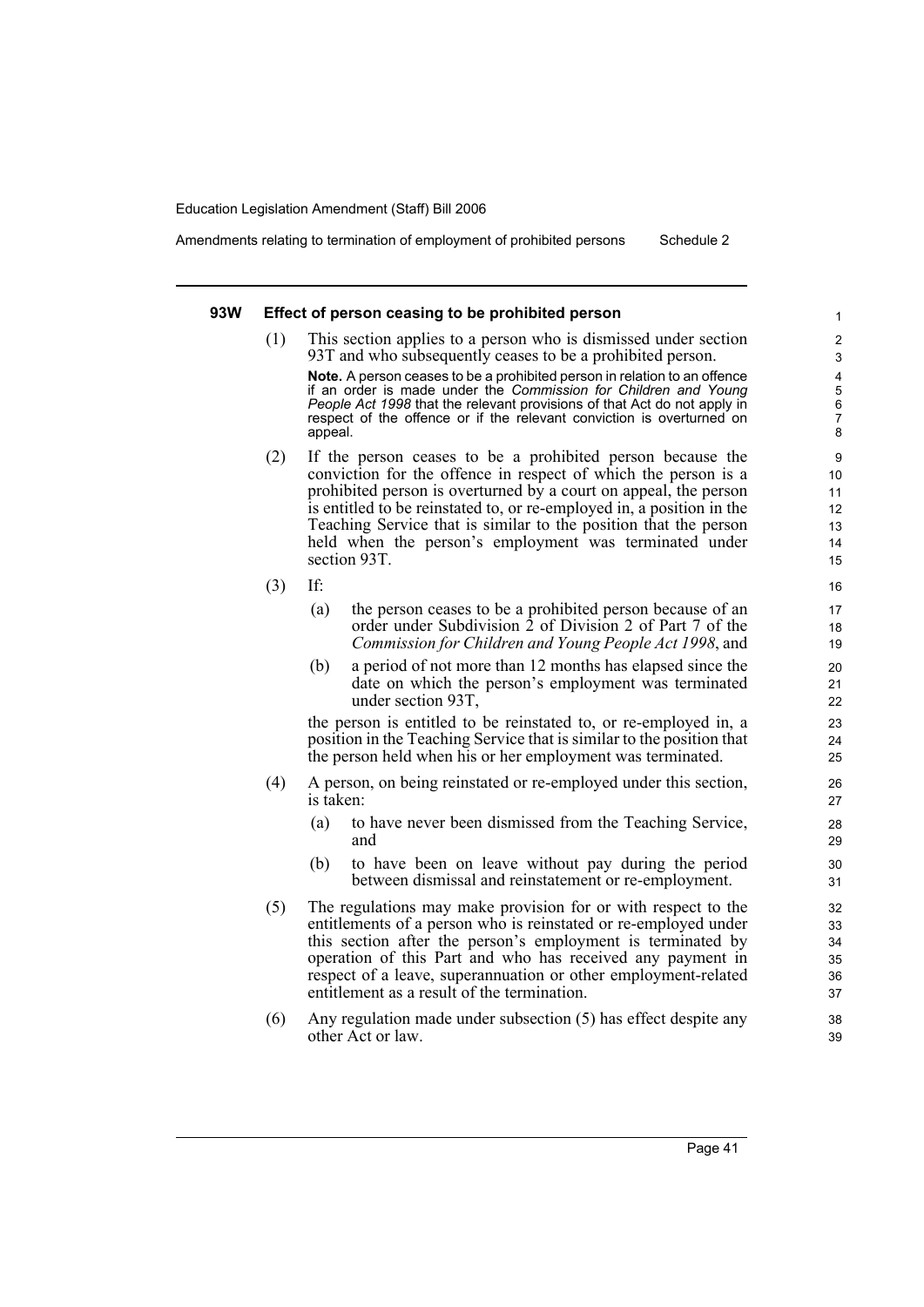Schedule 2 Amendments relating to termination of employment of prohibited persons

(7) For the purposes of this section, a person does not cease to be a prohibited person if a stay of the operation of the prohibition is granted under section 33K of the *Commission for Children and Young People Act 1998*.

# **93X Disciplinary action may be taken against person who ceases to be prohibited person**

Nothing in this Part prevents a person who ceases to be a prohibited person, and who is reinstated or re-employed under this Part, from being dealt with under any other provision of this Act in relation to any matter related to the reasons why the person was a prohibited person.

# **93Y Protection of persons relating to this Part**

Anything done or omitted by the Director-General or any other person in good faith and with reasonable care for the purposes of this Part does not subject the Director-General or other person to any action, liability, claim or demand.

# **93Z No compensation or other industrial remedies**

The Industrial Relations Commission or any other court or tribunal does not have jurisdiction under any Act or law to order the reinstatement or re-employment of a person contrary to a termination of employment by this Part or order the payment of damages or compensation (on any ground) for any such termination or other related matter done or omitted in accordance with this Part.

# **93ZA Protection for exercise of functions in connection with this Part**

- (1) This section applies to a function exercised by the Director-General, or a person authorised by the Director-General, in connection with the termination of employment of a person, or the reinstatement or re-employment of a person, under this Part (a *protected function*).
- (2) Without limiting the functions that are protected functions under this Part, a decision by the Director-General not to accept the resignation of a person or not to permit the retirement of a person is a protected function.
- (3) Except as provided by this section, the exercise by a person of a protected function may not be:
	- (a) challenged, reviewed, quashed or called into question before any court of law or administrative review body in any proceedings, or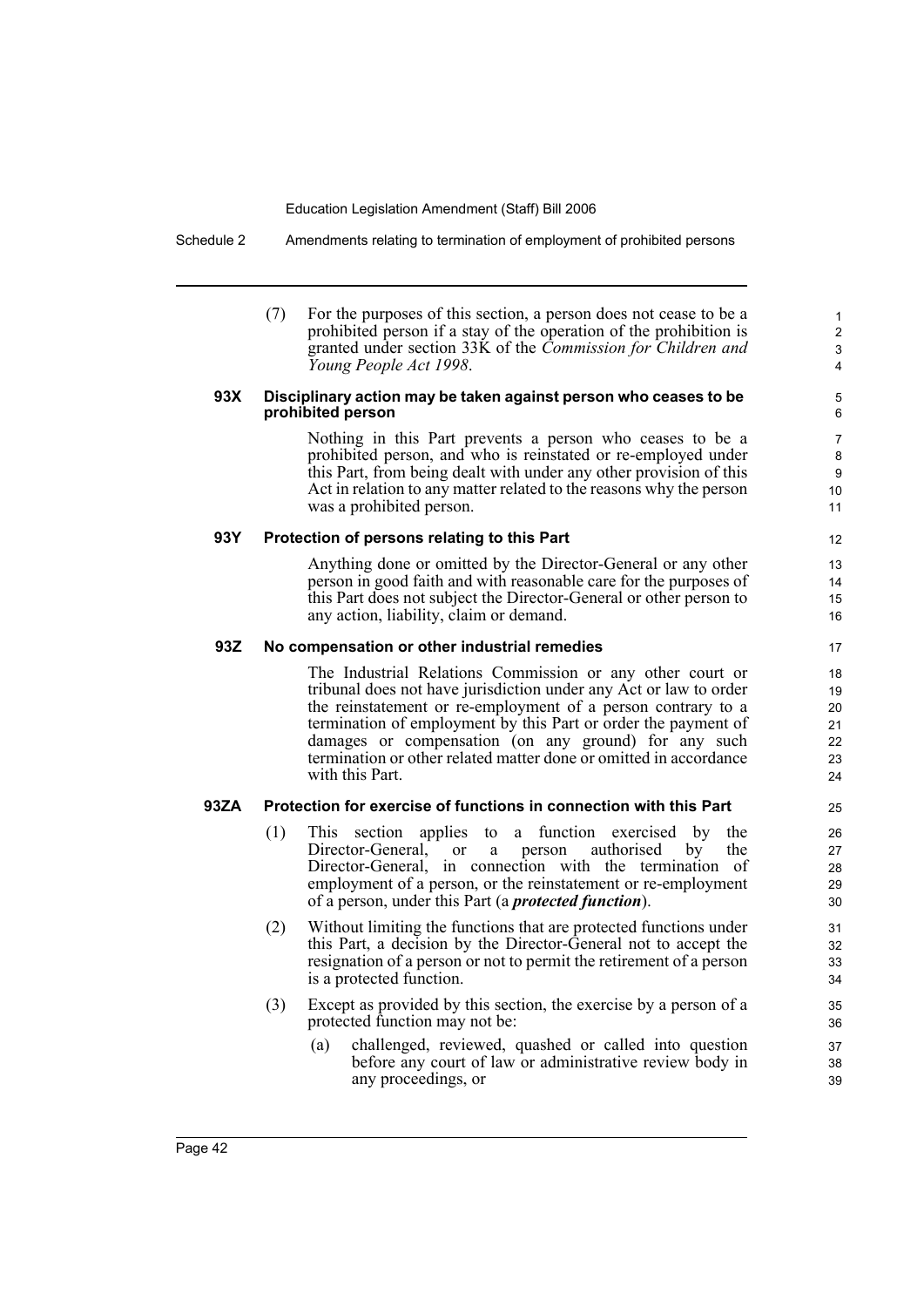Amendments relating to termination of employment of prohibited persons Schedule 2

(b) restrained, removed or otherwise affected by any proceedings. (4) Without limiting subsection (3): (a) that subsection applies whether or not the proceedings relate to any question involving compliance or non-compliance, by any such person, with the provisions of this Part or the rules of procedural fairness, and (b) the exercise of a protected function is not an industrial matter for the purposes of the *Industrial Relations Act 1996*. (5) Accordingly (and except as provided by this section), no court of law or administrative review body has jurisdiction or power to consider any question involving compliance or non-compliance, by any such person, with those provisions or those rules so far as they apply to the exercise of any protected function. (6) However, nothing in this section prevents any person who is expressly authorised or permitted by a provision of the *Commission for Children and Young People Act 1998* to bring proceedings from bringing such proceedings or being granted such relief in those proceedings as may be authorised or permitted by this Part. (7) In this section: *exercise* of functions includes: (a) the purported exercise of functions, and (b) the non-exercise or improper exercise of functions, and (c) the proposed, apprehended or threatened exercise of functions. *proceedings* includes: (a) proceedings for an order in the nature of prohibition, certiorari or mandamus or for a declaration or injunction or for any other relief, and (b) without limiting paragraph (a), proceedings in the exercise of the inherent jurisdiction of the Supreme Court or the jurisdiction conferred by section 23 of the *Supreme Court Act 1970*. **93ZB Transitional provision** A reference in this Part to a provision of the *Commission for Children and Young People Act 1998* is, until such time as Schedule 1 [31] to the *Commission for Children and Young* 1  $\overline{2}$ 3 4 5 6 7 8 9 10 11 12 13 14 15 16 17 18 19 20 21 22 23 24 25 26 27 28 29 30 31 32 33 34 35 36 37 38 39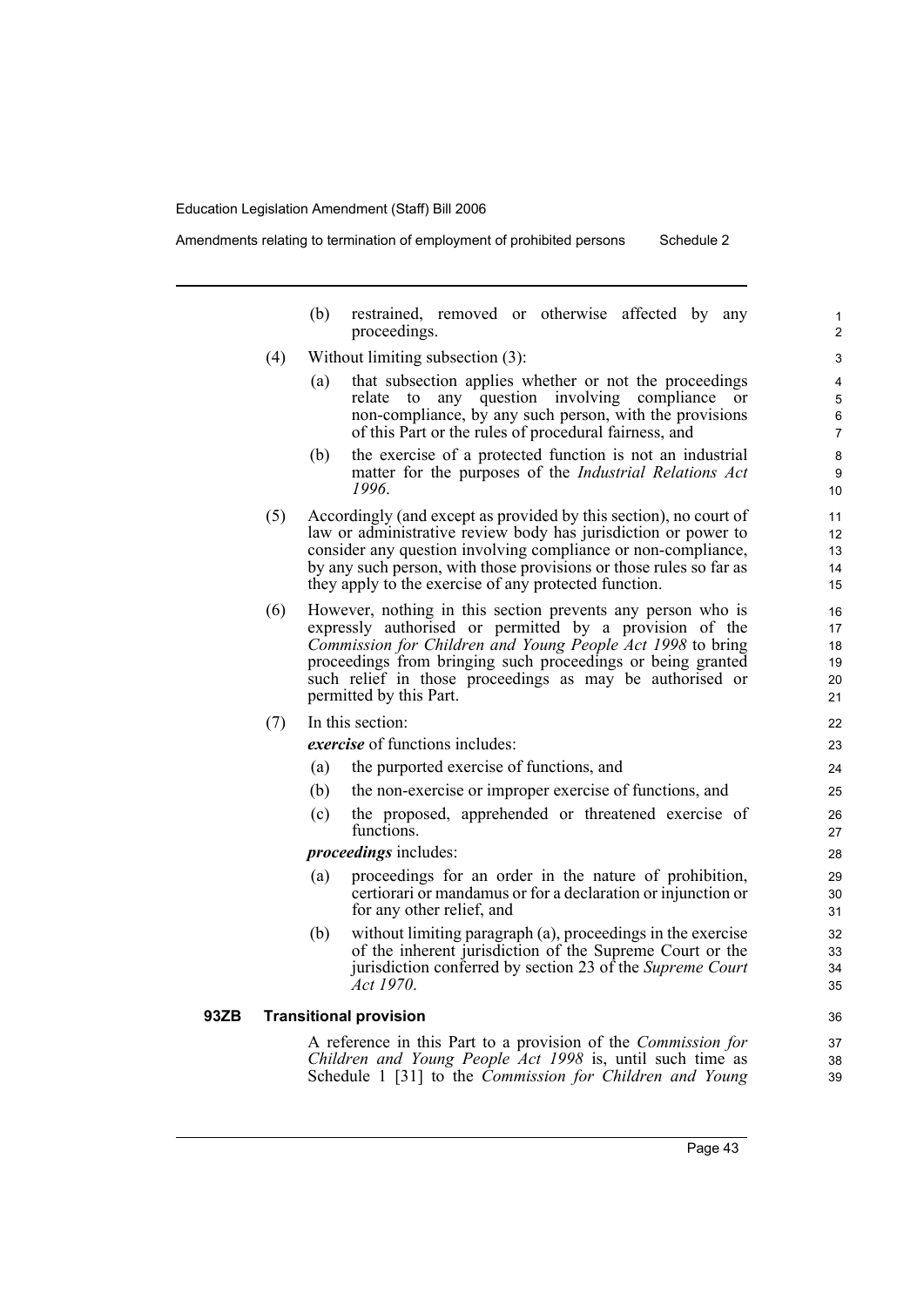| Schedule 2 | Amendments relating to termination of employment of prohibited persons |
|------------|------------------------------------------------------------------------|
|            |                                                                        |

*People Amendment Act 2005* commences, to be construed as a reference to the corresponding provision of the *Child Protection (Prohibited Employment) Act 1998*. **Note.** The *Commission for Children and Young People Amendment Act 2005* repeals the *Child Protection (Prohibited Employment) Act 1998* and re-enacts its provisions in the *Commission for Children and Young People Act 1998*. **2.2 Technical and Further Education Commission Act 1990 No 118 [1] Section 22 Extended or long service leave** Insert after 22 (3): (4) However, a member of staff is not entitled to any leave under clause 3 of that Schedule if the member's employment is terminated by operation of Part 6B. **[2] Part 6B** Insert as Part 6B: **Part 6B Termination of employment of prohibited persons 22R Definitions** In this Part: *child-related employment* means child-related employment to which Part 7 of the *Commission for Children and Young People Act 1998* applies. *Commission* means the Commission for Children and Young People. *prohibited person* has the same meaning as in Division 2 of Part 7 of the *Commission for Children and Young People Act 1998*. **Note.** A "prohibited person" is a person convicted of a serious sex offence, the murder of a child or a child-related personal violence offence (as defined in section 33B of the *Commission for Children and Young People Act 1998*) or who is a registrable person under the *Child Protection (Offenders Registration) Act 2000*. It is an offence under the 1998 Act for a person who becomes a prohibited person to enter or remain in child-related employment (such as teaching) and it is also an offence for an employer to employ a prohibited person in child-related employment. 2 3 4 5 6 7 8 9 10 11 12 13 14 15 16 17 18 19 20 21 22 23 24 25 26 27 28 29 30 31 32 33 34 35 36 37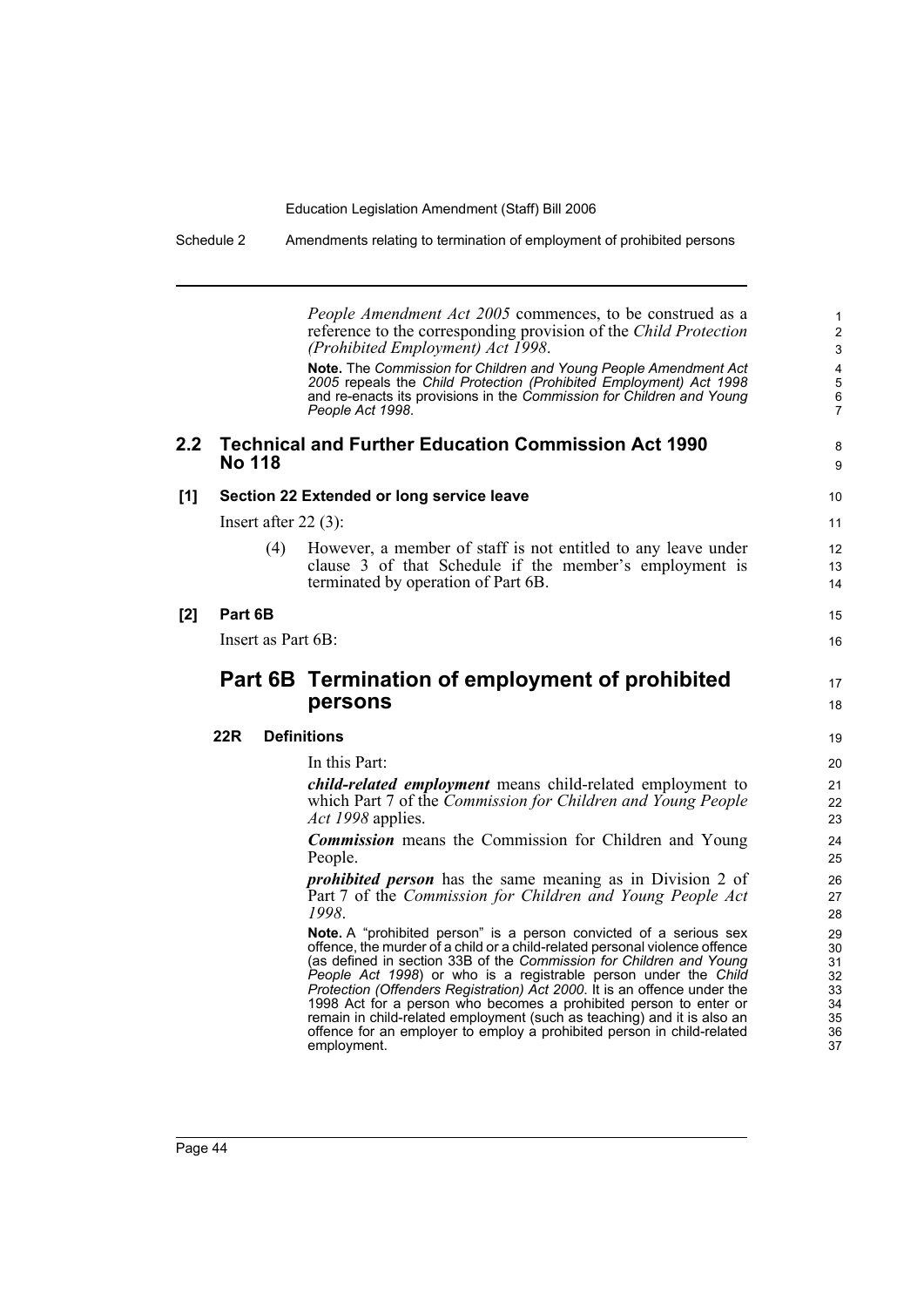Amendments relating to termination of employment of prohibited persons Schedule 2

# **22S Operation of this Part**

- (1) This Part has effect despite any other provision of this Act or the provisions of any other Act or law (including the *Industrial Relations Act 1996*). Accordingly, a provision of this Part prevails to the extent of any inconsistency between it and any other provision of this Act or of any other Act or law.
- (2) Without limiting subsection (1), this Part operates to terminate the employment of a prohibited person without any disciplinary action having been taken in respect of the person under Part 6A or any other law.

# **22T Termination of employment of prohibited persons**

- (1) A member of staff who is or becomes a prohibited person and who is employed in child-related employment at a TAFE establishment is, by operation of this section, dismissed from the Government Service.
- (2) The dismissal takes effect:
	- (a) if the person becomes a prohibited person after being appointed as a member of staff—when the person becomes such a prohibited person, or
	- (b) if the person was a prohibited person immediately before the commencement of this section—on the commencement of this section, or
	- (c) if the person became a prohibited person after the commencement of this section and before being appointed as a member of staff—when the appropriate Division Head becomes aware that the person is such a prohibited person.
- (3) The dismissal takes effect immediately without any right to a hearing or any requirement to comply with the rules of procedural fairness.
- (4) A reference in this section to a prohibited person who is employed in child-related employment at a TAFE establishment includes a reference to a prohibited person whose substantive position as a member of staff involves child-related employment but who is, for the time being, performing other duties that do not involve child-related employment.
- (5) The regulations may make provision for or with respect to the entitlements of a person whose employment is terminated by operation of this section and who has received any payment in respect of a leave, superannuation or other employment-related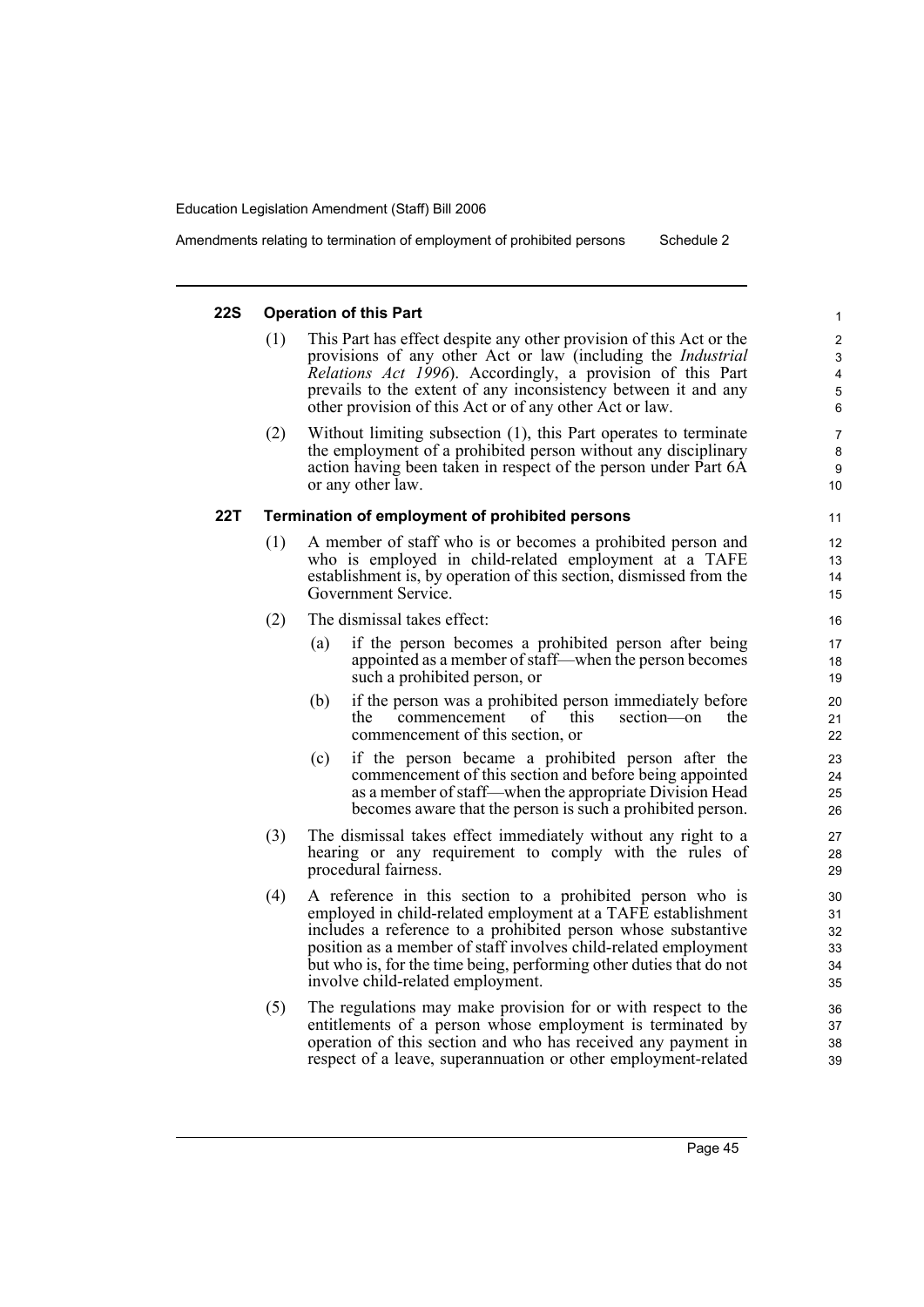|            |     | entitlement in respect of a period following the date of the<br>termination.                                                                                                                                                                                                                                                                                                                                                           |
|------------|-----|----------------------------------------------------------------------------------------------------------------------------------------------------------------------------------------------------------------------------------------------------------------------------------------------------------------------------------------------------------------------------------------------------------------------------------------|
|            | (6) | Any regulation made under subsection (5) has effect despite any<br>other Act or law.                                                                                                                                                                                                                                                                                                                                                   |
| <b>22U</b> |     | Offences and prohibited person status to be notified to<br>appropriate Division Head                                                                                                                                                                                                                                                                                                                                                   |
|            | (1) | A member of staff who:                                                                                                                                                                                                                                                                                                                                                                                                                 |
|            |     | is charged with a serious sex offence, the murder of a child<br>(a)<br>or a child-related personal violence offence, or                                                                                                                                                                                                                                                                                                                |
|            |     | who becomes a prohibited person,<br>(b)                                                                                                                                                                                                                                                                                                                                                                                                |
|            |     | must immediately report that fact to the appropriate Division<br>Head.                                                                                                                                                                                                                                                                                                                                                                 |
|            | (2) | On becoming aware of the fact that a member of staff has been<br>charged with an offence referred to in subsection (1), or is a<br>prohibited person, the person in charge of the TAFE<br>establishment at which the member is employed must also<br>immediately report that fact to the appropriate Division Head.                                                                                                                    |
|            | (3) | The requirement to report to the appropriate Division Head under<br>this section does not apply if the matter has already been reported<br>under section 21B.                                                                                                                                                                                                                                                                          |
|            | (4) | In this section, <i>child-related personal violence offence</i> and<br>serious sex offence have the same meanings as in Division 2 of<br>Part 7 of the Commission for Children and Young People Act<br>1998.                                                                                                                                                                                                                           |
| <b>22V</b> |     | Review of prohibited person status                                                                                                                                                                                                                                                                                                                                                                                                     |
|            | (1) | If a review application is made by a prohibited person under<br>section 33H or 33I of the Commission for Children and Young<br><i>People Act 1998</i> , the Commission or relevant tribunal to which<br>the application is made is to notify the appropriate Division Head<br>of the application if it appears to the Commission or relevant<br>tribunal that the prohibited person is a member of staff or former<br>member of staff. |
|            | (2) | The appropriate Division Head is entitled:                                                                                                                                                                                                                                                                                                                                                                                             |
|            |     | to appear and be represented at any proceedings arising out<br>(a)<br>of an application under section 33I of the <i>Commission for</i><br>Children and Young People Act 1998, and                                                                                                                                                                                                                                                      |
|            |     | in the case of an application under section 33H of the<br>(b)<br>Commission for Children and Young People Act 1998-to<br>make written submissions to the Commission.                                                                                                                                                                                                                                                                   |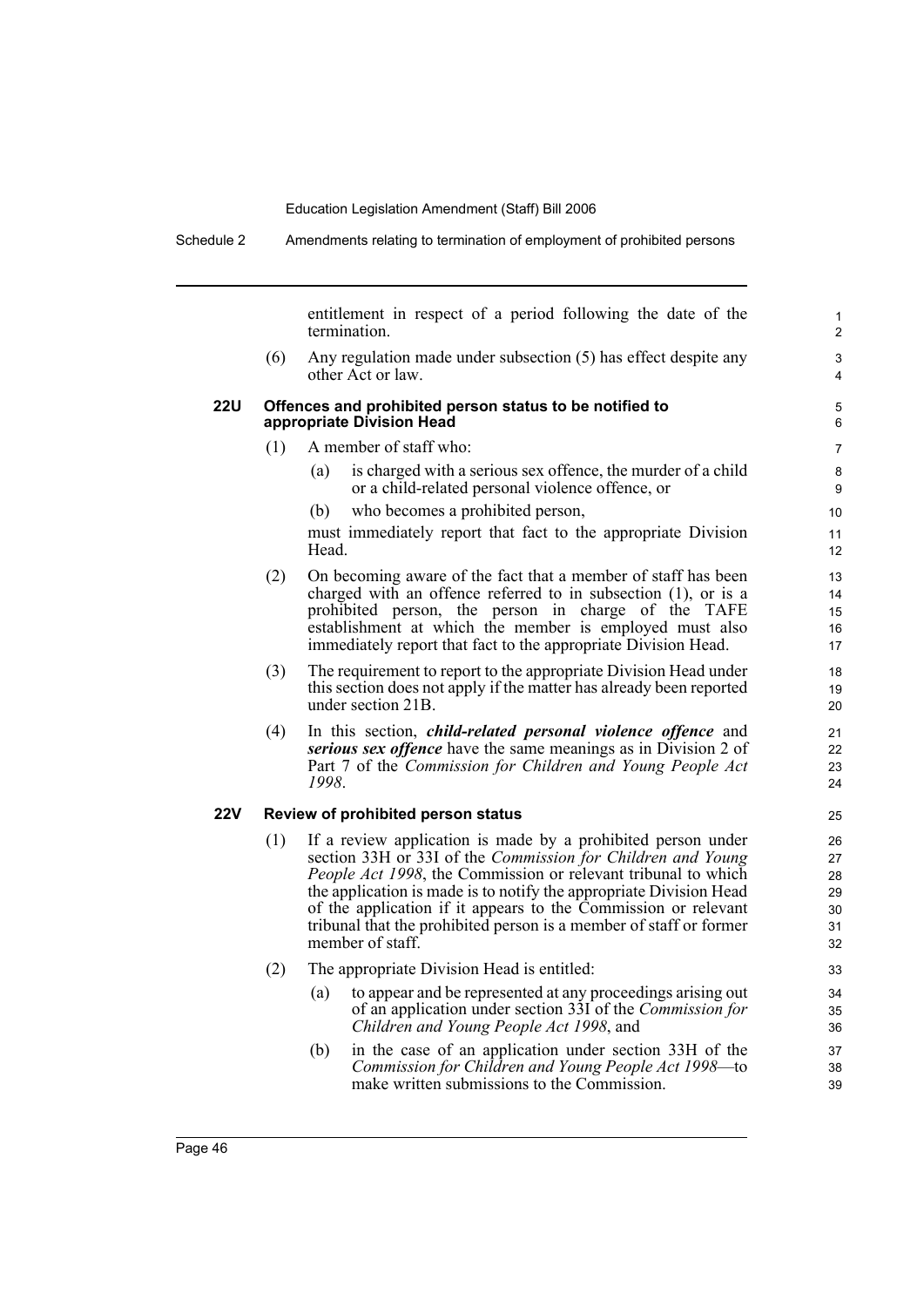Amendments relating to termination of employment of prohibited persons Schedule 2

## **22W Effect of person ceasing to be prohibited person**

(1) This section applies to a person who is dismissed under section 22T and who subsequently ceases to be a prohibited person.

**Note.** A person ceases to be a prohibited person in relation to an offence if an order is made under the *Commission for Children and Young People Act 1998* that the relevant provisions of that Act do not apply in respect of the offence or if the relevant conviction is overturned on appeal.

- (2) If the person ceases to be a prohibited person because the conviction for the offence in respect of which the person is a prohibited person is overturned by a court on appeal, the person is entitled to be reinstated to, or re-employed in, a position in the TAFE Commission Division of the Government Service that is similar to the position that the person held when the person's employment was terminated under section 22T.
- (3) If:
	- (a) the person ceases to be a prohibited person because of an order under Subdivision 2 of Division 2 of Part 7 of the *Commission for Children and Young People Act 1998*, and
	- (b) a period of not more than 12 months has elapsed since the date on which the person's employment was terminated under section 22T,

the person is entitled to be reinstated to, or re-employed in, a position in the TAFE Commission Division of the Government Service that is similar to the position that the person held when his or her employment was terminated.

- (4) A person, on being reinstated or re-employed under this section, is taken:
	- (a) to have never been dismissed from the Government Service, and
	- (b) to have been on leave without pay during the period between dismissal and reinstatement or re-employment.
- (5) The regulations may make provision for or with respect to the entitlements of a person who is reinstated or re-employed under this section after the person's employment is terminated by operation of this Part and who has received any payment in respect of a leave, superannuation or other employment-related entitlement as a result of the termination.
- (6) Any regulation made under subsection (5) has effect despite any other Act or law.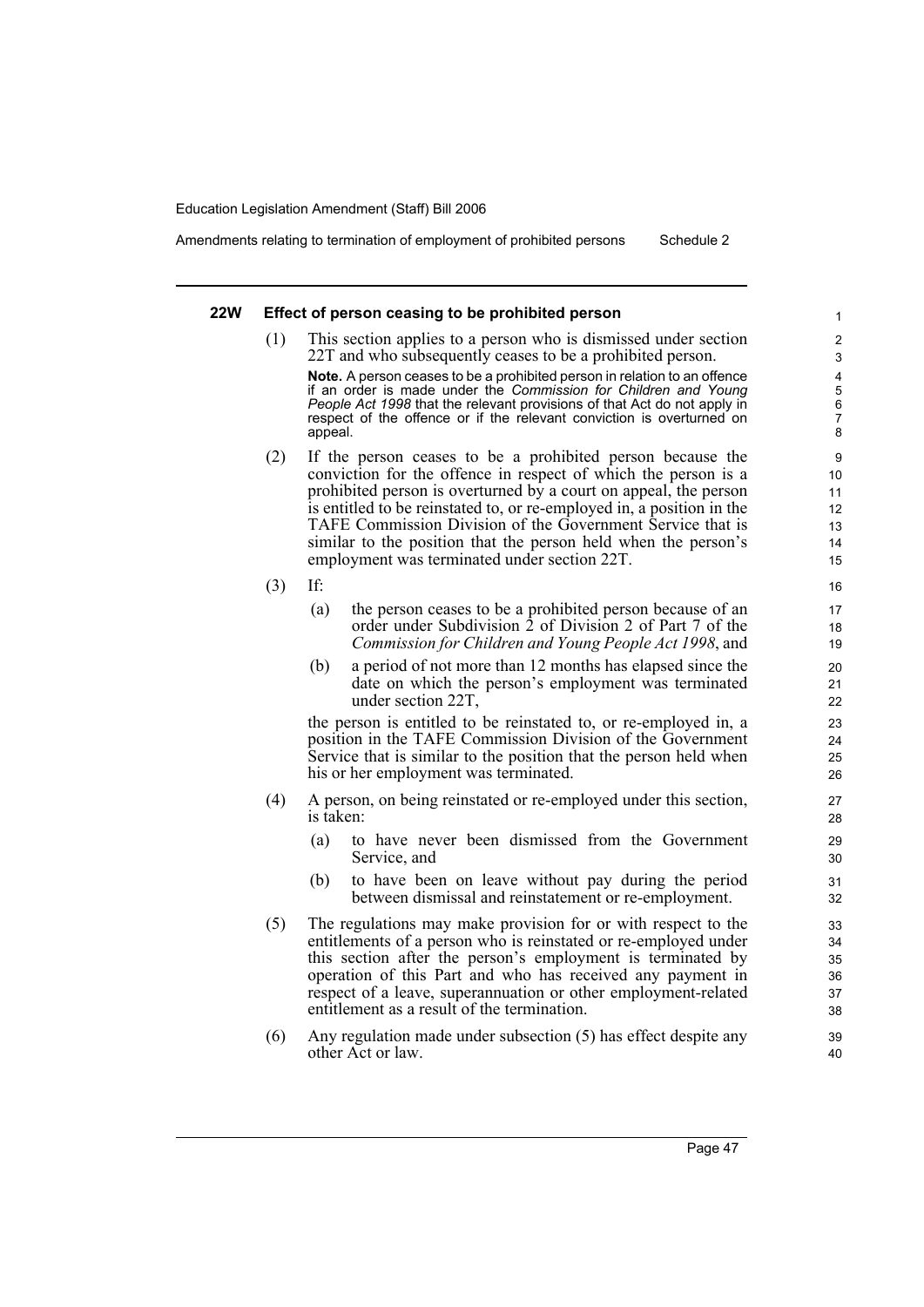Schedule 2 Amendments relating to termination of employment of prohibited persons

(7) For the purposes of this section, a person does not cease to be a prohibited person if a stay of the operation of the prohibition is granted under section 33K of the *Commission for Children and Young People Act 1998*.

# **22X Disciplinary action may be taken against person who ceases to be prohibited person**

Nothing in this Part prevents a person who ceases to be a prohibited person, and who is reinstated or re-employed under this Part, from being dealt with under any other provision of this Act in relation to any matter related to the reasons why the person was a prohibited person.

# **22Y Protection of persons relating to this Part**

Anything done or omitted by the appropriate Division Head or any other person in good faith and with reasonable care for the purposes of this Part does not subject the Division Head or other person to any action, liability, claim or demand.

### **22Z No compensation or other industrial remedies**

The Industrial Relations Commission or any other court or tribunal does not have jurisdiction under any Act or law to order the reinstatement or re-employment of a person contrary to a termination of employment by this Part or order the payment of damages or compensation (on any ground) for any such termination or other related matter done or omitted in accordance with this Part.

# **22ZA Protection for exercise of functions in connection with this Part**

- (1) This section applies to a function exercised by the appropriate Division Head, or a person authorised by the appropriate Division Head, in connection with the termination of employment of a person, or the reinstatement or re-employment of a person, under this Part (a *protected function*).
- (2) Without limiting the functions that are protected functions under this Part, a decision by the appropriate Division Head not to accept the resignation of a person or not to permit the retirement of a person is a protected function.
- (3) Except as provided by this section, the exercise by a person of a protected function may not be:
	- (a) challenged, reviewed, quashed or called into question before any court of law or administrative review body in any proceedings, or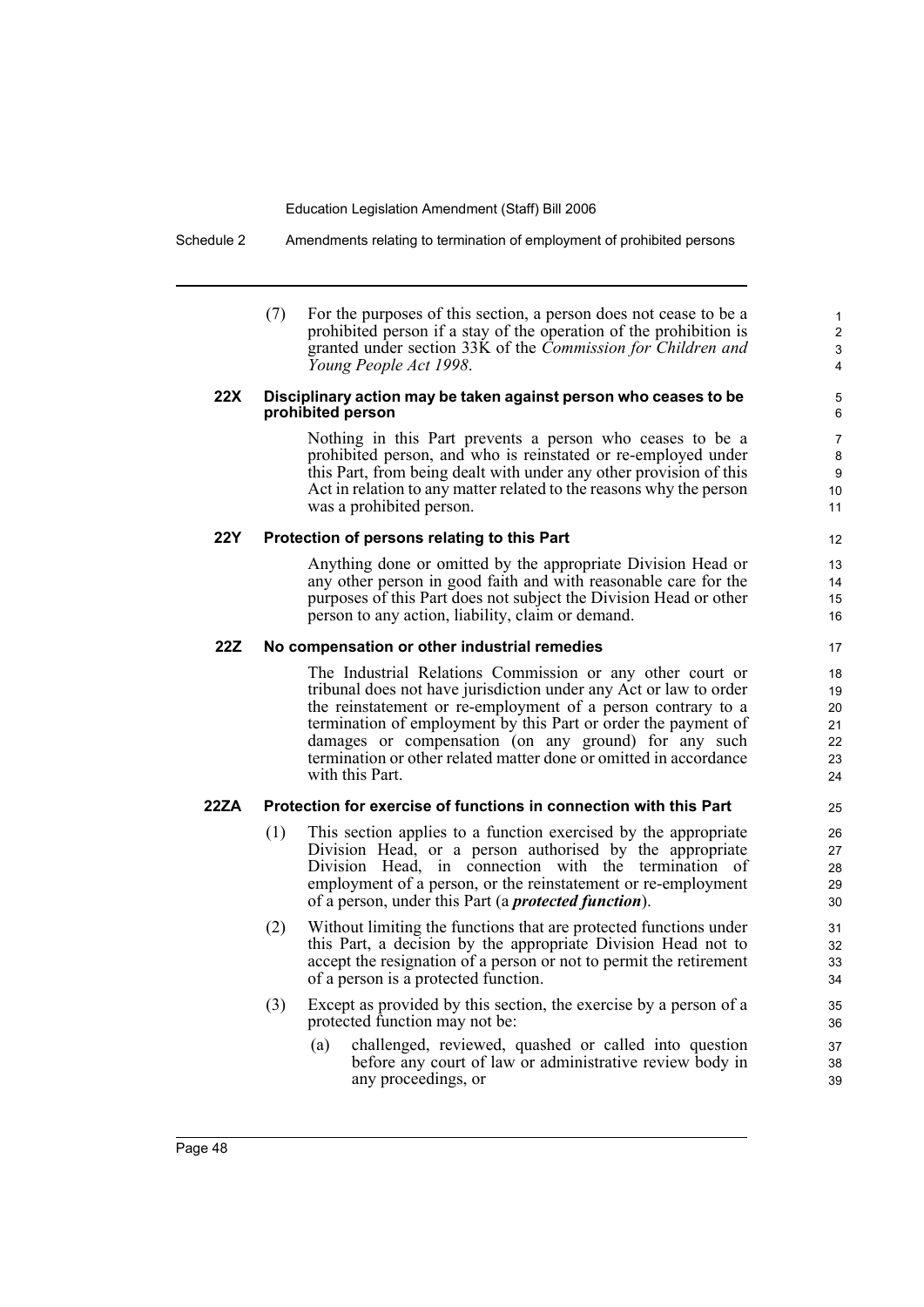Amendments relating to termination of employment of prohibited persons Schedule 2

(b) restrained, removed or otherwise affected by any proceedings. (4) Without limiting subsection (3): (a) that subsection applies whether or not the proceedings relate to any question involving compliance or non-compliance, by any such person, with the provisions of this Part or the rules of procedural fairness, and (b) the exercise of a protected function is not an industrial matter for the purposes of the *Industrial Relations Act 1996*. (5) Accordingly (and except as provided by this section), no court of law or administrative review body has jurisdiction or power to consider any question involving compliance or non-compliance, by any such person, with those provisions or those rules so far as they apply to the exercise of any protected function. (6) However, nothing in this section prevents any person who is expressly authorised or permitted by a provision of the *Commission for Children and Young People Act 1998* to bring proceedings from bringing such proceedings or being granted such relief in those proceedings as may be authorised or permitted by this Part. (7) In this section: *exercise* of functions includes: (a) the purported exercise of functions, and (b) the non-exercise or improper exercise of functions, and (c) the proposed, apprehended or threatened exercise of functions. *proceedings* includes: (a) proceedings for an order in the nature of prohibition, certiorari or mandamus or for a declaration or injunction or for any other relief, and (b) without limiting paragraph (a), proceedings in the exercise of the inherent jurisdiction of the Supreme Court or the jurisdiction conferred by section 23 of the *Supreme Court Act 1970*. **22ZB Transitional provision** A reference in this Part to a provision of the *Commission for Children and Young People Act 1998* is, until such time as Schedule 1 [31] to the *Commission for Children and Young* 1  $\overline{2}$ 3 4 5 6 7 8 9 10 11 12 13 14 15 16 17 18 19 20 21 22 23 24 25 26 27 28 29 30 31 32 33 34 35 36 37 38 39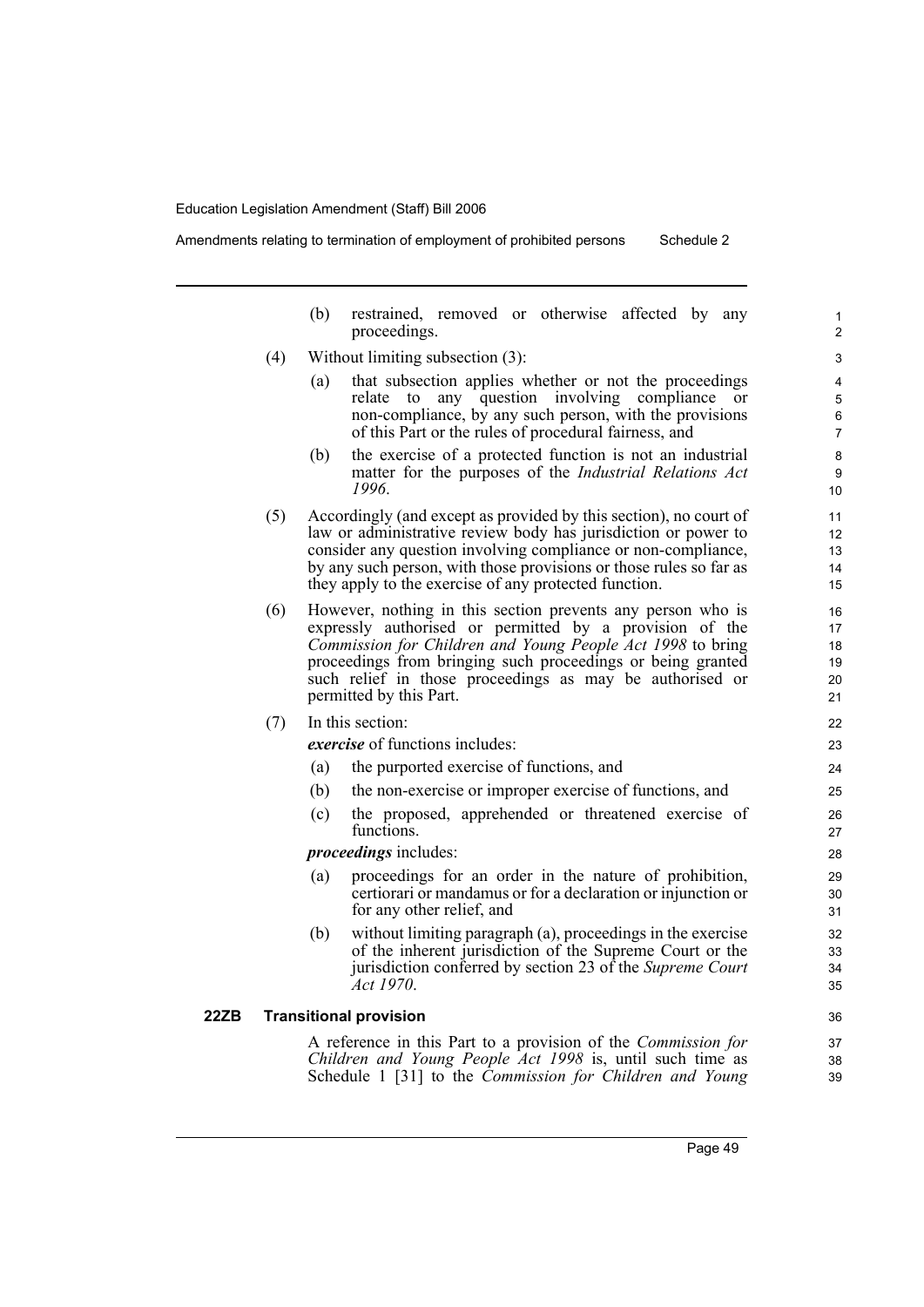| Schedule 2       |                      |             | Amendments relating to termination of employment of prohibited persons                                                                                                                                                                                                                                                                                                                                                                                                                                                                                                                                           |                                                    |  |
|------------------|----------------------|-------------|------------------------------------------------------------------------------------------------------------------------------------------------------------------------------------------------------------------------------------------------------------------------------------------------------------------------------------------------------------------------------------------------------------------------------------------------------------------------------------------------------------------------------------------------------------------------------------------------------------------|----------------------------------------------------|--|
|                  |                      |             | <i>People Amendment Act 2005</i> commences, to be construed as a<br>reference to the corresponding provision of the Child Protection<br>(Prohibited Employment) Act 1998.<br>Note. The Commission for Children and Young People Amendment Act                                                                                                                                                                                                                                                                                                                                                                    | $\mathbf{1}$<br>$\overline{c}$<br>3<br>4           |  |
|                  |                      |             | 2005 repeals the Child Protection (Prohibited Employment) Act 1998<br>and re-enacts its provisions in the Commission for Children and Young<br>People Act 1998.                                                                                                                                                                                                                                                                                                                                                                                                                                                  | 5<br>$\,6\,$<br>7                                  |  |
| $2.3\phantom{0}$ |                      | 1987 No 240 | <b>Education (School Administrative and Support Staff) Act</b>                                                                                                                                                                                                                                                                                                                                                                                                                                                                                                                                                   | 8<br>9                                             |  |
| [1]              |                      |             | <b>Section 3 Definitions</b>                                                                                                                                                                                                                                                                                                                                                                                                                                                                                                                                                                                     | 10                                                 |  |
|                  |                      |             | Insert after section $3(2)$ :                                                                                                                                                                                                                                                                                                                                                                                                                                                                                                                                                                                    | 11                                                 |  |
|                  |                      | (3)         | Notes included in this Act do not form part of this Act.                                                                                                                                                                                                                                                                                                                                                                                                                                                                                                                                                         | $12 \overline{ }$                                  |  |
| $[2]$            | Part 6A              |             |                                                                                                                                                                                                                                                                                                                                                                                                                                                                                                                                                                                                                  | 13                                                 |  |
|                  | Insert after Part 6: |             |                                                                                                                                                                                                                                                                                                                                                                                                                                                                                                                                                                                                                  |                                                    |  |
|                  |                      |             | Part 6A Termination of employment of prohibited                                                                                                                                                                                                                                                                                                                                                                                                                                                                                                                                                                  | 15                                                 |  |
|                  |                      |             | persons                                                                                                                                                                                                                                                                                                                                                                                                                                                                                                                                                                                                          | 16                                                 |  |
|                  | 32I                  |             | <b>Definitions</b>                                                                                                                                                                                                                                                                                                                                                                                                                                                                                                                                                                                               | 17                                                 |  |
|                  |                      |             | In this Part:                                                                                                                                                                                                                                                                                                                                                                                                                                                                                                                                                                                                    | 18                                                 |  |
|                  |                      |             | <i>child-related employment</i> means child-related employment to<br>which Part 7 of the Commission for Children and Young People<br>Act 1998 applies.                                                                                                                                                                                                                                                                                                                                                                                                                                                           | 19<br>20<br>21                                     |  |
|                  |                      |             | <b>Commission</b> means the Commission for Children and Young<br>People.                                                                                                                                                                                                                                                                                                                                                                                                                                                                                                                                         | 22<br>23                                           |  |
|                  |                      |             | <i>prohibited person</i> has the same meaning as in Division 2 of<br>Part 7 of the Commission for Children and Young People Act<br>1998.                                                                                                                                                                                                                                                                                                                                                                                                                                                                         | 24<br>25<br>26                                     |  |
|                  |                      |             | Note. A "prohibited person" is a person convicted of a serious sex<br>offence, the murder of a child or a child-related personal violence offence<br>(as defined in section 33B of the Commission for Children and Young<br>People Act 1998) or who is a registrable person under the Child<br>Protection (Offenders Registration) Act 2000. It is an offence under the<br>1998 Act for a person who becomes a prohibited person to enter or<br>remain in child-related employment (such as teaching) and it is also an<br>offence for an employer to employ a prohibited person in child-related<br>employment. | 27<br>28<br>29<br>30<br>31<br>32<br>33<br>34<br>35 |  |
|                  | 32J                  |             | <b>Operation of this Part</b>                                                                                                                                                                                                                                                                                                                                                                                                                                                                                                                                                                                    | 36                                                 |  |
|                  |                      | (1)         | This Part has effect despite any other provision of this Act or the<br>provisions of any other Act or law (including the <i>Industrial</i>                                                                                                                                                                                                                                                                                                                                                                                                                                                                       | 37<br>38                                           |  |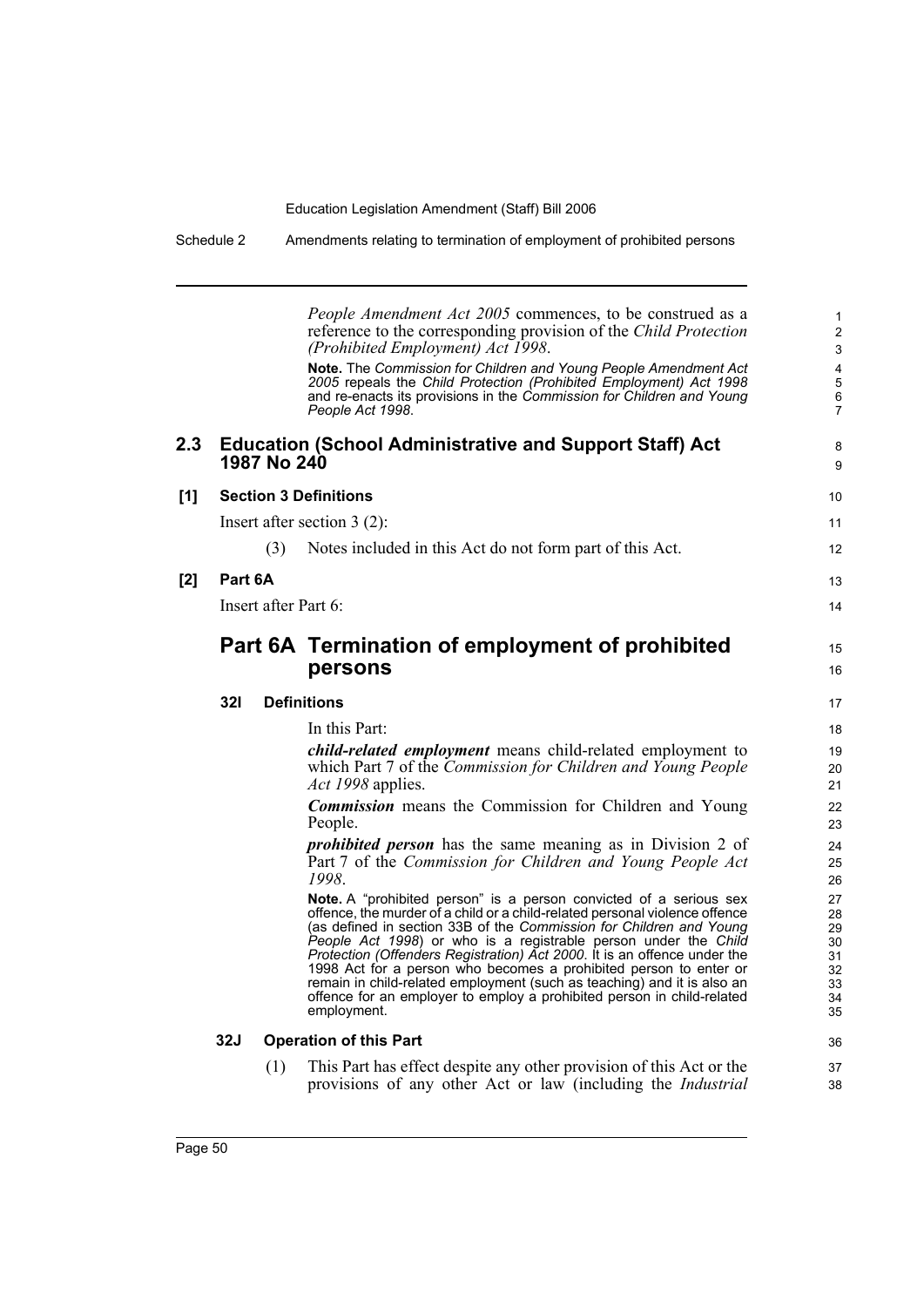*Relations Act 1996*). Accordingly, a provision of this Part prevails to the extent of any inconsistency between it and any other provision of this Act or of any other Act or law.

(2) Without limiting subsection (1), this Part operates to terminate the employment of a prohibited person without any disciplinary action having been taken in respect of the person under Part 6 of this Act.

# **32K Termination of employment of prohibited persons**

- (1) A permanent or temporary employee who is or becomes a prohibited person and who is employed in child-related employment is, by operation of this section, dismissed as a member of the school administrative and support staff.
- (2) The dismissal takes effect:
	- (a) if the person becomes a prohibited person after being appointed as a member of the school administrative and support staff—when the person becomes such a prohibited person, or
	- (b) if the person was a prohibited person immediately before the commencement of this section—on the commencement of this section, or
	- (c) if the person became a prohibited person after the commencement of this section and before being appointed as a member of the school administrative and support staff—when the Director-General becomes aware that the person is such a prohibited person.
- (3) The dismissal takes effect immediately without any right to a hearing or any requirement to comply with the rules of procedural fairness.
- (4) A reference in this section to a prohibited person who is employed in child-related employment as a member of the school administrative and support staff includes a reference to a prohibited person whose substantive position as such a member involves child-related employment but who is, for the time being, performing other duties that do not involve child-related employment.
- (5) The regulations may make provision for or with respect to the entitlements of a person whose employment is terminated by operation of this section and who has received any payment in respect of a leave, superannuation or other employment-related entitlement in respect of a period following the date of the termination.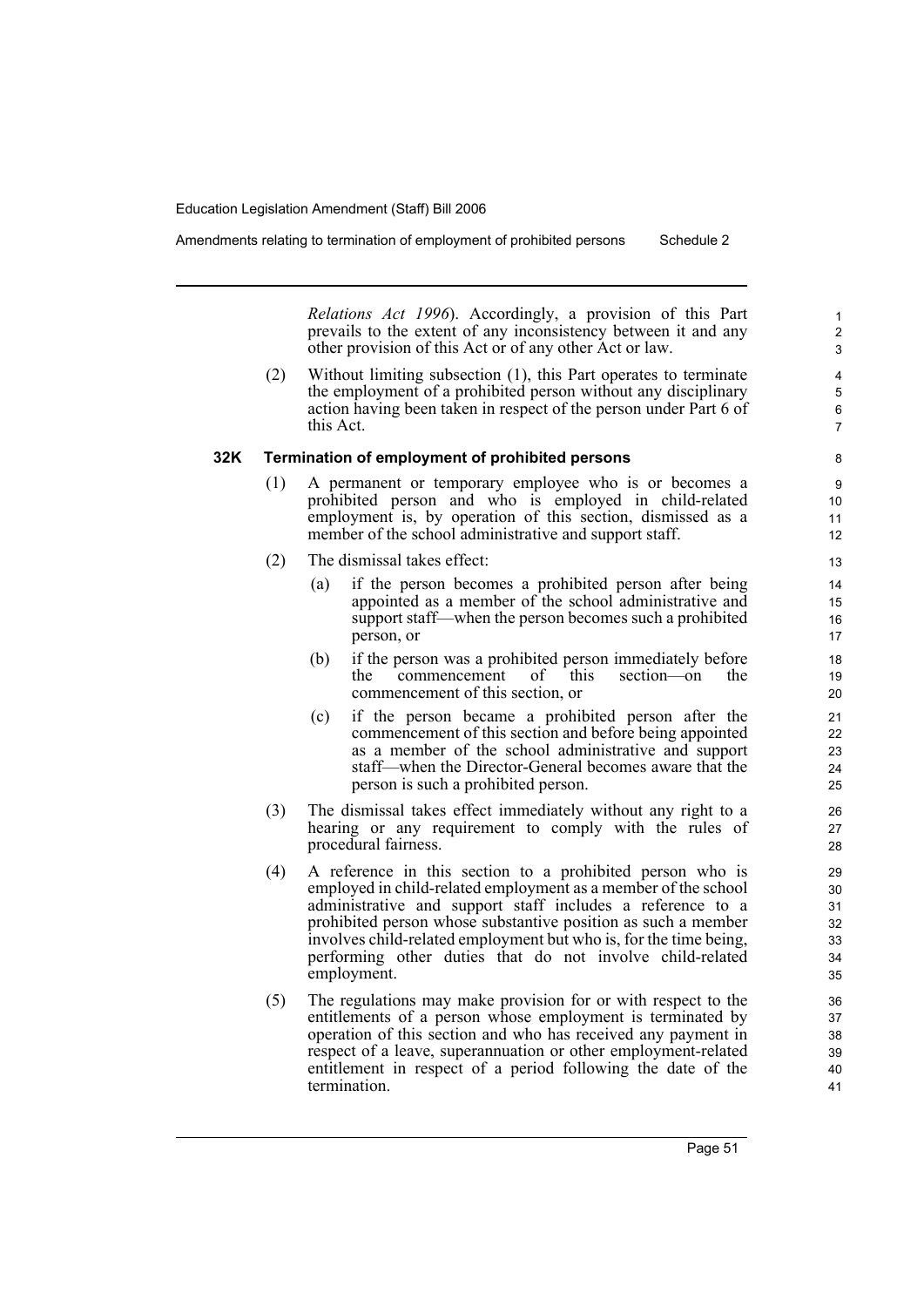Schedule 2 Amendments relating to termination of employment of prohibited persons

| (6)                                                                                | Any regulation made under subsection (5) has effect despite any<br>other Act or law.                                                                                                                                                                                                                                                                                                                                                                         | $\mathbf{1}$<br>$\overline{2}$   |  |  |
|------------------------------------------------------------------------------------|--------------------------------------------------------------------------------------------------------------------------------------------------------------------------------------------------------------------------------------------------------------------------------------------------------------------------------------------------------------------------------------------------------------------------------------------------------------|----------------------------------|--|--|
| Offences and prohibited person status to be notified to<br><b>Director-General</b> |                                                                                                                                                                                                                                                                                                                                                                                                                                                              |                                  |  |  |
| (1)                                                                                | A permanent or temporary employee who:                                                                                                                                                                                                                                                                                                                                                                                                                       | 5                                |  |  |
|                                                                                    | is charged with a serious sex offence, the murder of a child<br>(a)<br>or a child-related personal violence offence, or                                                                                                                                                                                                                                                                                                                                      | 6<br>$\overline{7}$              |  |  |
|                                                                                    | who becomes a prohibited person,<br>(b)                                                                                                                                                                                                                                                                                                                                                                                                                      | 8                                |  |  |
|                                                                                    | must immediately report that fact to the Director-General.                                                                                                                                                                                                                                                                                                                                                                                                   | 9                                |  |  |
| (2)                                                                                | On becoming aware of the fact that a permanent or temporary<br>employee has been charged with an offence referred to in<br>subsection $(1)$ , or is a prohibited person, the person in charge of<br>the school or place of work in which the permanent or temporary<br>employee is employed must also immediately report that fact to<br>the Director-General.                                                                                               | 10<br>11<br>12<br>13<br>14<br>15 |  |  |
| (3)                                                                                | The requirement to report to the Director-General under this<br>section does not apply if the matter has already been reported to<br>the Director-General under section 7D.                                                                                                                                                                                                                                                                                  | 16<br>17<br>18                   |  |  |
| (4)                                                                                | In this section, serious sex offence and child-related personal<br><i>violence offence</i> have the same meanings as in Division 2 of<br>Part 7 of the Commission for Children and Young People Act<br>1998.                                                                                                                                                                                                                                                 |                                  |  |  |
| Review of prohibited person status                                                 |                                                                                                                                                                                                                                                                                                                                                                                                                                                              |                                  |  |  |
| (1)                                                                                | If a review application is made by a prohibited person under<br>section 33H or 33I of the Commission for Children and Young<br><i>People Act 1998</i> , the Commission or relevant tribunal to which<br>the application is made is to notify the Director-General of the<br>application if it appears to the Commission or relevant tribunal<br>that the prohibited person is a member (or former member) of the<br>school administrative and support staff. |                                  |  |  |
| (2)                                                                                | The Director-General is entitled:                                                                                                                                                                                                                                                                                                                                                                                                                            |                                  |  |  |
|                                                                                    | to appear and be represented at any proceedings arising out<br>(a)<br>of an application under section 33I of the <i>Commission for</i><br>Children and Young People Act 1998, and                                                                                                                                                                                                                                                                            | 32<br>33<br>34                   |  |  |
|                                                                                    | in the case of an application under section 33H of the<br>(b)<br>Commission for Children and Young People Act 1998—to<br>make written submissions to the Commission.                                                                                                                                                                                                                                                                                         | 35<br>36<br>37                   |  |  |
|                                                                                    |                                                                                                                                                                                                                                                                                                                                                                                                                                                              |                                  |  |  |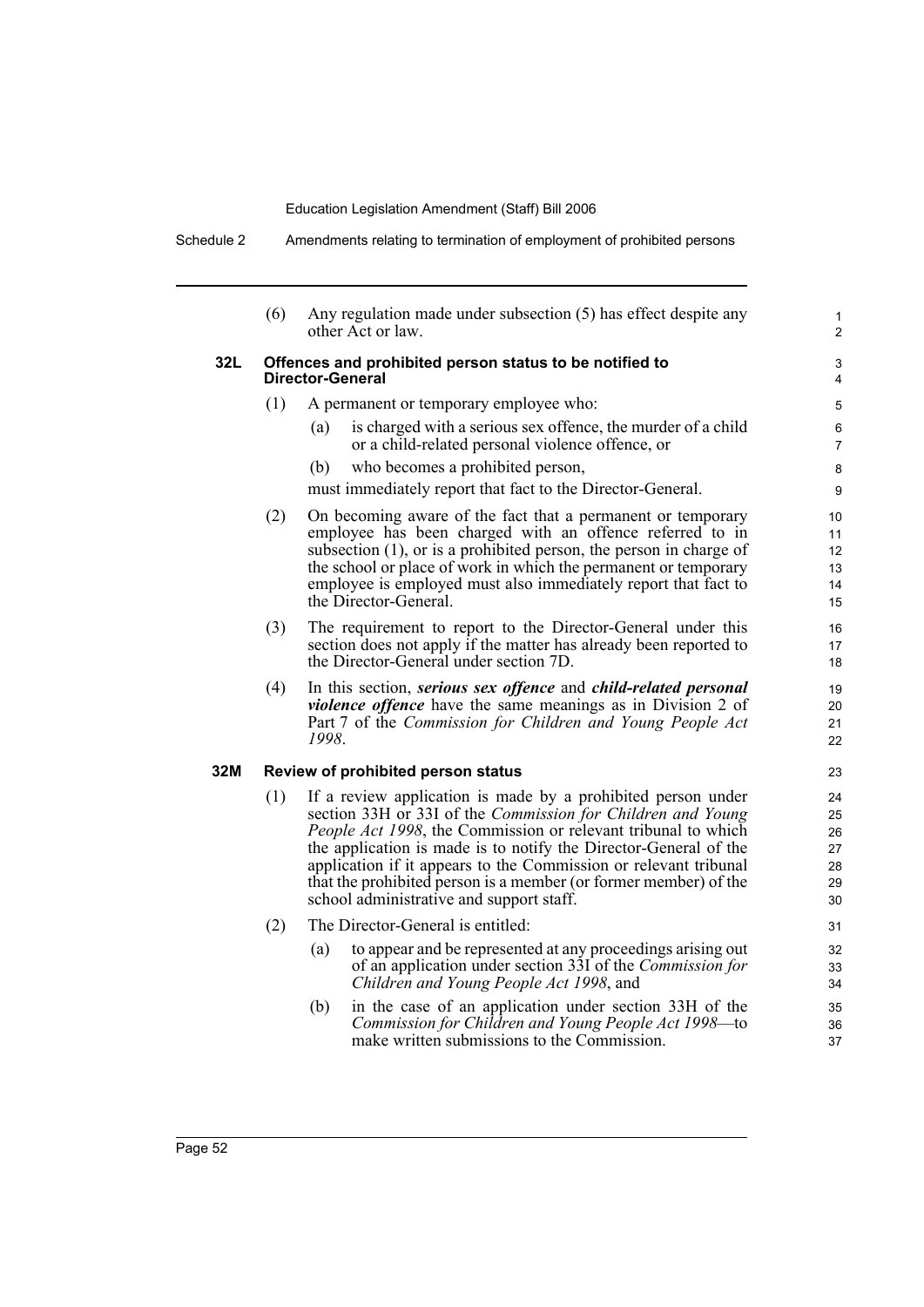Amendments relating to termination of employment of prohibited persons Schedule 2

### **32N Effect of person ceasing to be prohibited person**

(1) This section applies to a person who is dismissed under section 32K and who subsequently ceases to be a prohibited person.

**Note.** A person ceases to be a prohibited person in relation to an offence if an order is made under the *Commission for Children and Young People Act 1998* that the relevant provisions of that Act do not apply in respect of the offence or if the relevant conviction is overturned on appeal.

- (2) If the person ceases to be a prohibited person because the conviction for the offence in respect of which the person is a prohibited person is overturned by a court on appeal, the person is entitled to be reinstated to, or re-employed in, a staff position that is similar to the position that the person held when the person's employment was terminated under section 32K.
- (3) If:
	- (a) the person ceases to be a prohibited person because of an order under Subdivision 2 of Division 2 of Part 7 of the *Commission for Children and Young People Act 1998*, and
	- (b) a period of not more than 12 months has elapsed since the date on which the person's employment was terminated under section 32K,

the person is entitled to be reinstated to, or re-employed in, a staff position that is similar to the position that the person held when his or her employment was terminated.

- (4) A person, on being reinstated or re-employed under this section, is taken:
	- (a) to have never been dismissed as a member of the school administrative and support staff, and
	- (b) to have been on leave without pay during the period between dismissal and reinstatement or re-employment.
- (5) The regulations may make provision for or with respect to the entitlements of a person who is reinstated or re-employed under this section after the person's employment is terminated by operation of this Part and who has received any payment in respect of a leave, superannuation or other employment-related entitlement as a result of the termination.
- (6) Any regulation made under subsection (5) has effect despite any other Act or law.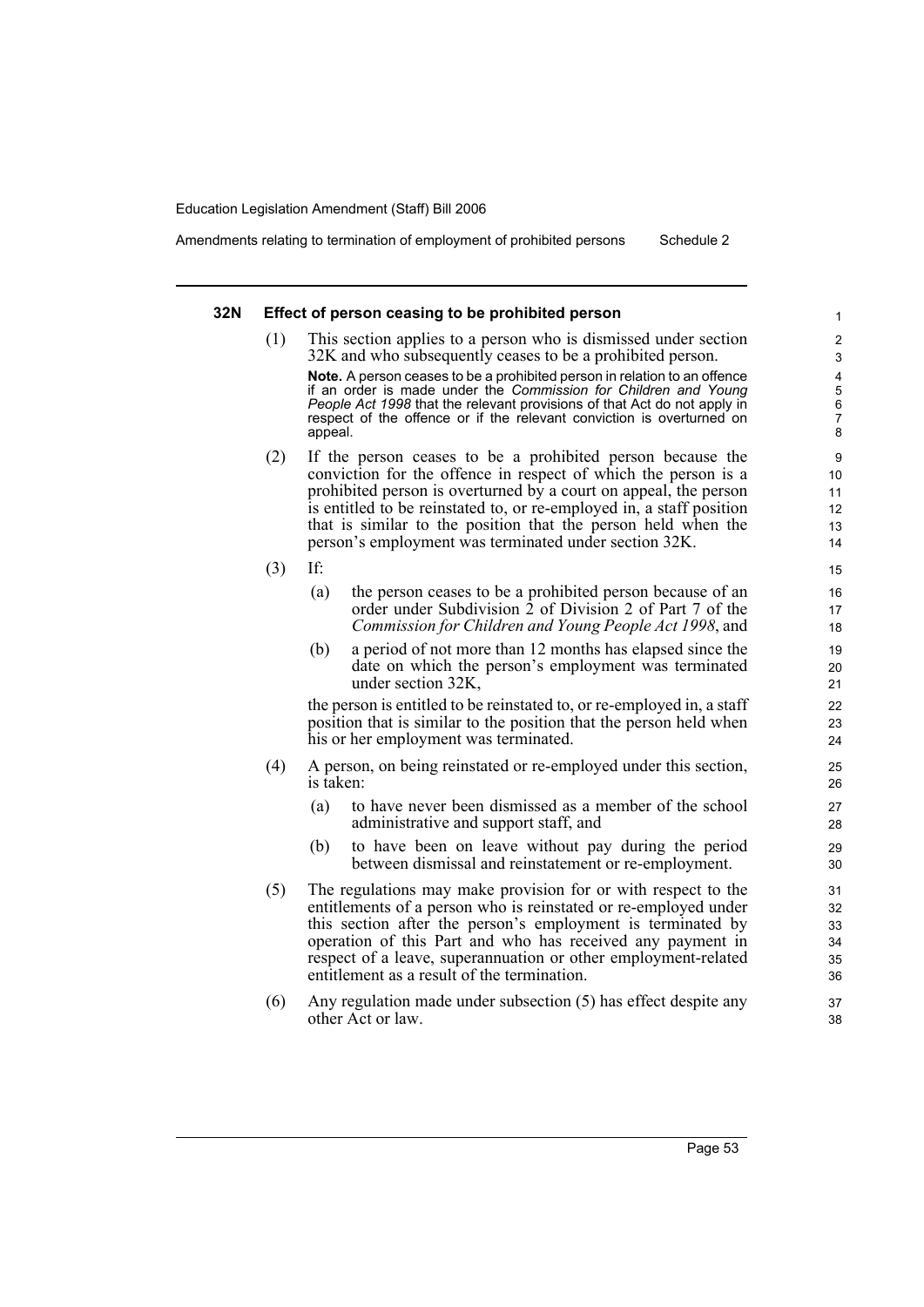Schedule 2 Amendments relating to termination of employment of prohibited persons

(7) For the purposes of this section, a person does not cease to be a prohibited person if a stay of the operation of the prohibition is granted under section 33K of the *Commission for Children and Young People Act 1998*.

# **32O Disciplinary action may be taken against person who ceases to be prohibited person**

Nothing in this Part prevents a person who ceases to be a prohibited person, and who is reinstated or re-employed under this Part, from being dealt with under any other provision of this Act in relation to any matter related to the reasons why the person was a prohibited person.

# **32P Protection of persons relating to this Part**

Anything done or omitted by the Director-General or any other person in good faith and with reasonable care for the purposes of this Part does not subject the Director-General or other person to any action, liability, claim or demand.

# **32Q No compensation or other industrial remedies**

The Industrial Relations Commission or any other court or tribunal does not have jurisdiction under any Act or law to order the reinstatement or re-employment of a person contrary to a termination of employment by this Part or order the payment of damages or compensation (on any ground) for any such termination or other related matter done or omitted in accordance with this Part.

# **32R Protection for exercise of functions in connection with this Part**

- (1) This section applies to a function exercised by the Director-General, or a person authorised by the Director-General, in connection with the termination of employment of a person, or the reinstatement or re-employment of a person, under this Part (a *protected function*).
- (2) Without limiting the functions that are protected functions under this Part, a decision by the Director-General not to accept the resignation of a person or not to permit the retirement of a person is a protected function.
- (3) Except as provided by this section, the exercise by a person of a protected function may not be:
	- (a) challenged, reviewed, quashed or called into question before any court of law or administrative review body in any proceedings, or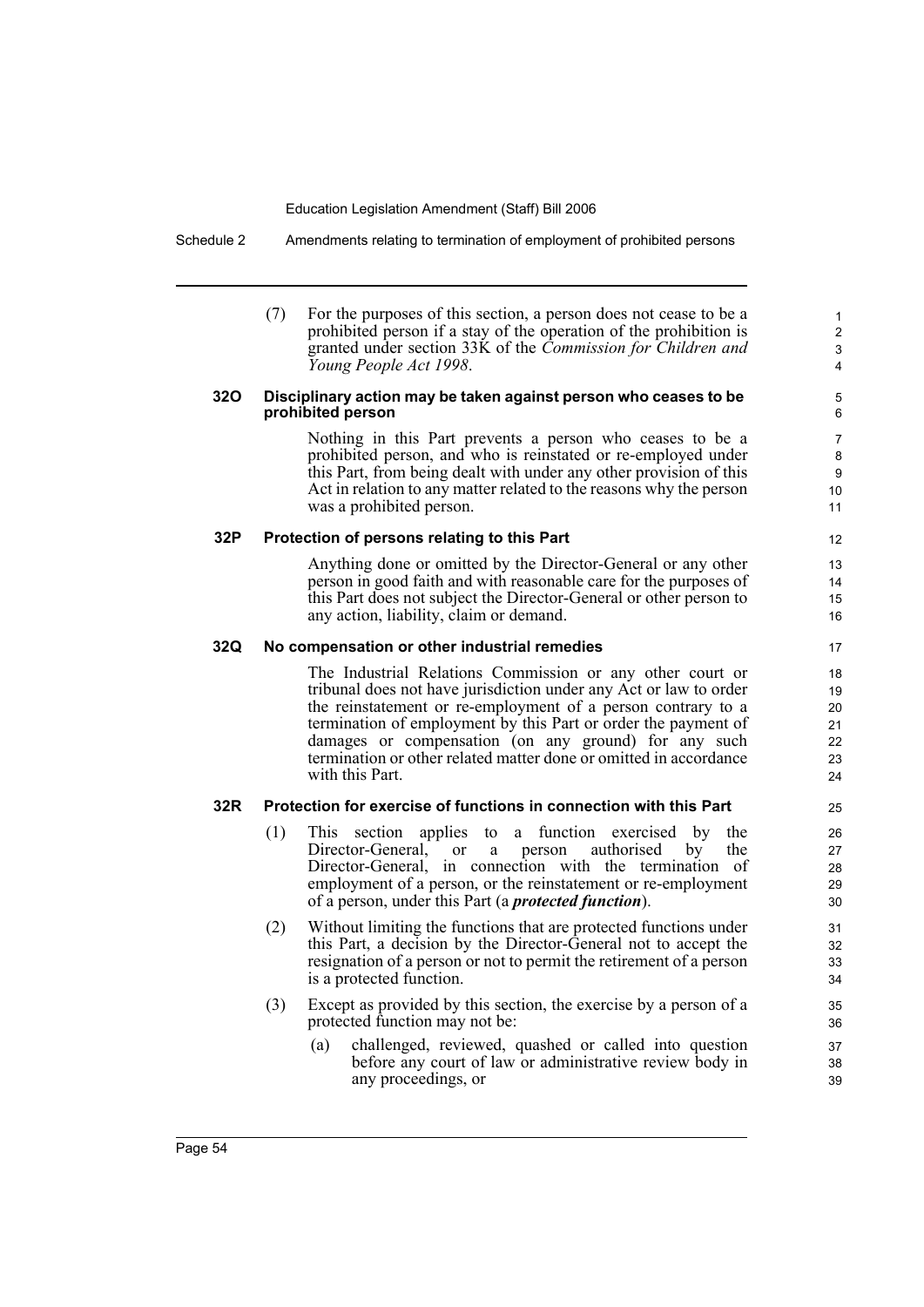Amendments relating to termination of employment of prohibited persons Schedule 2

(b) restrained, removed or otherwise affected by any proceedings. (4) Without limiting subsection (3): (a) that subsection applies whether or not the proceedings relate to any question involving compliance or non-compliance, by any such person, with the provisions of this Part or the rules of procedural fairness, and (b) the exercise of a protected function is not an industrial matter for the purposes of the *Industrial Relations Act 1996*. (5) Accordingly (and except as provided by this section), no court of law or administrative review body has jurisdiction or power to consider any question involving compliance or non-compliance, by any such person, with those provisions or those rules so far as they apply to the exercise of any protected function. (6) However, nothing in this section prevents any person who is expressly authorised or permitted by a provision of the *Commission for Children and Young People Act 1998* to bring proceedings from bringing such proceedings or being granted such relief in those proceedings as may be authorised or permitted by this Part. (7) In this section: *exercise* of functions includes: (a) the purported exercise of functions, and (b) the non-exercise or improper exercise of functions, and (c) the proposed, apprehended or threatened exercise of functions. *proceedings* includes: (a) proceedings for an order in the nature of prohibition, certiorari or mandamus or for a declaration or injunction or for any other relief, and (b) without limiting paragraph (a), proceedings in the exercise of the inherent jurisdiction of the Supreme Court or the jurisdiction conferred by section 23 of the *Supreme Court Act 1970*. **32S Transitional provision** A reference in this Part to a provision of the *Commission for Children and Young People Act 1998* is, until such time as Schedule 1 [31] to the *Commission for Children and Young* 1  $\overline{2}$ 3 4 5 6 7 8 9 10 11 12 13 14 15 16 17 18 19 20 21 22 23 24 25 26 27 28 29 30 31 32 33 34 35 36 37 38 39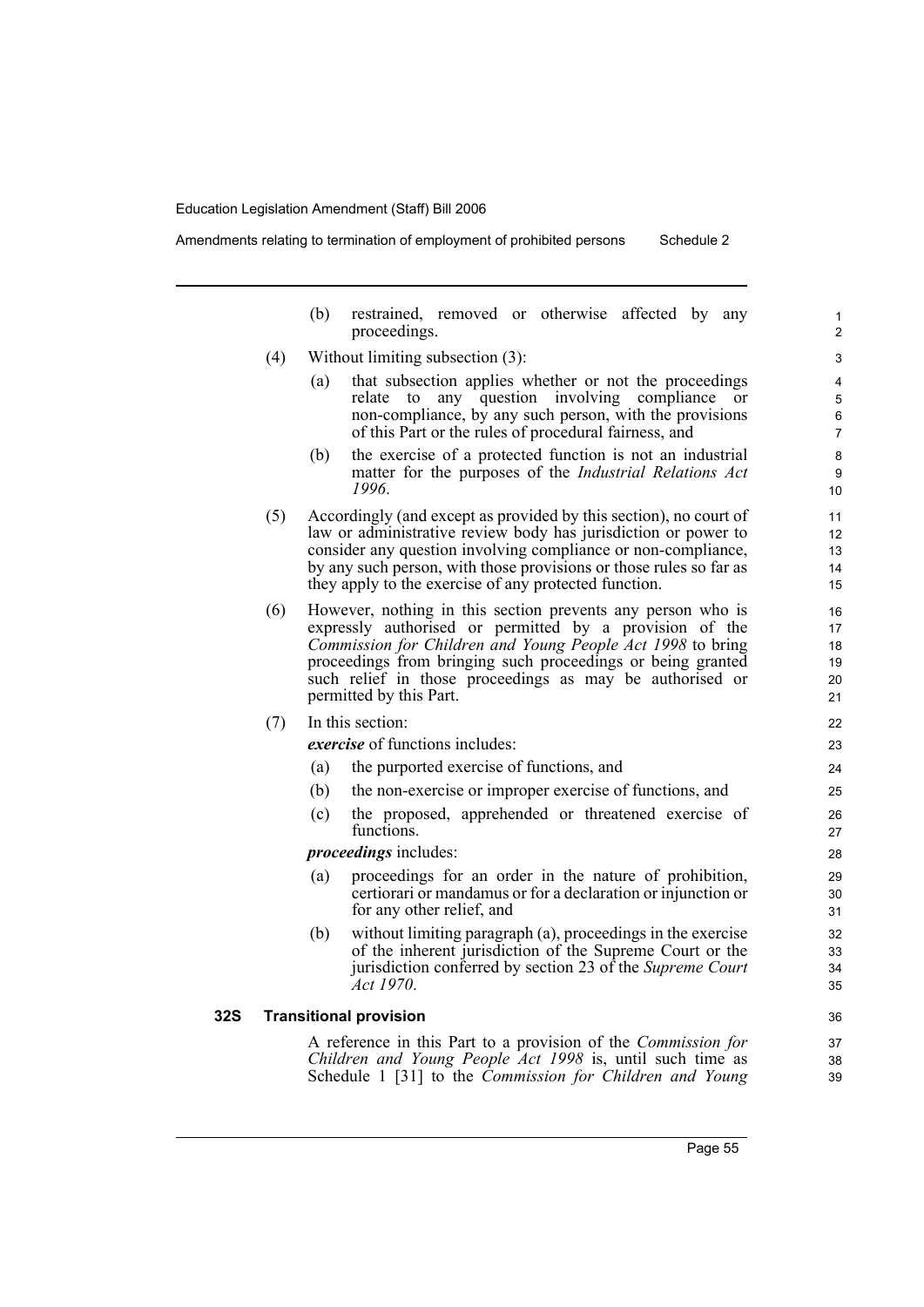Schedule 2 Amendments relating to termination of employment of prohibited persons

*People Amendment Act 2005* commences, to be construed as a reference to the corresponding provision of the *Child Protection (Prohibited Employment) Act 1998*.

**Note.** The *Commission for Children and Young People Amendment Act 2005* repeals the *Child Protection (Prohibited Employment) Act 1998* and re-enacts its provisions in the *Commission for Children and Young People Act 1998*.